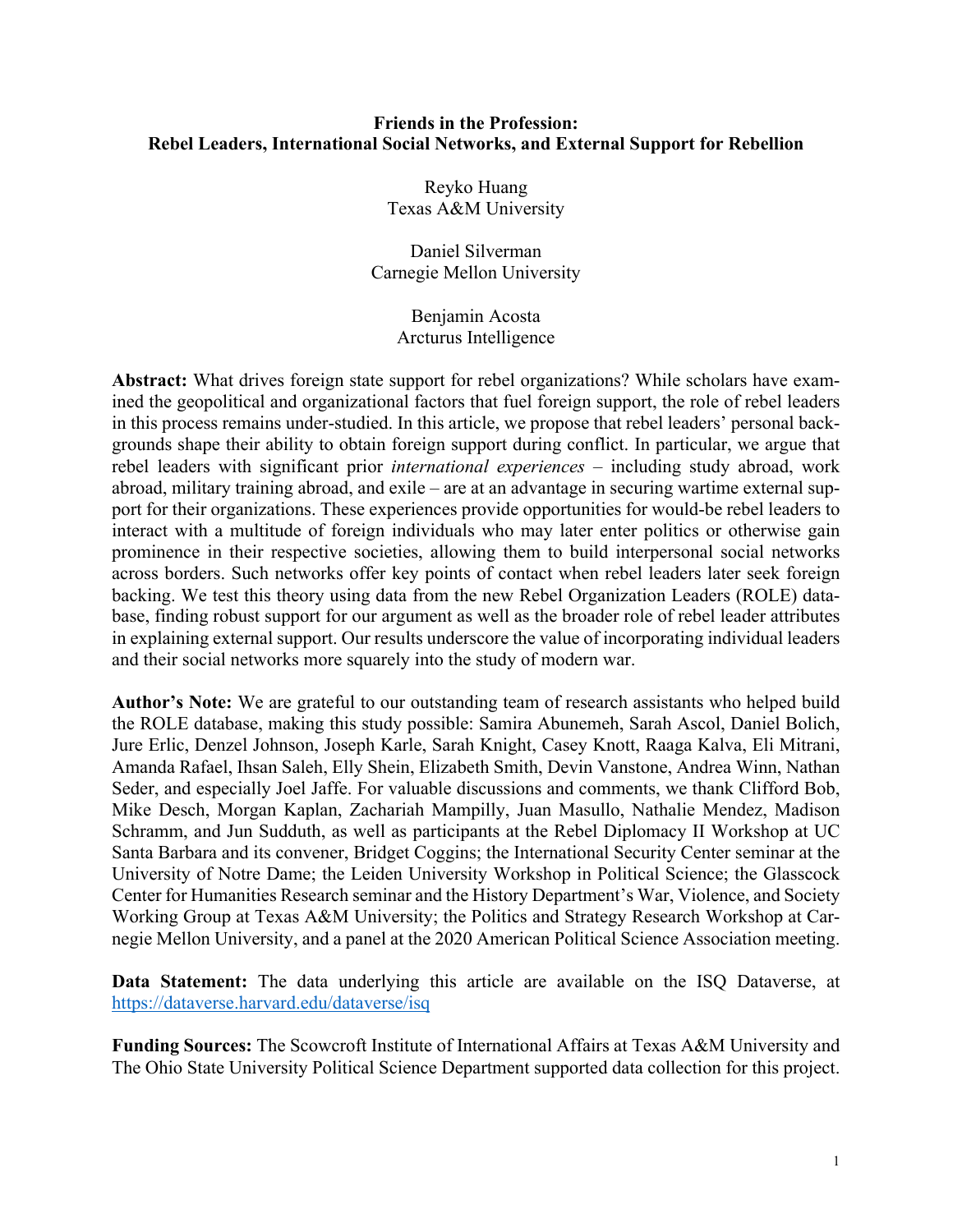In this article, we contend that rebel leaders often exploit their transnational social networks deriving from earlier life experiences to pursue an important wartime goal: securing foreign state support for their rebellion. Existing studies on third-party support for rebel groups tend to focus on states' geopolitical calculations and rebels' organizational characteristics (e.g., Byman 2005; Aydin 2010; Salehyan, Gleditsch, and Cunninghman 2011; San-Akca 2016). In contrast, scholars have largely neglected the role of elite social networks running through the world of violent politics, privileging wars' military, organizational, and violent factors at the expense of their social and relational facets. We show that rebel leaders, like leaders of any industry, seek to capitalize on their personal and professional connections to pursue their goals. Geopolitics may help drive state sponsorship of rebellion, but such sponsorship often has micro-foundations shaped by elite-level interpersonal relations established prior to conflict onset.

Although individuals can establish transnational social networks in a number of ways, we demonstrate that would-be rebel leaders' international experiences are particularly conducive to the development of interpersonal social networks that they can later utilize for wartime purposes. As we show below, many rebel leaders spent substantial time studying, working, or living abroad before their "careers" in violent politics, including in world capitals – from Paris to Cairo – that are hubs of ideological ferment and agitation. These experiences provide a wealth of opportunities for them to forge new friendships and acquaintances while also allowing these new social groups to engage in political discussion, debate, and association. In such contexts, future rebel leaders can interact with a multitude of individuals who later go on to political careers themselves, whether in national governments or rebel organizations. Consequently, the social networks established during one's time abroad often emerge as valuable contacts when, once in a position of rebel leadership, they begin seeking external state support.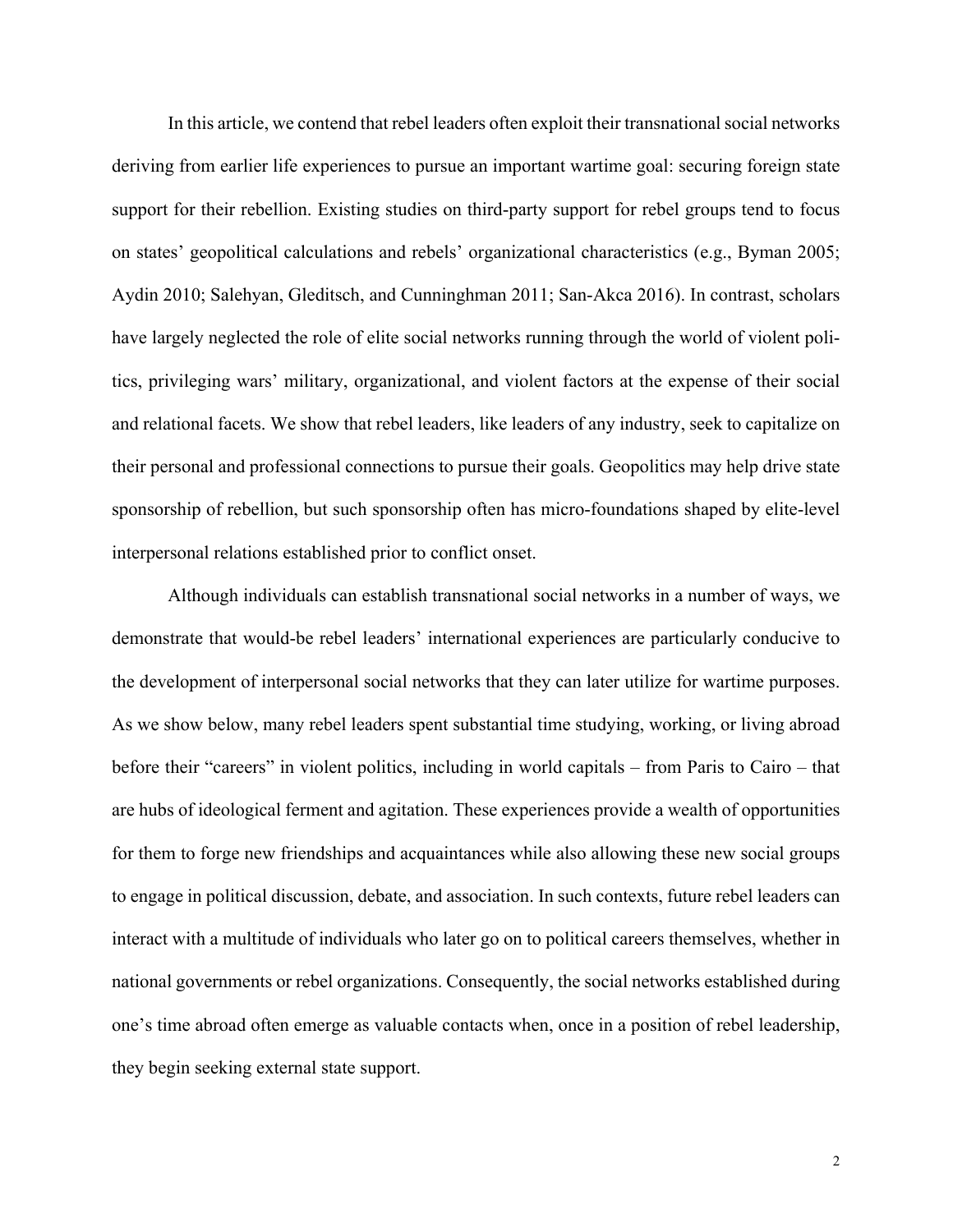A study of the transnational elite social networks underpinning state-rebel alliances offers several fresh implications for conflict scholarship. First, it helps establish states and rebel organizations as socially interconnected, and hence urges analysis of the role of socialization, influence, and the exchange of know-how, ideas, tactics, and ideologies across conflicts. This conceptualization of contemporary violent conflicts as comprised of a "complex system of interdependencies" between political units (Dorussen et al. 2016, 285) contrasts with prevailing approaches, many of which examine rebel groups' *organizational* ties but do not probe their *social* interconnectedness at the elite level. We aim to show that many rebel leaders operate within a transcontinental network of "friends in the profession." In the age of new technologies and social media, such networks are only likely to become more consequential as the sharing of knowledge, tactics, and ideologies with transnational counterparts becomes easier and more routine. Understanding rebel elites' social networks helps scholars better appreciate rebel groups' formal and informal interactions with external actors and embed individual organizations within global politics.

Second, if rebel organizations' ability to secure outside support – and plausibly their ability to fight, survive, and win – is partly dependent on their leaders' transnational social networks, an implication is that their organizations' overall strength is determined not by their military and mobilizational capabilities alone, but also by their social capital. Studies that attempt to measure and assess various dimensions of rebel organizations' capacity may thus need to broaden their scope to include measures of rebel "leadership capital" (Nepstad and Bob 2006), including capital deriving from leaders' transnational social ties.

Third, if outcomes that scholars typically attribute to geopolitics, state structures, or conflict characteristics are often buttressed by political elites' personal connections, this suggests that in the work of rebellion "who one knows" matters for what one achieves. The extraordinary politics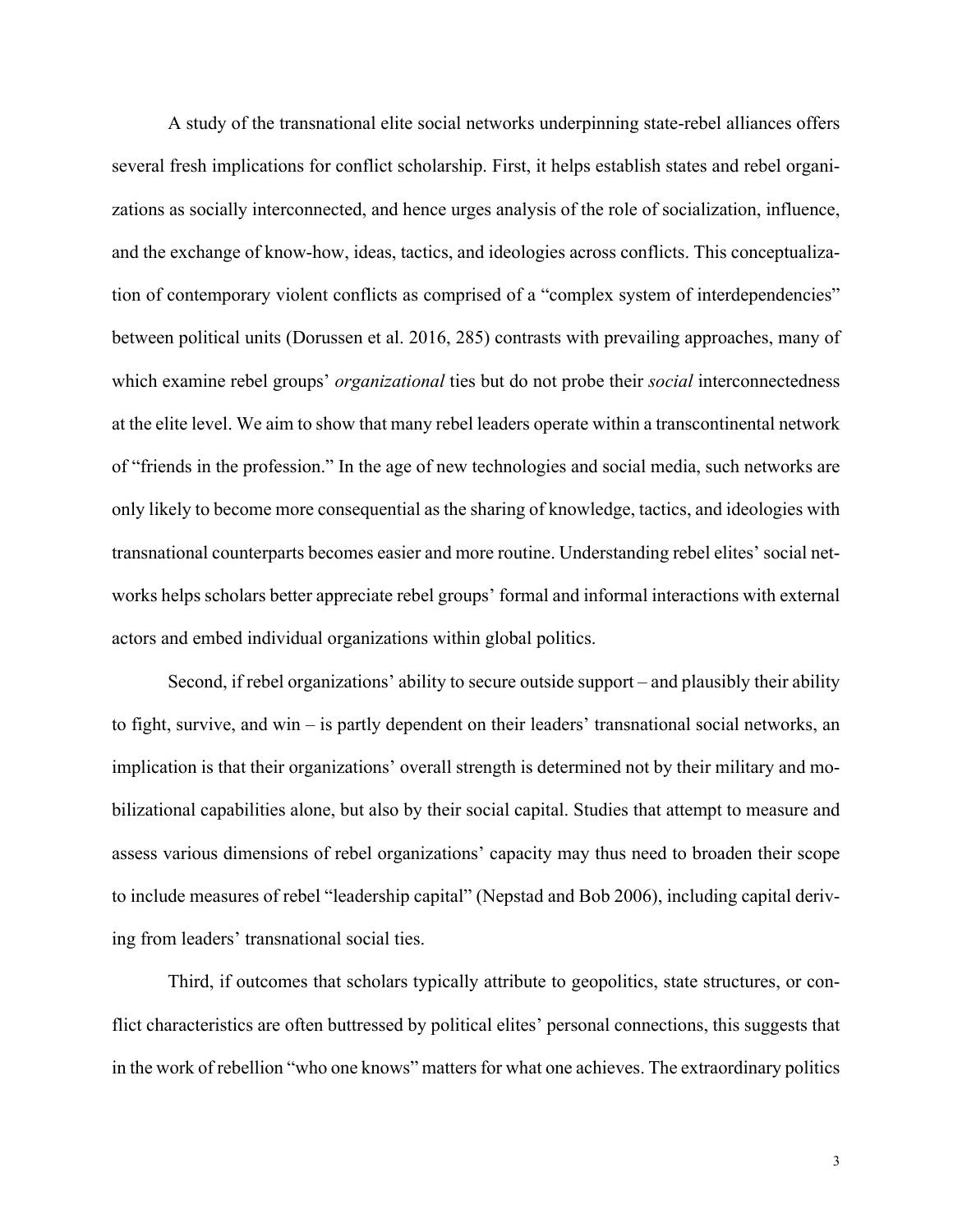that is violent rebellion, then, often has origins in ordinary relationships. This understanding of violent politics aligns with recent studies suggesting that the nature of rebel organizations' local and domestic social networks shape their wartime behavior in important ways (Daly 2012, Parkinson 2013, Staniland 2014, Shesterinina 2016). Here, we demonstrate that rebel leaders' *transnational* social ties likewise help explain their wartime trajectories.

The article proceeds as follows. We first make the case for studying rebel leaders and their transnational social networks. We then present our theory linking rebel leaders' past international experiences and their ability to secure wartime foreign state support. In the third section we use the Rebel Organization Leaders (ROLE) database – a new dataset of rebel leader biographies – to offer a descriptive analysis of rebel leaders' backgrounds. We then outline our research design and present our empirical results. We conclude by discussing the implications of our findings.

#### **Rebel Leaders and International Social Networks**

A rich literature emphasizes the reliance of armed nonstate actors on foreign state sponsorship. In explaining variation in external state support for rebel groups in civil wars, studies largely focus on conflict characteristics, states' structures and political objectives, and rebels' organizational features and conflict goals (Findley and Teo 2006; Aydin 2010; Gent 2007; Salehyan, Gleditsch, and Cunningham 2011, Maoz and San-Akca 2012). Despite the major advances this work has yielded, it has largely neglected two dimensions of violent conflict which can shed new light on external support and on conflict dynamics more broadly.

First, in the large literature examining rebel organizational behavior, few scholars analyze the role of rebel leader characteristics. <sup>1</sup> The omission is stark, given numerous studies of heads of

<sup>&</sup>lt;sup>1</sup> While few studies examine the attributes of *individual* rebel leaders – though see Doctor (2020) for a key exception – conflict research is increasingly turning to the study of rebel *leadership* more broadly (i.e., its ideology, selection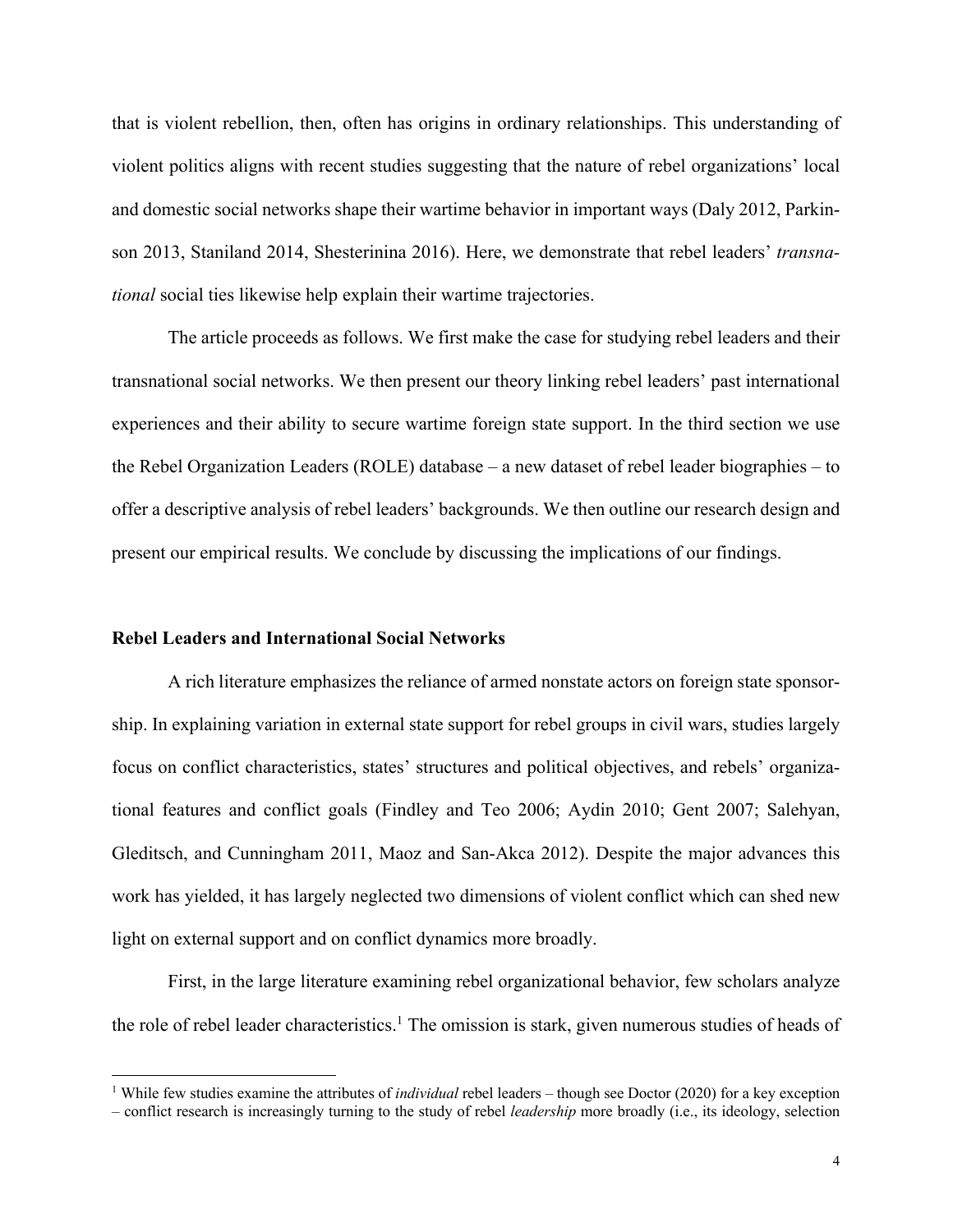state in international relations and other areas of political science, as well as a large body of literature in psychology and organizational management, suggest that individual leaders' personal attributes – their experiences, education, skills, family backgrounds, ascriptive traits, beliefs, and personalities – have considerable effects on their decision-making as leaders while in office (e.g., Jervis 1976; Conger and Kanungo 1987; Peterson et al. 2003; Stoessinger 2005; Hudson 2005; Goemans, Gleditsch, and Chiozza 2009; Saunders 2011; McDermott 2014; Horowitz, Stam, and Ellis 2015, Kertzer and Rathbun 2015; Gift and Krcmaric 2017; Furhmann 2020). <sup>2</sup> Within civil wars and campaigns of armed resistance, the prominent place held by leaders such as Yoweri Museveni, Abimael Guzman, John Garang, Massoud Barzani, Joseph Kony, and Usama bin Laden in scholarly accounts suggests that these individuals strongly shaped the course of the wars in which their organizations fought. Given that little in the theories linking *state* leaders' attributes to their decisions in office pertains exclusively to heads of state – rather, they are general theories of leader attributes and outcomes – we have reasons to believe *rebel* leaders' decisions in civil war are as much informed by their personal attributes and experiences as are state leaders' decisions in interstate war and international politics more broadly.

Second, tending to focus on overt manifestations of power – military capacity, troop size, territorial control, and the like – existing work pays comparatively less attention to the *social* underpinnings of rebel organizations. Noting this lacuna, recent studies examine how the local social milieus in which rebel groups are embedded affect organizational cohesion, mobilizational capacity, information channels, and governance choices (Daly 2012, Parkinson 2013, Staniland 2014, Arjona 2016). Yet, rebel social networks typically span well beyond their local and domestic

process, turnover, removal, and incentive structure). See Straus (2015), Tiernay (2015), Prorok (2016, 2018), Hoover Green (2016), Jordan (2019), and Cunningham and Sawyer (2019).

<sup>&</sup>lt;sup>2</sup> On "first-image" analysis in international relations, see Waltz (1959).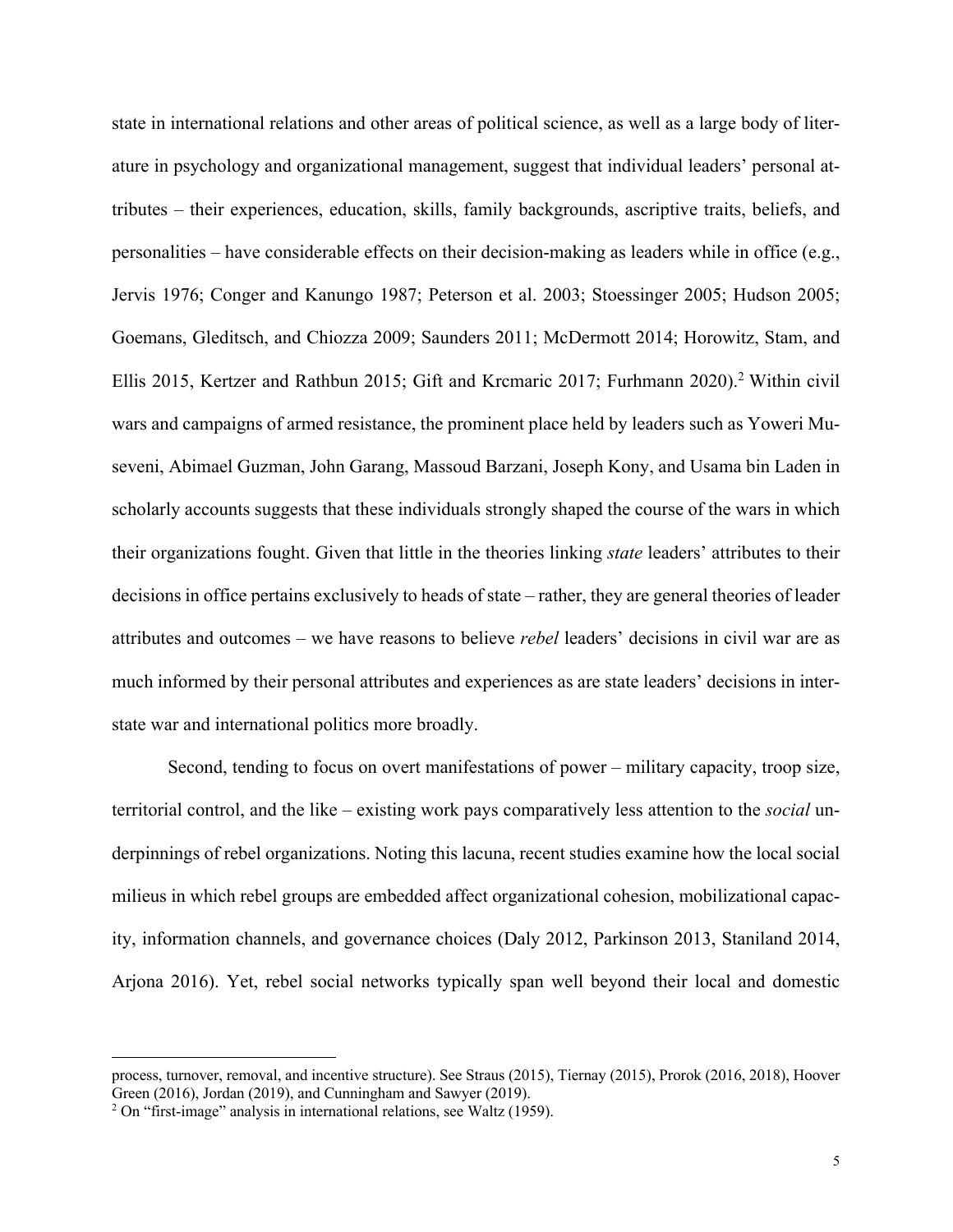milieus. As we argue below, many rebel leaders in contemporary conflicts have transnational interpersonal ties forged through their prior life experiences abroad. Just as rebel groups exploit local social networks for domestic mobilizational purposes, so, too, do their leaders often tap into their international social connections to pursue their wartime international objectives.

Bringing these insights together, this study proposes that individual rebel leaders' personal experiences abroad serve as key opportunities for transnational social networking, and further, that these networks provide valuable contacts when leaders seek external support for their armed movements. Existing studies understate the extent to which elite social ties between rebel and state leaders buttress rebel movements' external relations. They examine civil wars with states, conflicts, or rebel groups as units of analysis, but rarely do they lend systematic attention to state and rebel *leaders* as valuable units of analysis in their own right. Thus, we lack an understanding of cross-border elite networks as well as the ways in which such networks affect conflict.

Analyses of social networks aim "to identify patterns of relationships…and to link those relations with outcomes of interest" (Hafner-Burton et al. 2009, 561). Using the common definition of networks as "sets of relations that form structures" (Hafner-Burton et al. 2009, 560), we specifically examine rebel leaders' *social* networks – ties fostered through personal and professional social interactions. These social networks are distinct from alliances or other forms of cooperation between political entities, which are *organizational* and not social ties (though the former can certainly emerge from the latter). In addition, we focus on *transnational* social networks – those that cross state borders – in order to probe the interconnectedness between units that are often studied independently. Note that in this analysis we limit our focus to social ties that are exogenous to the war – that is, those that emerge from circumstances outside the war setting. Certainly, rebel leaders can intentionally develop politically relevant interpersonal relationships during the course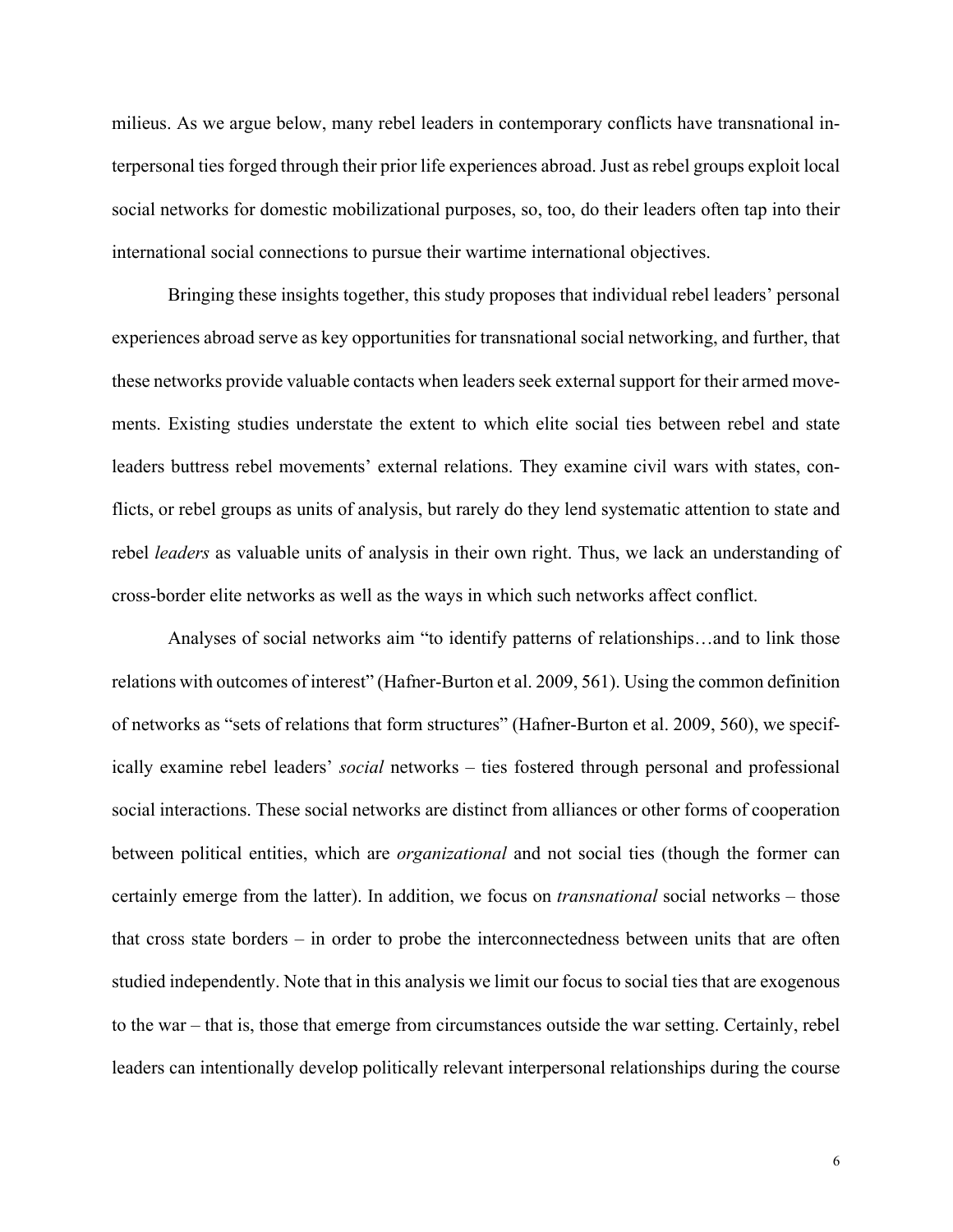of their campaigns, as when the leaders of national liberation movements from Africa, Asia and Latin America gathered at the 1966 Tricontinental Conference in Havana to hash out a common vision and strategy for overcoming "imperialism" (Barcia 2009). Yet, here we are concerned with examining how leaders' *pre-leadership experiences* shape their wartime pursuits. Rather than treating rebel leaders as if they emerge from a vacuum, we thus recognize that their existing social connections shape the course of their armed campaigns. More broadly, our research applies the "personal biography approach," now a mature research agenda in the study of state elites (Krcmaric, Nelson, and Roberts 2020), to rebel leaders in what we believe is among the first efforts of its kind.

#### **International Experiences and Wartime External Support**

Successfully launching a violent rebellion against the state is difficult, not least because states generally have significantly greater resources and military strength than do their nonstate opponents (Scott 1985; Cunningham et al. 2013). Research on insurgency and rebellion shows that obtaining external state support is one of the most important ways in which rebel organizations can "level the playing field" and boost their chances of prevailing or at least avoiding an immediate defeat (e.g., Byman 2005, Salehyan 2007). It is intuitive, then, that rebel leaders would seek to capitalize on whatever resources they have at their disposal to obtain foreign state backing, including existing social networks from family ties, intellectual, religious, or ideological communities, educational and professional experiences, time served in prison or exile, and other social loci.

Among these possibilities, one source of networks stands out as being particularly salient for would-be rebel leaders in developing transnational connections: their time abroad. Individuals spend extended periods of time abroad for a variety of reasons, from studying or working to living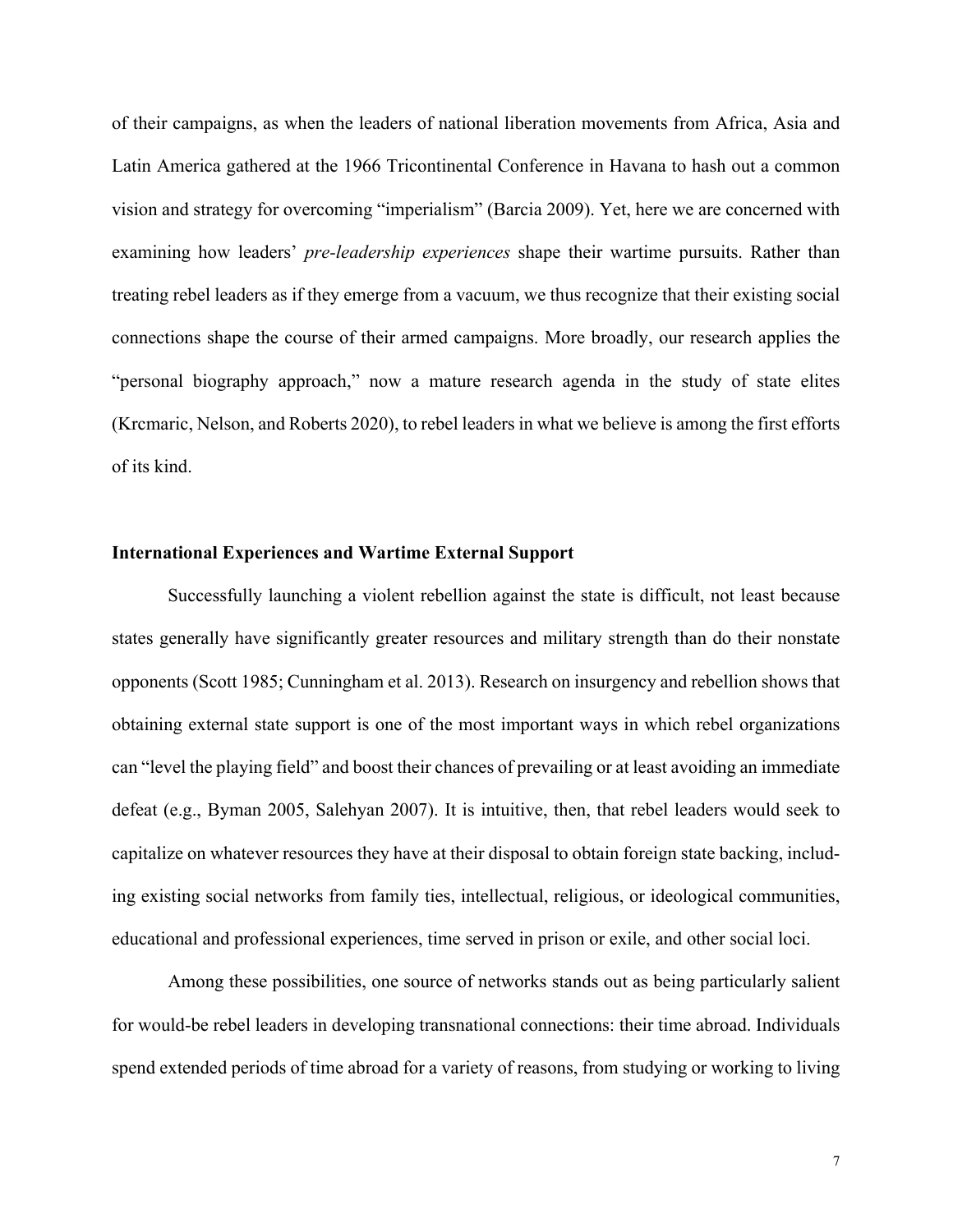in exile or receiving military training. Whatever the reason, the experience offers them numerous opportunities to make new foreign interpersonal connections. We argue that these connections often become the roots of wartime external support for rebellion.

Consider study abroad. As shown in education research, studying abroad is an experience marked by active and heightened social networking with individuals of diverse origins, as students develop new friendships with peers from their own country, other countries, and the host country (Hendrickson, Rosen and Aune 2011; Gu and Schweisfurth 2015). This is perhaps especially clear in certain cities – from New York to Paris and Lisbon to Dar-es Salaam – which have historically played host to numerous foreign students in specific periods of time. These key urban nodes were concentrated sites of networking for foreign students, allowing them many occasions to network with others who would, like them, later enter the world of (mainstream or revolutionary) politics. Examples of these dynamics influencing future rebel leaders abound. Kamal Jumblatt, the leader of the Progressive Socialist Party (PSP) during the Lebanese Civil War, studied at the Sorbonne in Paris and there became influenced by the activism of French communist youth, as he acknowledged in a 1966 speech (Reich 1990, 284). Likewise, Amilcar Cabral, Agostinho Neto, and Eduardo Mondlane, who would later lead Guinea-Bissau, Angola, and Mozambique to independence, respectively, were fellow students in Lisbon in the 1940s and 1950s. There, they developed a new socialist ideological path they viewed as better suited to the struggle of African anti-colonialism (Rebaka 2014, 208-209). And a number of African insurgencies in the 1970s emerged out of vibrant intellectual circles at universities in Asmara, Addis Ababa, Dar es Salaam, and other major African capitals (Reno 2011, 132-133).

Similarly, scholarship on migration and exile shows that the experience of living in exile is often marked by significant intra- and inter-ethnic social networking (Hauff and Vaglum 1997,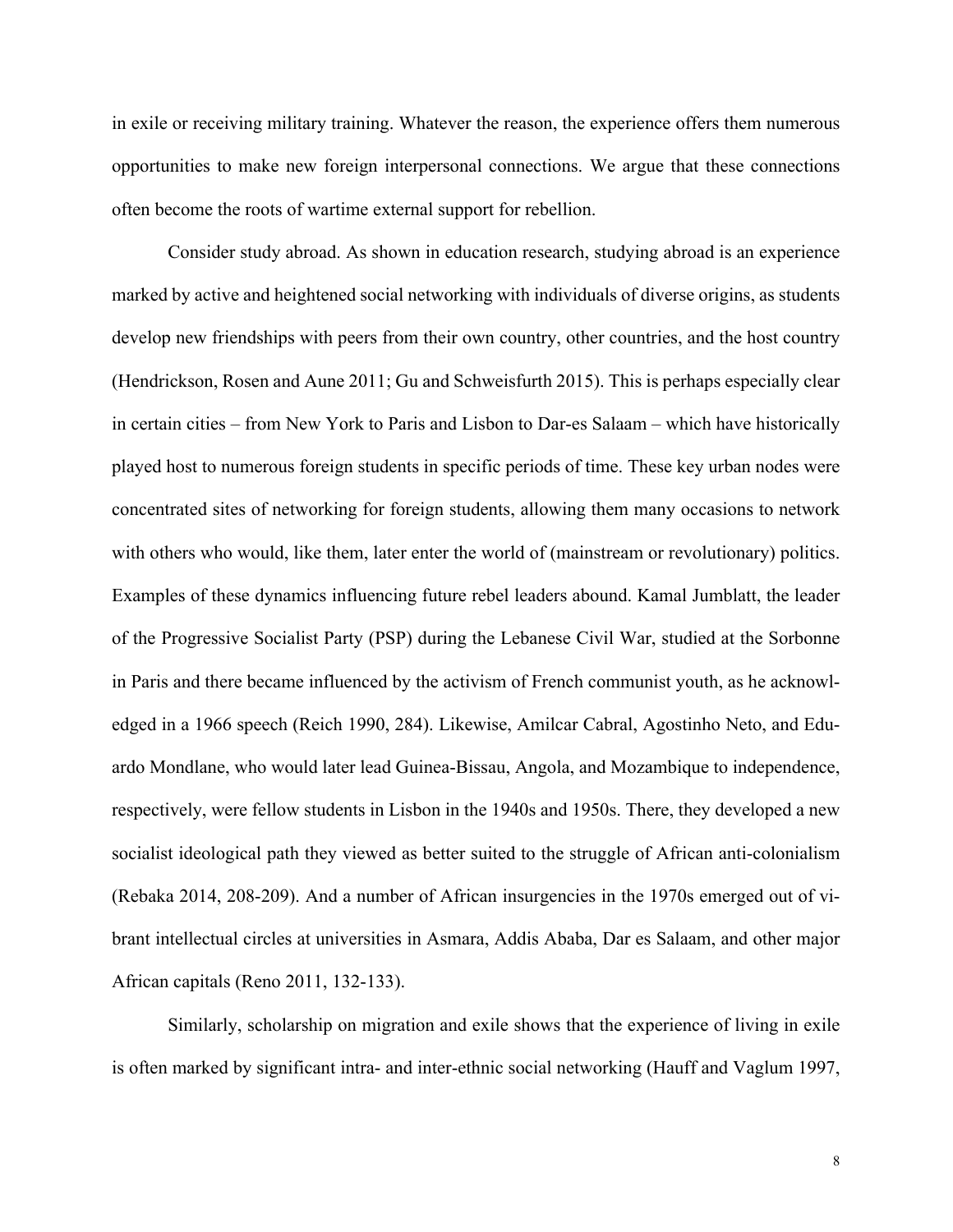Williams 2006, Engebrigtsen 2007). While some exiled communities become more integrated into their host societies than others, exiles and refugees are frequently active agents in building new social networks (Fuglerud and Engebrigtsen 2006, Williams 2006). Like foreign students, exiles have often concentrated in certain urban centers in specific time periods. For example, a panoply of political exiles came to call Algiers their home during the decolonization era, quickly turning the city into a "Mecca of Revolution" (Byrne 2016); Maputo in newly independent Mozambique became a base for exiles from other Lusophone countries such as Angola and East Timor (Ramos-Horta 1987, 104); and Cairo continues to be a major hub for Sudanese and Libyan exiled communities (Fabos 2008, 33; Baldinetti 2010). Having fled home on account of their political affiliations, individuals in these multinational host cities often readily co-mingled with other political exiles (Harpviken and Lischer 2013). Examples of individuals who were exiled prior to leading a rebellion include Jalal Talabani, head of the Patriotic Union of Kurdistan (PUK), who, along with many other Kurds, fled Iraq for Syria;<sup>3</sup> and Abdul Fattah Ismail, leader of the Yemeni Socialist Party, who was exiled in Moscow prior to the 1986 civil war in South Yemen (Lackner 2017, 686). Both leaders would later attempt to mobilize foreign support from the countries in which they had lived.

Working abroad is another experience that allows individuals the opportunity to acquire new international social networks. Most individuals assume leadership of armed movements after gaining some work experience, whether in academia, business, government, or other sectors (Acosta, Huang, and Silverman 2018). These experiences often involve spending extended periods of time abroad. For instance, prior to taking up leadership of the Congolese Rally for Democracy (RCD) in the Second Congo War, Ernest Wamba dia Wamba spent many years as a history professor at the University of Dar es Salaam in Tanzania, having previously taught at Brandeis

<sup>&</sup>lt;sup>3</sup> "Iraq's Talabani Visits Assad Seeking Closer Ties," Reuters, January 21, 2007, https://www.reuters.com/article/usiraq-syria-talabani/iraqs-talabani-visits-assad-seeking-closer-ties-idUSL1456599420070114.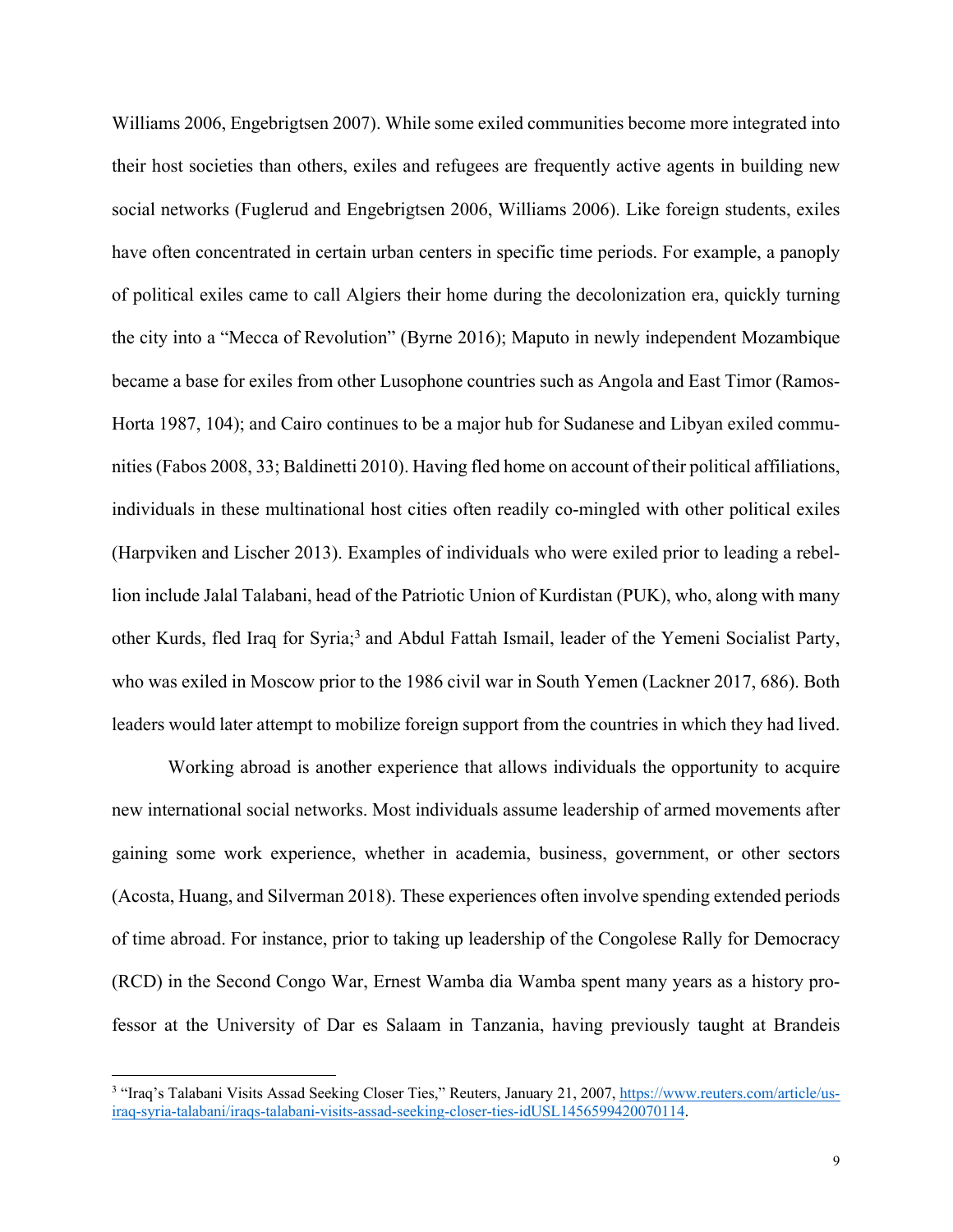University, Harvard University, and Boston College in the U.S. (Vazquez and Wamba dia Wamba 2000). He was well-networked within academic circles, serving as president of the Council for the Development of Social Science Research in Africa (CODESRIA), a pan-African research organization, until a few years prior to his transition to insurgent leadership in 1998. 4

Finally, many would-be rebel leaders receive military training abroad, whether in formal military academies or in more informal training camps run by states or by nonstate organizations. Here again, certain locales and institutions have served as centers of militant and revolutionary learning in specific eras, serving as key meeting points for future state and rebel elites.<sup>5</sup> In the 1940s and 50s, for example, a range of leftist leaders from diverse countries joined study tours in Mao's China, including Abimael Guzman, later head of Peru's Sendero Luminoso, and cadres of PAIGC, the organization that led the independence movement for Guinea-Bissau and Cape Verde (Rothwell 2012, Weigert 2011, 15). Others trained in Western military institutions, like Paul Kagame, leader of the Rwandan Patriotic Front (RPF), who trained at the U.S. Army Command and General Staff College in Fort Leavenworth, Kansas prior to taking up armed rebellion against Rwanda (Soudan 2015, 42-43). Beyond formal military academies, Libya under Muammar Qaddafi and the Palestine Liberation Organization (PLO) are known for having hosted numerous foreign activists, militants, and revolutionaries for military training, some of whom formed lasting connections that endured well into their wartime years (Hoffman 1998; Bloom 2005; Reno 2011).

Whether stemming from foreign study, work, exile, or military training, we thus argue that transnational social networks facilitate rebel groups' ability to secure foreign support once war is imminent or underway. Simply put, rebel leaders often search for state sponsors by personally

<sup>&</sup>lt;sup>4</sup> See the CODESRIA website at  $\frac{https://www.codesria.org/spip.php?article3068}{https://www.codesria.org/spip.php?article3068}$ .<br><sup>5</sup> On how U.S. military training of foreign officers leads to "long-lasting friendships" between American and foreign military personnel, see Martinez Machain (2021, 318).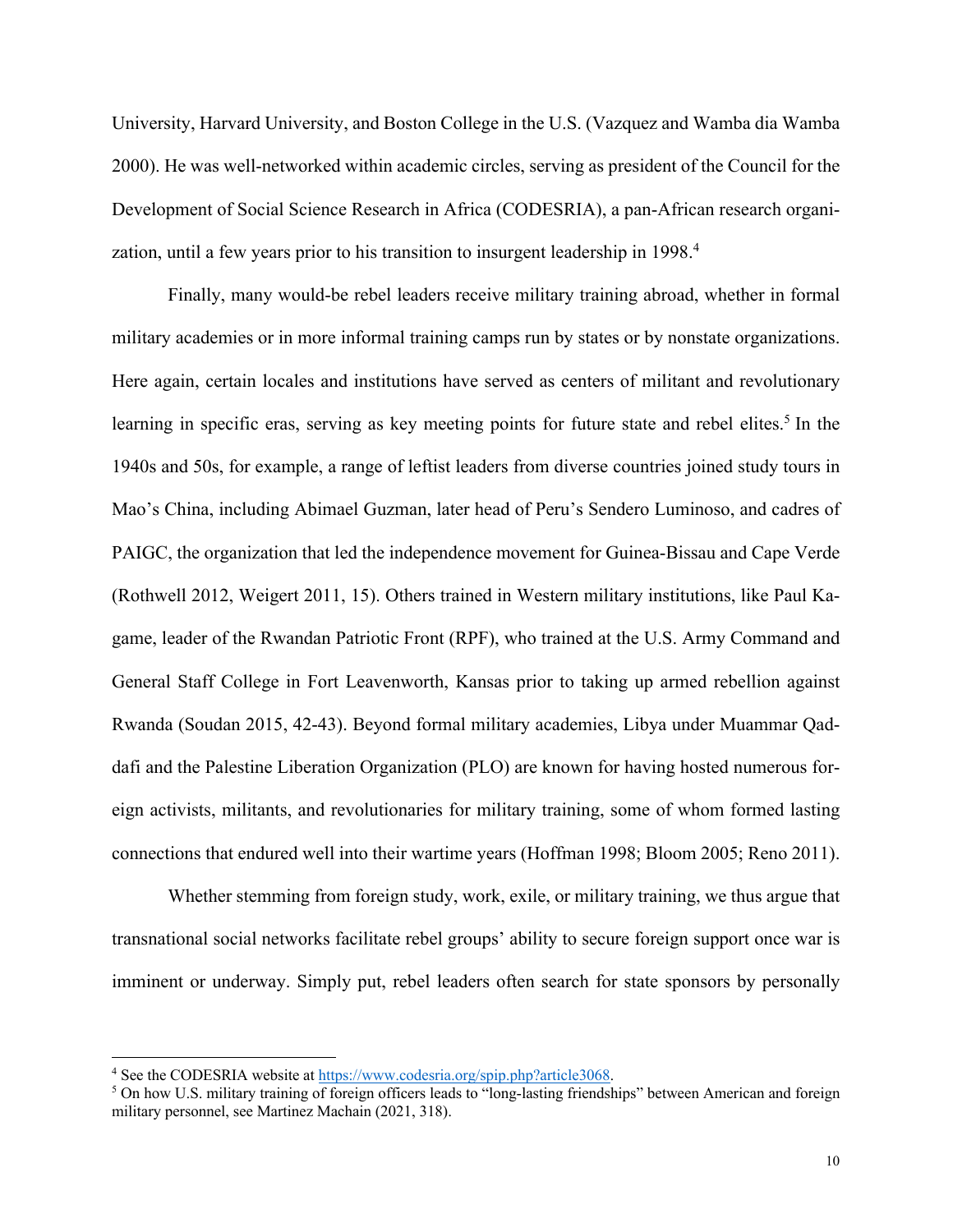mobilizing their prior foreign contacts. As the vignettes below illustrate, this "tapping" of foreign contacts can occur in various ways. Some rebel leaders are already acquainted with an external state's top decision-makers and directly appeal to them for support; others have contacts among external states' high-level officials or diplomats and seek to work their way up to the top leadership through them; and still others are networked in business or other professional circles with some connection to external state power and thus take more indirect approaches to soliciting support. This argument is consistent with studies showing that external state support for rebel organizations is driven not merely by the strategic interests of the external patron, but also by rebel groups' own external outreach efforts (Coggins 2015, Huang 2016, Malejacq 2017).

Our argument also builds neatly on existing work that approaches the problem from a statecentric perspective. Indeed, prior work on state sponsorship of rebellion highlights the "principalagent problem" facing states as the key barrier to backing rebels: states must delegate authority to rebel organizations, but know it can be abused for the rebels' own ends (Salehyan, Gleditsch, and Cunningham 2011). In the words of one key study, "states will be more likely to delegate to rebels when they are reasonably confident that the rebel force shares similar preferences; *when they can select good, competent agents;* and when they can effectively monitor agent activities and sanction bad behavior" (Salehyan, Gleditsch, and Cunningham 2011, 714, emphasis added). Personal ties can help ease these issues. State leaders are more likely to see a rebel group as a "good, competent agent" if they are personally acquainted with its leadership from past experience or are otherwise connected with rebel leaders through a few minor degrees of separation. For instance, one early state to back the Palestinian cause was Algeria, which functioned as "both mentor and model for Fatah" (Amos 1980, 160). According to Yaari (1970, 37), "Algeria's preference for Fatah most likely lies in the fact that some Algerian leaders had known [Palestinian leader Yasser] Arafat in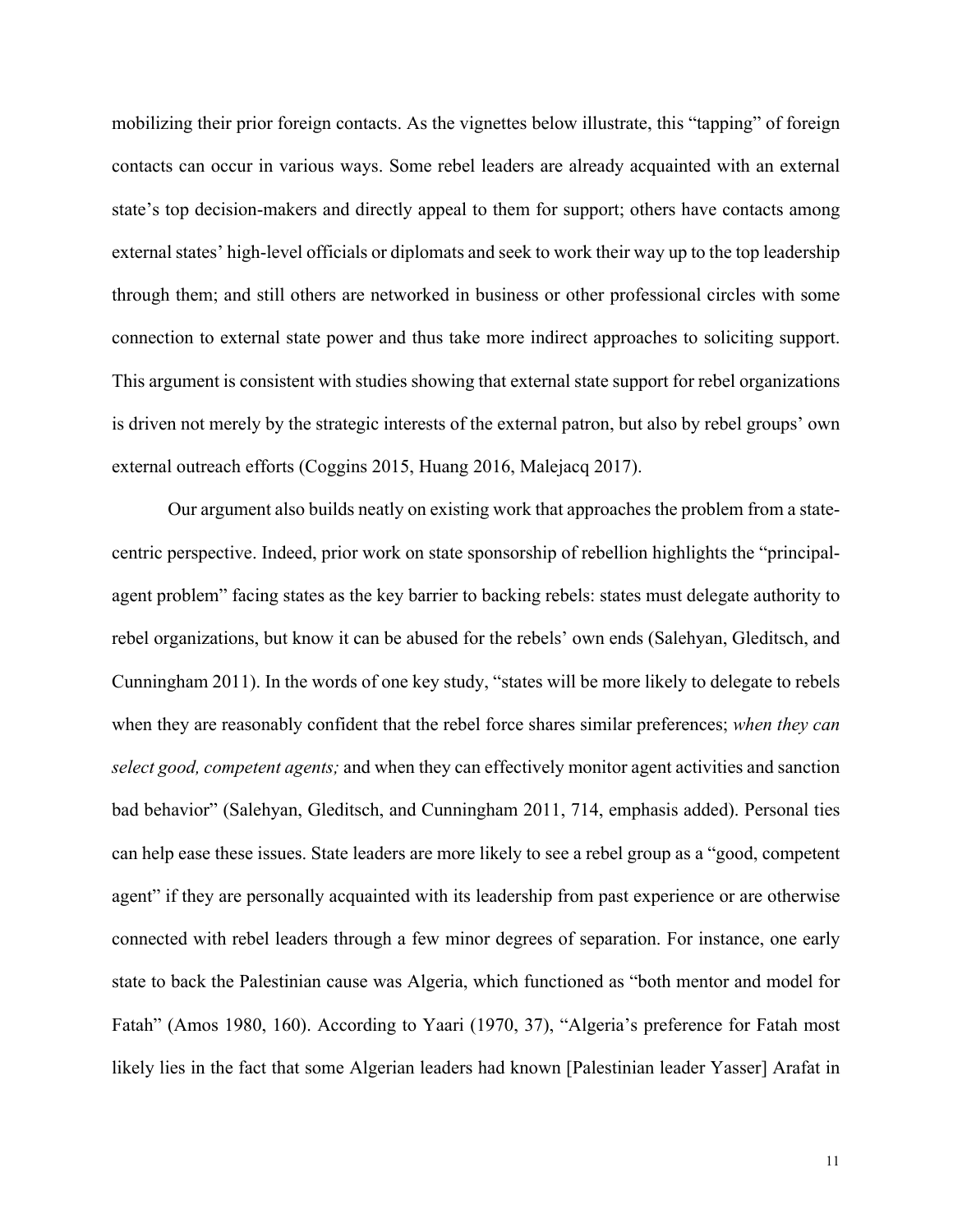Cairo when they were living there in exile, and when Arafat was chairman of the Palestinian student organization. The story runs that during that period, Arafat had helped them with various services behind the Egyptian government's back." In this sense, transnational personal ties can not only help rebels find external support, but also help states pick reliable proxies.

In sum, we hypothesize that individuals who spent time abroad prior to rebel leadership are better equipped to obtain foreign state support during violent conflict thanks to their transnational social networks compared to leaders who lack such experience. Experiences living abroad open opportunities for would-be rebel leaders to network with other political and economic elites and activists, unlocking possibilities for future external support once violent rebellion begins. These micro-foundations of foreign sponsorship are typically absent from dominant theories focused on international geopolitical rivalries or on the organizational characteristics of rebel groups. Yet, reflecting how seemingly small events can result in large outcomes (Pierson 2000), they are often crucial for gaining a fuller understanding of more macro-level political developments.

Some caveats about our theory are in order before proceeding. First, we do not argue that rebel leaders' international experiences and contacts are the only factors shaping foreign support for rebellion. On the contrary, we recognize that such foreign support decisions are often shaped by geopolitical imperatives, ideological linkages, rebel organizational dynamics, the domestic politics of the potential sponsor, and many other factors. Indeed, we find evidence in our quantitative analysis that geopolitical and state-level factors such as interstate rivalry, international power, and democracy all matter in addition to leader attributes, and our findings should be situated alongside these other levels of analysis. Second, we do not argue that pre-leadership international experiences always translate into future state support. Rather, in light of the many other forces that shape whether states back rebellions, we argue that, all else equal, such experiences boost the likelihood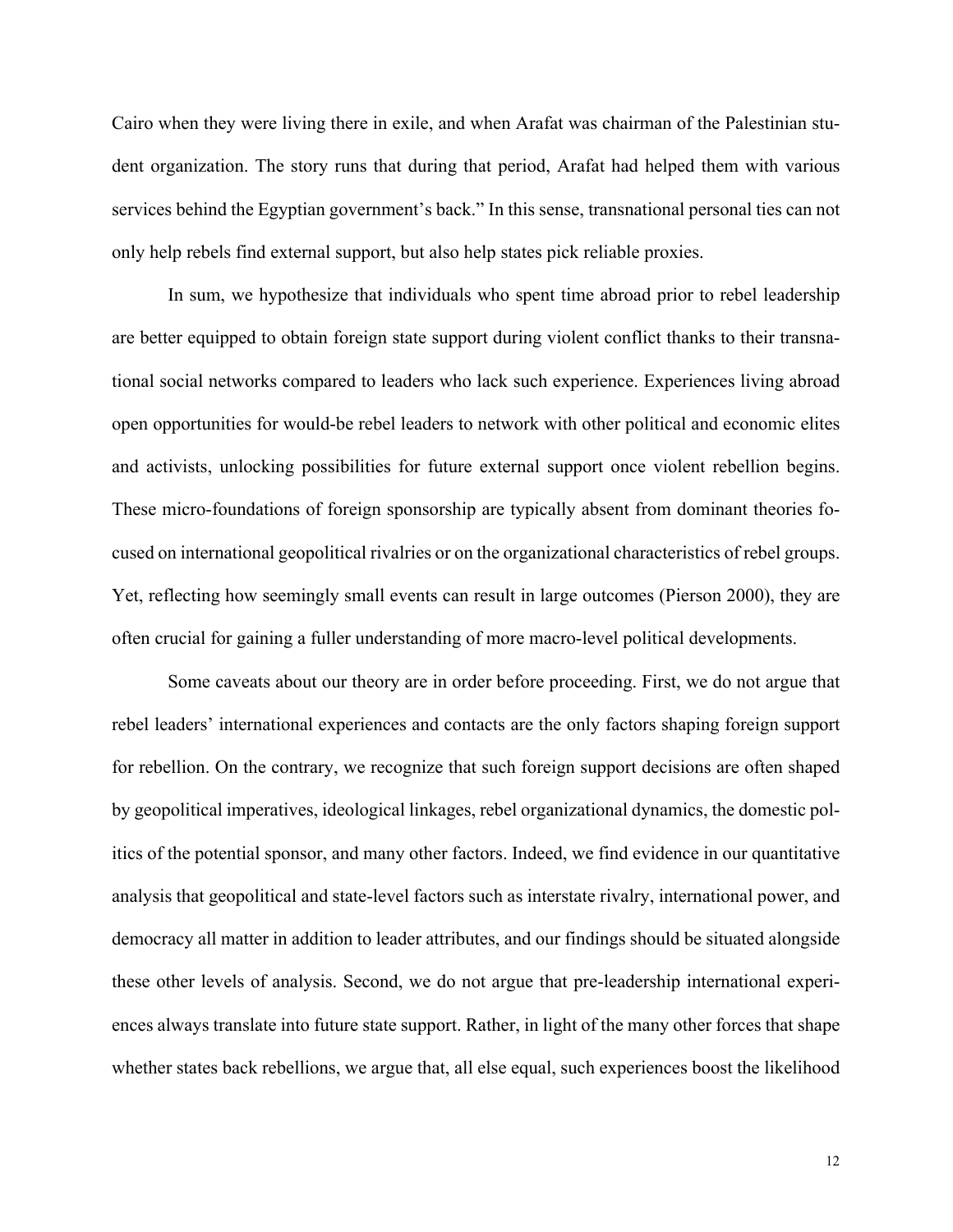of obtaining foreign support (and of obtaining more and greater support than would otherwise be the case without them). We expect that there are cases in which leaders have a personal history with a potential patron but either do not want its support or are unable to obtain it due to overriding geopolitical, ideological, organizational, or other considerations.

#### **Illustrative Cases: Pathways to Foreign Support**

The ways in which rebel leaders' foreign contacts from their time abroad become sources of external support during violent conflict are as varied as their respective biographies. Nevertheless, we document a clear pattern: that experiences from foreign study, work, exile, and military training can all lead to the development of transnational social networks, facilitating leaders' later search for external state support for rebellion. Central to this causal process are the interpersonal relations future rebel leaders build while abroad – relations which may seem to them unremarkable at the time, and yet later yield political benefits. Here, we provide brief cases that illustrate the link between rebel leaders' earlier international experiences and wartime external state support for each of the four foreign experiences described in our theory. As elaborated in the empirical analysis section, and in keeping with existing studies, we consider external support to include the provision of material resources such as funding, weapons, training, and logistical support, as well as intelligence and diplomatic support (see San Akca 2016; Acosta 2019).

*Study abroad:* For Sudan People's Liberation Army (SPLA) leader John Garang, staunch American support for his secessionist campaign against Sudan – which persisted through four successive U.S. administrations – all began with his time abroad as a student at Iowa State University. While there pursuing a Ph.D. in economics in the late 1970s, Garang befriended a fellow doctoral student by the name of Brian D'Silva. Thanks to Garang's influence, D'Silva became deeply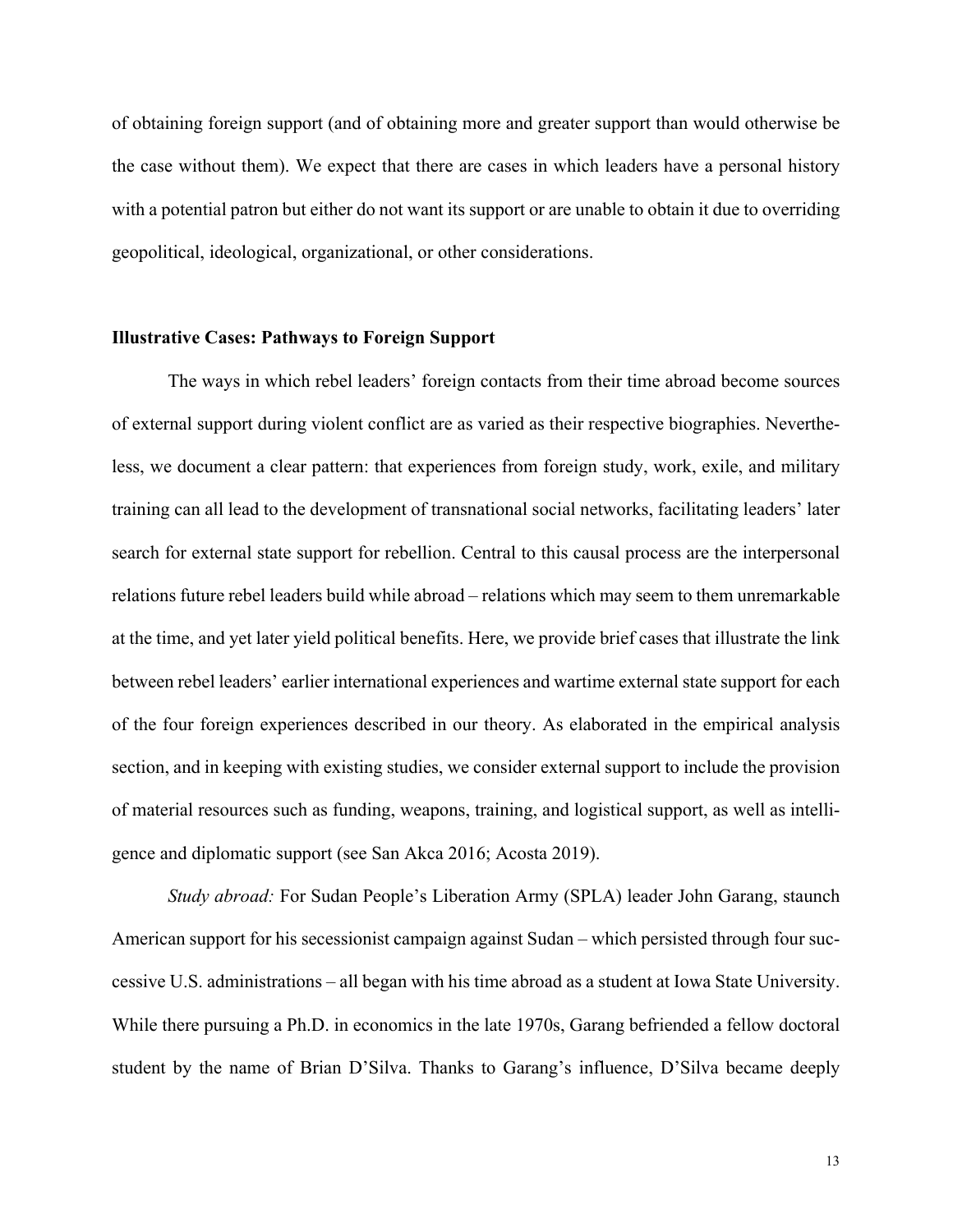interested in the cause of South Sudanese independence and even briefly taught with Garang at a university in Khartoum after completing his studies. Not long afterwards, D'Silva went on to create a small Washington-based clique of pro-Garang individuals with ties to the American government who would together launch an intensive lobbying campaign aimed at mobilizing U.S. lawmakers for South Sudan's independence through the 1980s and 90s (Hamilton 2012). Calling themselves "the Council," D'Silva and the others in this group "all exerted extensive influence in Washington. They smoothed the path of visiting south Sudanese [and] help[ed] to shape U.S. legislation" (Moorcraft 2015, 132-133). For example, it was due to the efforts of "the Council" that in 1989 Garang secured his first visit to Washington as leader of the SPLA to meet with U.S. officials (Hamilton 2012; Perlez 1989). Garang's personal engagement with American officials took off from there: he went on to make many visits to Washington and was soon "on a first-name basis with presidents, secretaries of state and members of Congress" (Lacey 2005).

*Exile*: As leader of the Rwandan Patriotic Front (RPF) in the Rwandan Civil War, Paul Kagame and his fighters received weapons and logistical support from neighboring Uganda. Historical accounts attribute this support to the close relationship Kagame had established with Ugandan President Yoweri Museveni during the former's years in exile in Uganda. Like thousands of other Tutsis in the period following Rwandan independence, Kagame fled Rwanda with his family at a young age and settled in Uganda as a refugee. In his youth he became involved in the National Resistance Army (NRA), a Ugandan rebel group led by Museveni, serving as an intelligence officer in the organization for six years until its successful overthrow of the incumbent government in 1986. This experience brought Kagame personally close to Museveni; he became "one of Museveni's close *protégés*" (Kinzer 2008, 45) and continued to be "mentored" by him following Museveni's transition from rebel leader to Ugandan president (Waugh 2004, 24-26). Kagame later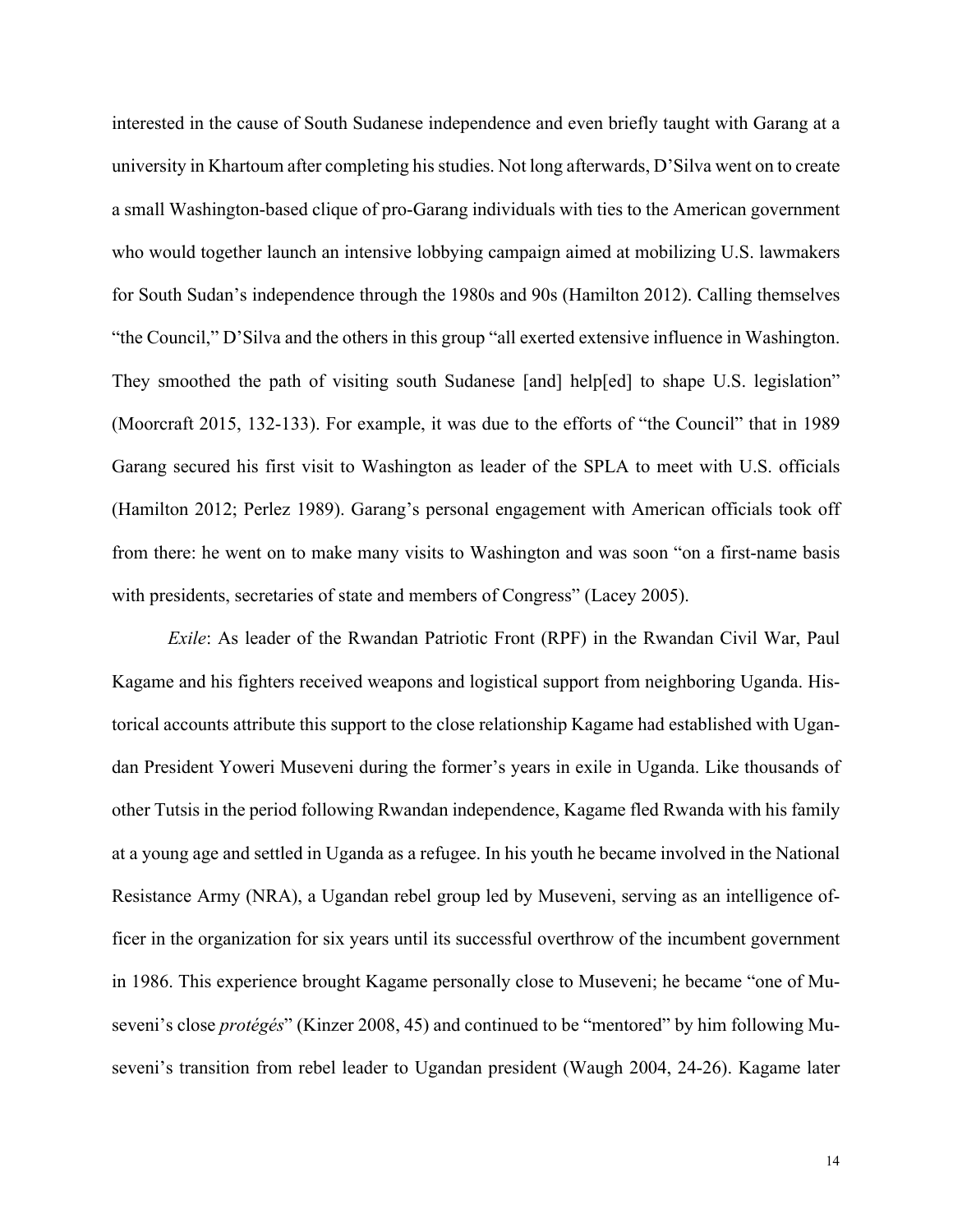recalled: "At the time there was a lot to admire [Museveni] for and good reason to be associated with him…. I learned a lot from him" (quoted in Soudan 2015, 33, 35). When the Rwandan Civil War began in 1990 with Kagame as head of the RPF, Museveni allowed RPF forces to operate in Ugandan bases and supplied weapons to them (Kinzer 2008, 80, 102). This support was never public, as Museveni was courting international aid at this time and found the RPF invasion of Rwanda personally "embarrassing," having already been accused of allowing too much Rwandan influence in his army (Kinzer 2008, 56, 101-102). He "tried to maintain at least a pretense of neutrality" as "the risk would have been too great for Kampala if RPF soldiers had been caught on its territory" (Prunier 1998, 131). Notwithstanding such political risks, Museveni and his officials chose to quietly back RPF fighters since many of them enjoyed "close personal ties to RPF commanders…. This unofficial tie to Uganda was a great asset to the rebel force" (Kinzer 2008, 102; see also Prunier 2009, 13-14). Years later, as Rwandan president, Kagame publicly thanked Museveni for allowing Rwandan exiles a role in the NRA war and later helping the RPF to victory in the Rwandan Civil War (*The New Times*, July 5, 2009).

*Work abroad*: Foreign state sponsorship of Hasan di Tiro's Free Aceh Movement (GAM) rebellion against Indonesia in the mid-1970s also has origins in his earlier international experiences. In particular, prior to launching GAM, di Tiro ran an international business venture that took him to various parts of the world. If his own account is to be believed, he developed extensive international connections in the process (Aspinall 2006, 44):

*I had entrée to the highest business and governmental circles in many countries: the United States, Europe, Middle East, Africa and not least Southeast Asia…I have close business relationships with top 50 US corporations in fields of petrochemicals, shipping, construction, aviation, manufacturing and food processing industries.*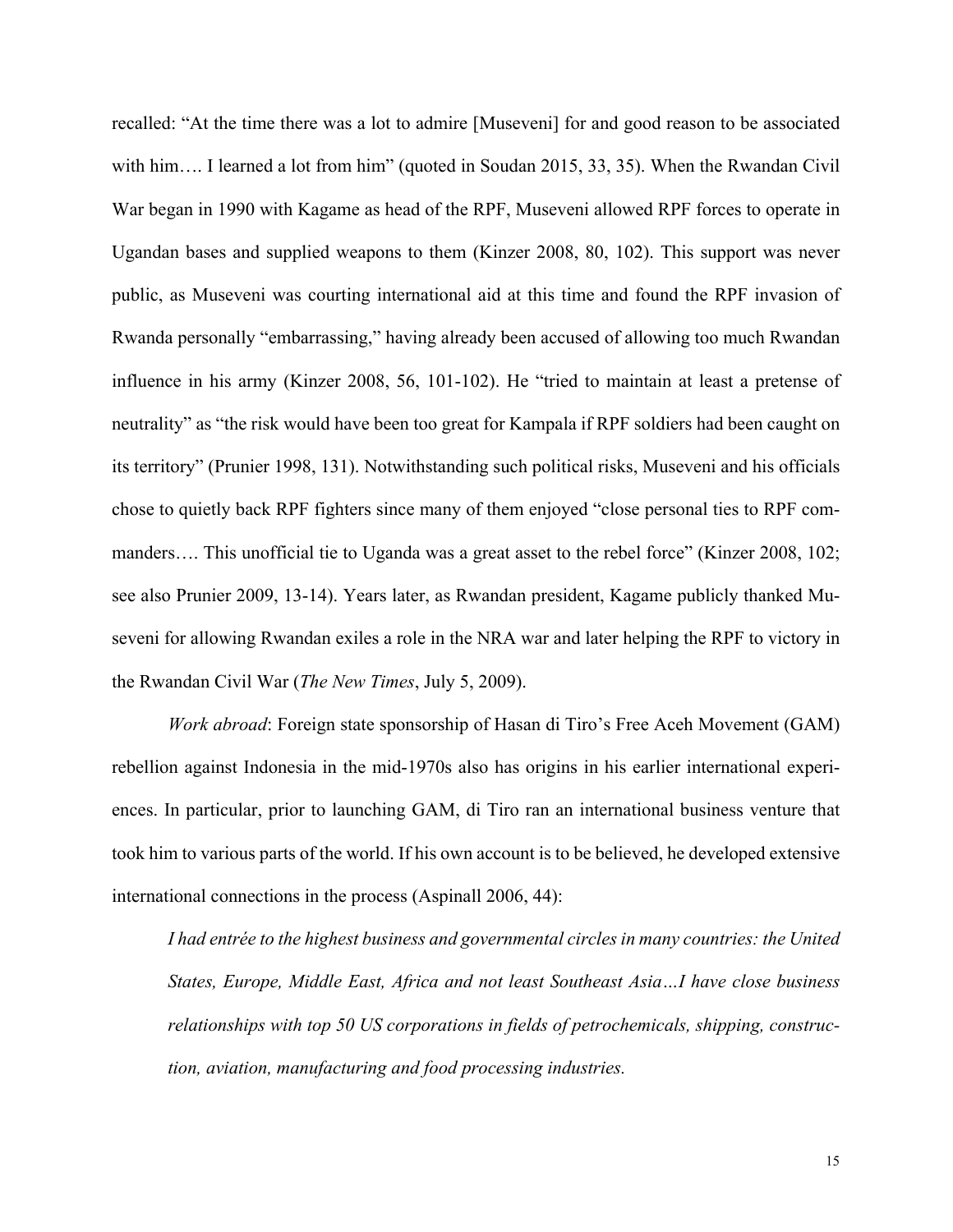Hyperbole or not, what is clear is that di Tiro launched his secessionist movement by exploiting his wealth of personal contacts abroad. He traveled across the United States and Europe in the early days of GAM, tapping into acquaintances from his time as a student in New York and Texas and moving on to contacts from his international business engagements in search of external sponsors for his secessionist movement. These efforts bore fruit: through an acquaintance of his from his business days who had since become Libya's ambassador to Sweden, di Tiro obtained Libyan leader Muammar Qaddafi's agreement to train Acehnese fighters (Aspinall 2006, 105-106; Schulze  $2006$ ,  $237$ ).<sup>6</sup> According to Aspinall (2006, 106-107), the training in Libya ultimately "had a great impact" on GAM's operations.

*Military training abroad*: If GAM recruits trained in Libya thanks to di Tiro's international business ties, for others such as Foday Sankoh, eventual leader of the RUF of Sierra Leone, guerrilla training in Qaddafi's Libya itself became a site of valuable networking. In the 1980s Qaddafi famously invited numerous revolutionaries to train in his camps, which the historian Stephen Ellis (2001, 71-72) characterized as "the Harvard and Yale of a whole generation of African revolutionaries." One individual Sankoh befriended there was Charles Taylor, who was soon to lead the National Patriotic Front for Liberia (NPFL). Sources, including prosecutors at Taylor's war crimes trial in The Hague, consistently point to the meeting of Taylor and Sankoh in Libya as the origin of a partnership in armed politics that would come to define the course of West African politics for the next decade (Sesay 2011; Keen 2005, 37; Reno 2011, 182; Gberie 2005, 52-53; Ellis 2001, 93).7 Sankoh's RUF, still nascent, unorganized and unclear in its aims, soon became acquainted

 $6$  This account is consistent with a separate study noting that "[w]hat is known about Libyan connections with revolutionary organizations…suggests that they always operate through a contact person, through whom they channel funds and issue directives about 'revolutionary assignments'" (Abdullah 1998, 215).

<sup>7</sup> While multiple sources mention that Taylor and Sankoh met during training in Libya (e.g. Keen 2005, 37 and Ellis 2001, 93), Abdullah (1998, 220) suggests that Sankoh may have first come into contact with an NPFL official in Freetown, who then introduced him to Taylor, while Gberie (2005, 52) states that the two first met in Ghana in 1987 and then again in Libya in 1988. Regardless, all sources mention the Libya training as a key (re)connection.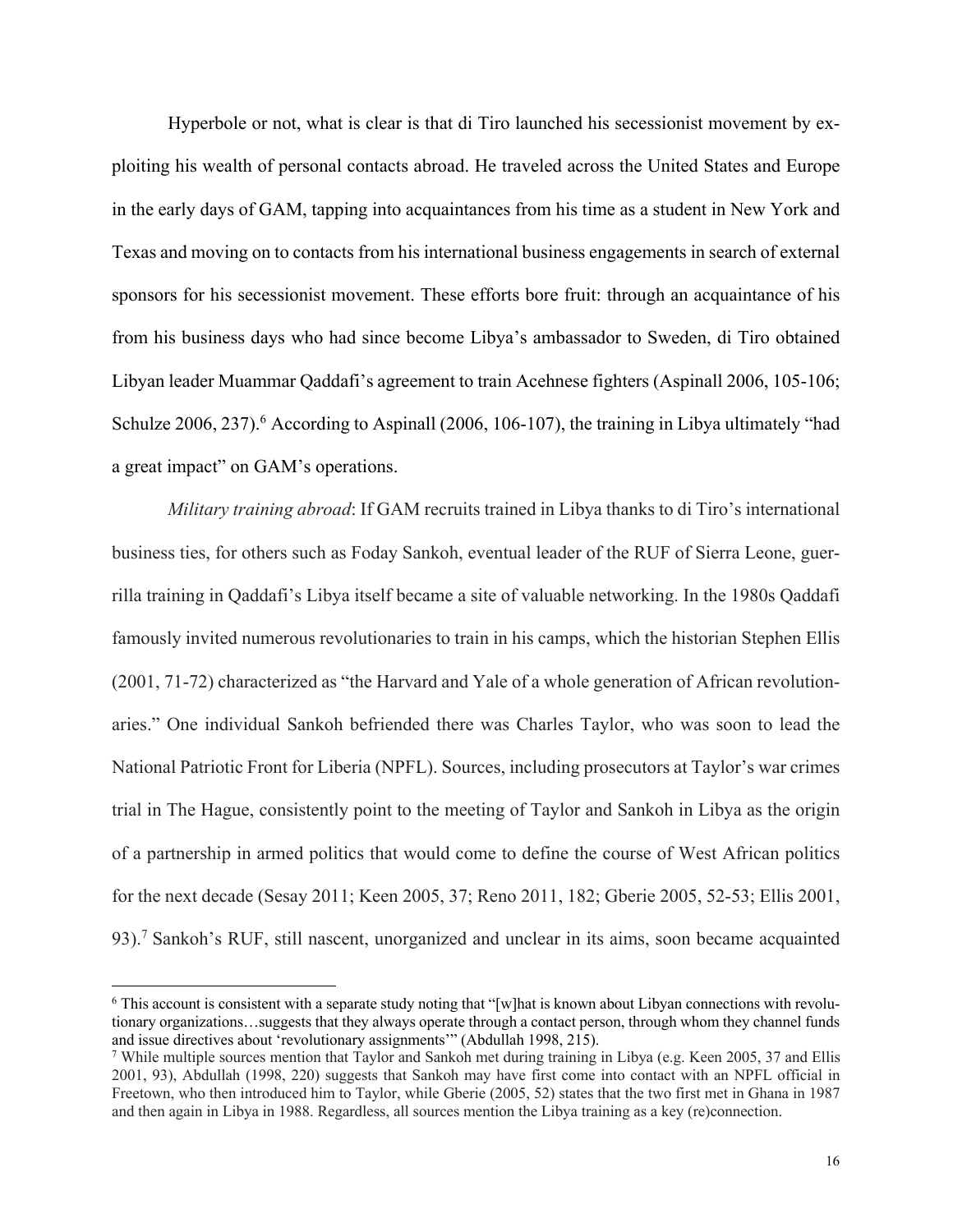with other NPFL officials, and in 1989, one year after Sankoh and Taylor's Libya meeting, the two organizations made a deal on mutual support (Abdullah 1998, 218-220; Ellis 2001, 71). Having secured Qaddafi's backing and Sankoh's aid, Taylor returned to Liberia to lead the NPFL in the First Liberian Civil War. Two years later, it was Taylor's turn to contribute NPFL troops to Sankoh's RUF as the latter launched its own war against the Sierra Leonean government. Liberian military backing of the RUF continued once Taylor was elected Liberian president in 1997; in return, Taylor obtained huge shares of the RUF's diamond profits (Keen 2005). Taylor himself acknowledged in a 1998 BBC interview: "It is known by everyone that I have been friendly with Foday Sankoh for many years before the revolution" [i.e. the civil war in Sierra Leone] (International Justice Monitor 2010). Referring to Taylor, Sankoh, and two other militant leaders who formed "an 'axis' connected to Gaddafi," an observer noted in 2001 that the "alliances formed then [in Libya] still shape the politics and wars of West Africa, and there are growing indications that…Libya is in the thick of regional tensions fomented by the alumni of its training camps" (Farah 2001).

These cases illustrate how rebel leaders use interpersonal connections forged in earlier life experiences abroad to mobilize external material and political support for armed rebellion. While such experiences are far from the only driver of foreign state support, the vignettes strongly suggest that they can facilitate that support and demonstrate the plausibility of the argument on a range of modern cases.

#### **New Data on Rebel Leaders' Experiences Abroad**

Before empirically testing our argument, we first present descriptive data on rebel leaders' pre-leadership international experiences. In order to do so, we use the Rebel Organization Leaders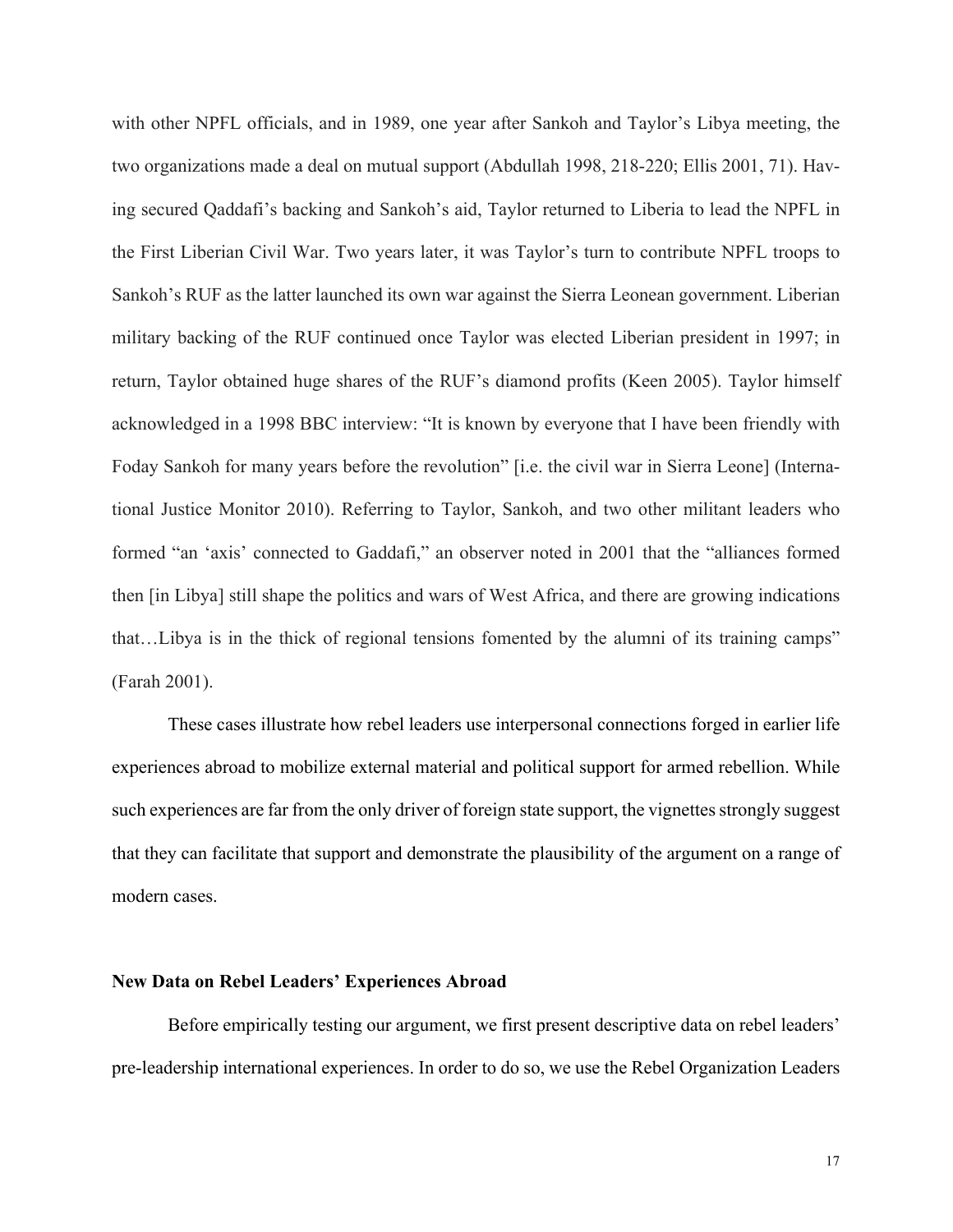(ROLE) database (Acosta, Huang, and Silverman 2018), which provides novel and detailed biographical information on 488 top leaders of rebel organizations in civil wars that were active between 1980 and 2011. The list of rebel leaders in ROLE is based on a study by Prorok (2016), which identifies the top leaders of all rebel groups in Uppsala Conflict Data Project's (UCDP) Non-State Actors in Armed Conflict Dataset (NSA) (Cunningham, Gleditsch and Salehyan 2013). Built to be both thorough (in terms of the range of information collected on each leader) as well as transparent (in terms of the documentation of all sources and coding rules used to collect it), ROLE offers a rich source of information on the characteristics, backgrounds, and experiences of contemporary rebel leaders.

Figure 1 shows the percentage of rebel leaders in the database who had each of the four key international experiences – study abroad, work abroad, military training abroad, and exile – before assuming leadership.<sup>8</sup> Clearly, international life experiences are relatively common among the ranks of rebel leaders; prior to their leadership tenure, 38% of rebel leaders active between 1980-2011 had studied abroad; 27% had received military training abroad; 25% had lived in exile; and 15% had worked abroad. Overall, 60% of rebel leaders had one of these four international experiences before their leadership tenure. These data suggest that the international experiences of the leaders in the vignettes presented above were not unusual, and support our argument that many rebel leaders launch violent rebellion already endowed with international contacts deriving from their experiences abroad.

<sup>8</sup> ROLE codes a 1 for *study abroad* if the individual received formal schooling at any education level outside of their home country before rebel leadership. Where ambiguous – as the term "abroad" may be unclear for leaders who were born in one country but grew up elsewhere – we code a 1 if they attended any level of schooling for any length of time in two or more countries. Thus, if a leader was born in Country 1, moved to Country 2 at the age of 2 (prior to the start of any schooling), and eventually attended university in Country 2, the leader will *not* have studied abroad. Similarly, ROLE codes *work abroad* as 1 for any extended professional experience outside of the individual's home country (i.e. country of birth of country of long-term residence) before leading rebellion. *Exile* is coded 1 if the individual fled their home country for an extended period of time. *Military training abroad* is coded 1 for having received military training from a foreign state army or nonstate organization.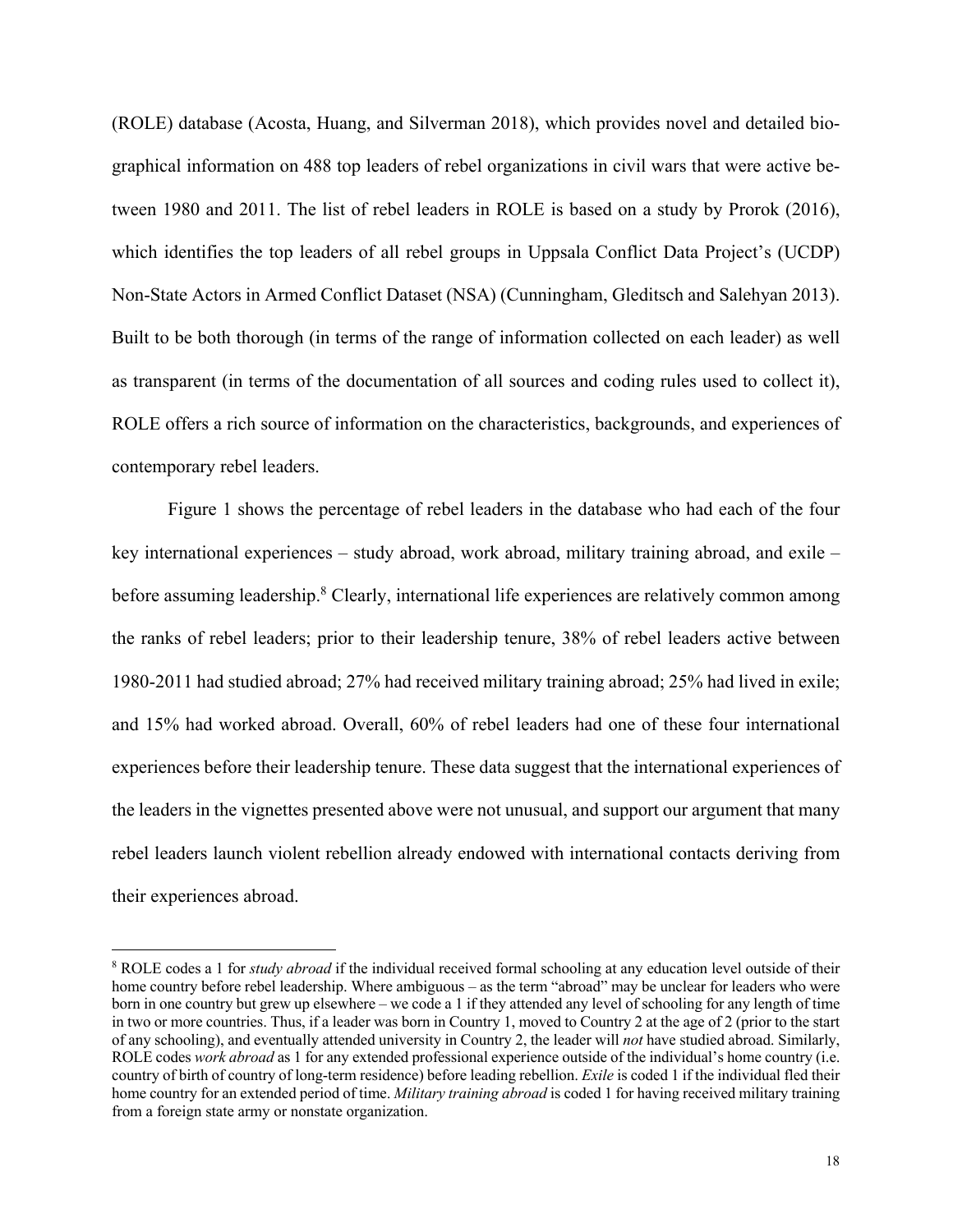#### **Figure 1: Rebel Leaders' Pre-Leadership International Life Experiences**

#### INSERT FIGURE 1 HERE

*Note: data are from the ROLE database, which covers rebel organizations in civil wars between 1980 and 2011, per the UCDP's Non-State Actors in Armed Conflict (NSA) dataset.*

#### **Empirical Analysis**

We now move to build on the qualitative and descriptive evidence presented above and quantitatively test our theory of rebel leaders' international experiences and wartime external state support for rebellion. In order to do so, we combine the abovementioned data on rebel leaders from ROLE with organization-, conflict- and state-level data to gauge the effects of individual leaders' attributes alongside other key drivers of external state support.

#### *Dependent Variable: State Sponsorship*

The outcome variable in this study is foreign state sponsorship of rebel organizations. In our main analyses, we use data from San-Akca's (2016) *Dangerous Companions: Cooperation between States and Nonstate Armed Groups* (NAGs) dataset. This dataset – which has become one of the leading measures of state sponsorship of rebellion in the literature – includes information on nine types of foreign state support for rebel organizations, including safe haven, allowing rebels to open offices in the sponsor's territory, training camps, training, weapons and logistical support, financial support, the transport of arms and equipment, and troop support for each year that a rebel organization was active (San-Akca 2016). Our theory, centered on rebel leaders' transnational social ties, suggests that those with international experiences should be able to secure more foreign state sponsorship. In the primary results section below, we therefore use a continuous measure that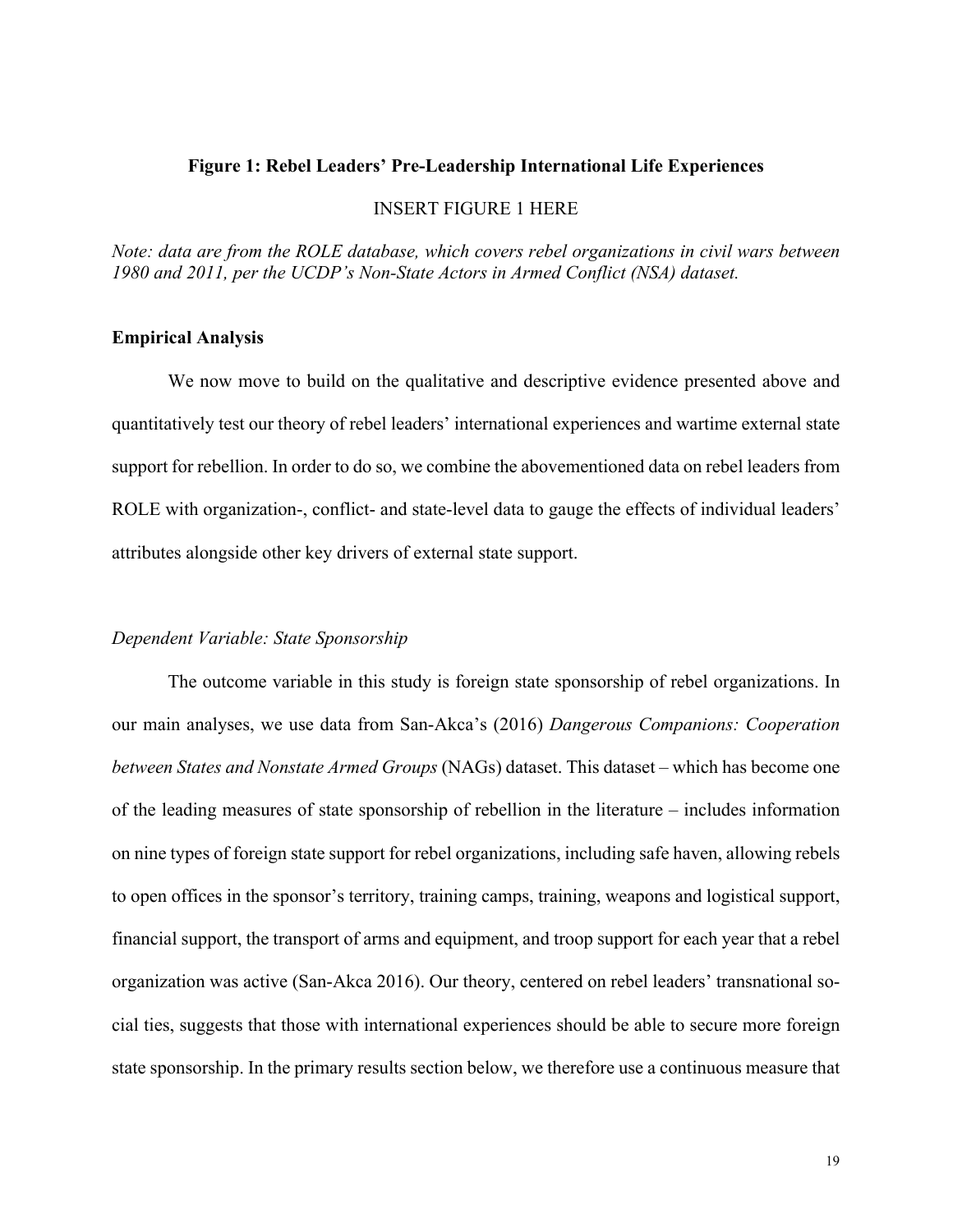documents the number of STATE SPONSORS per year for each rebel organization. This measure ranges from zero to nine, with a mean of 1.15 and standard deviation of 1.39.

To ensure robustness, we also replicate the analysis on additional operationalizations of the outcome later in the paper, including a dichotomous measure of foreign support, a categorical measure of strength of support, support from host countries (those the leader actually visited) separately from non-host countries, and measures from another prominent dataset on external support for rebellion in addition to the *Dangerous Companions* data. All of these operationalizations yield substantively similar core results.

#### *Individual-Level Explanatory Variables*

Our primary explanatory variables measure whether the rebel leader spent time studying abroad, working abroad, training militarily abroad, or living in exile before their leadership tenure. All four of these binary measures tap into the same overarching construct of experience abroad, which enables international social networking prior to rebel leadership. Since we are agnostic about which one(s) matter the most, in our main results we combine them into a five-point additive index capturing the *INTERNATIONAL EXPERIENCE* of rebel leaders.<sup>910</sup>

One methodological challenge in testing our hypothesis is that presumably, individuals go abroad for reasons that are common across positive cases – that is, international experience is not randomly assigned among would-be rebel leaders. For example, it is possible that individuals from elite families are more likely to go abroad since they have the means to do so, or that those who are more educated are more likely to pursue such experiences. Further, the factors that drive leaders

<sup>&</sup>lt;sup>9</sup> The four measures are later separated and tested individually.

<sup>&</sup>lt;sup>10</sup> There is wide variation on this measure, including a number of leaders in the sample with no major *pre-leadership* international experiences. Examples include Walid Jumblatt, the Lebanese Druze leader, Muqtada Al-Sadr, the Iraqi Shi'a militia leader, and Johnny and Luther Htoo, leaders of the God's Army organization in Myanmar.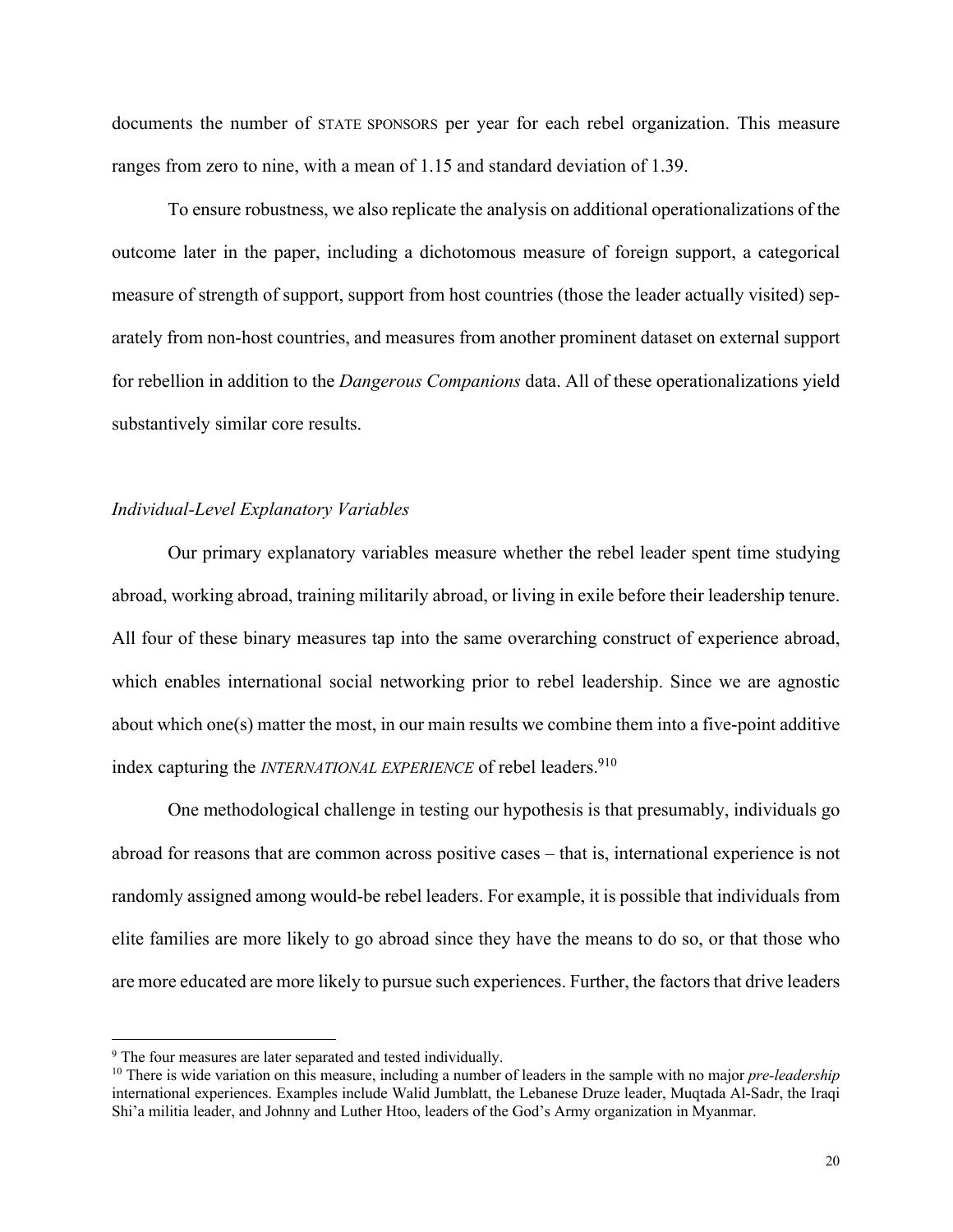to seek international experiences, such as educational attainment, might also affect external states' decision to support the rebel group. We therefore control for other rebel leader attributes in order to better isolate the effect of international life experience from other individual-level factors. In our base models, we include *LEADER AGE*, as older leaders may have more experience abroad and be viewed as more reliable; the leader's *EDUCATION* level, since it is possible that more educated individuals choose to go abroad and are also more appealing partners; and whether the individual has had *MILITARY EXPERIENCE* as well as *COMBAT EXPERIENCE*, both of which might plausibly be linked to a greater likelihood of international experiences (particularly military training abroad) as well as external state support. Later, we control for a number of additional leader characteristics in the robustness checks section (including elite family background).

#### *Organization- and Conflict-Level Control Variables and Alternative Explanatory Variables*

In order to build on existing literature, we use the same explanatory variables as a leading study of state sponsorship of rebellion (Salehyan, Gleditsch, and Cunningham 2011) and add the leader attributes described above. Salehyan, Gleditsch, and Cunningham (2011) use six variables capturing features of the rebel organization. The first two measure rebel strength: *REBELS MUCH WEAKER* and *REBELS STRONG*. This follows their argument that there may be a "goldilocks" relationship between rebel strength and state sponsorship. In particular, rebels far weaker than the state are unlikely to receive any external support, while those as strong or stronger than the state are unlikely to accept it. A third variable from their study is an indicator for whether the group has a *CENTRALIZED COMMAND*. This is expected to increase external state sponsorship, as rebels with a clear chain of command and centralized decision-making authority are likely to be seen as more reliable by potential supporters. Fourth is an indicator for external *GOVERNMENT SUPPORT*. This,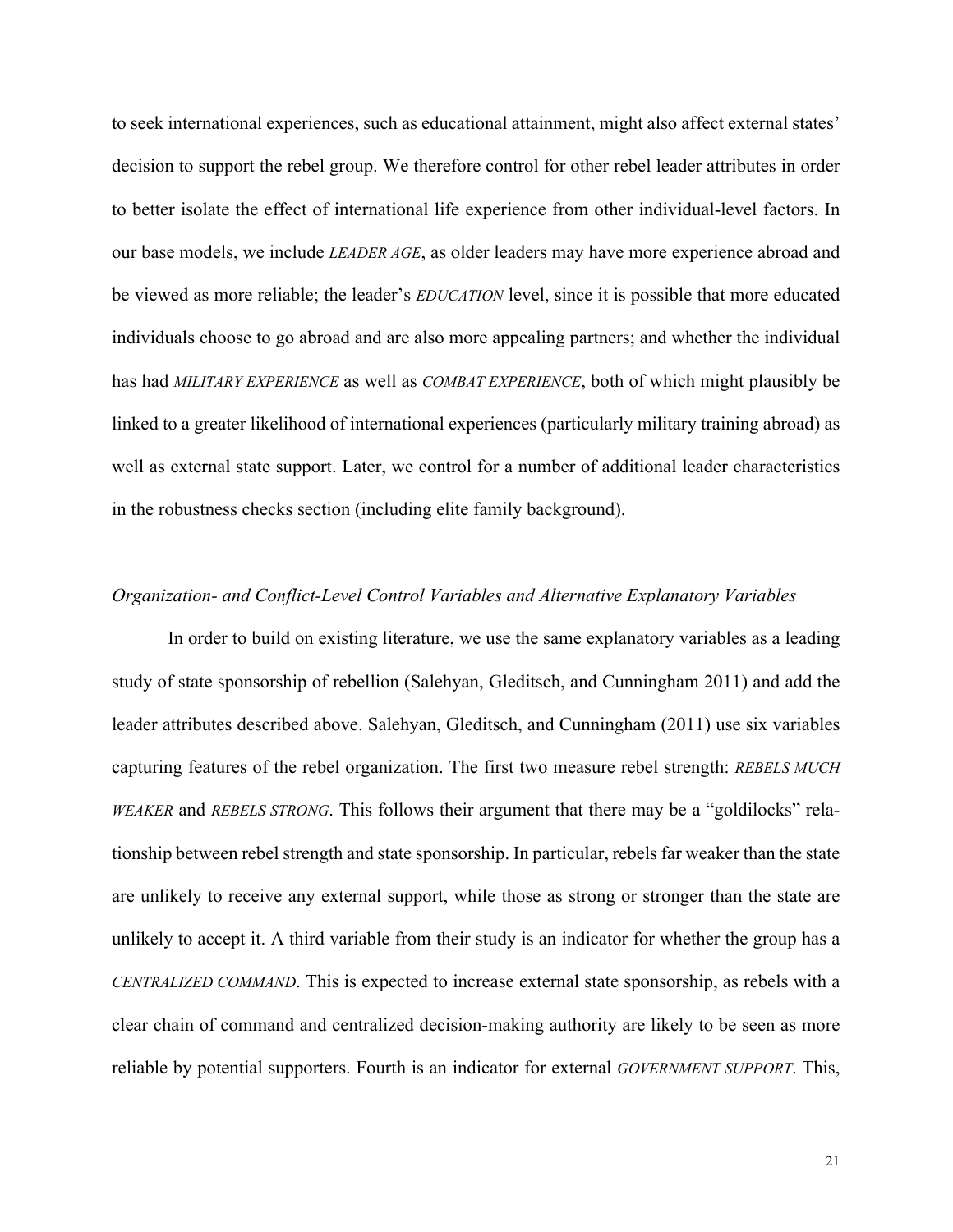too, is expected to increase sponsorship for the rebels, as it is likely to invite more intervention on their behalf through counter-balancing dynamics. Fifth, we include a dummy variable for whether the rebels have a *TRANSNATIONAL CONSTITUENCY.* Transnational groups sharing ties with the rebels – like the Kurds with the PKK – are likely to boost foreign sponsorship by amplifying international advocacy and pressure on their behalf from abroad. The sixth and final variable is an indicator for whether the organization has any *TERRITORIAL CONTROL*. Groups that control territory may be more able to fund their campaigns domestically and thus resist foreign support and the attendant agency costs that often accompany it.

On top of these organizational factors, we follow Salehyan, Gleditsch, and Cunningham (2011) and include five variables at the conflict or country level. First, we add a dummy variable for *MULTIPLE GROUPS* fighting against the state. Any individual rebel movement in a conflict with multiple groups may find it more difficult to obtain external support, as a would-be foreign patron has more options and may choose to sponsor one of several groups to fight against the government. Second, we include the key variable of whether the government is in an *INTERNATIONAL RIVALRY*. States in international rivalries may face more external state sponsorship of their rebel adversaries, as their rivals see this as a low-cost way to undermine and challenge them while limiting the risk of escalation (e.g., Maoz and San-Akca 2012). Lastly, we include the real *GDP PER CAPITA*, *POLITY SCORE*, and *CINC SCORE* (Composite Index of National Capabilities score) of each country in order to capture other attributes that may encourage or discourage proxy warfare against it. Richer and stronger states are expected to face less sponsorship of their rebel opponents due to international deterrence, while more democratic states are expected to see less sponsorship against them due to the legitimacy costs associated with doing so.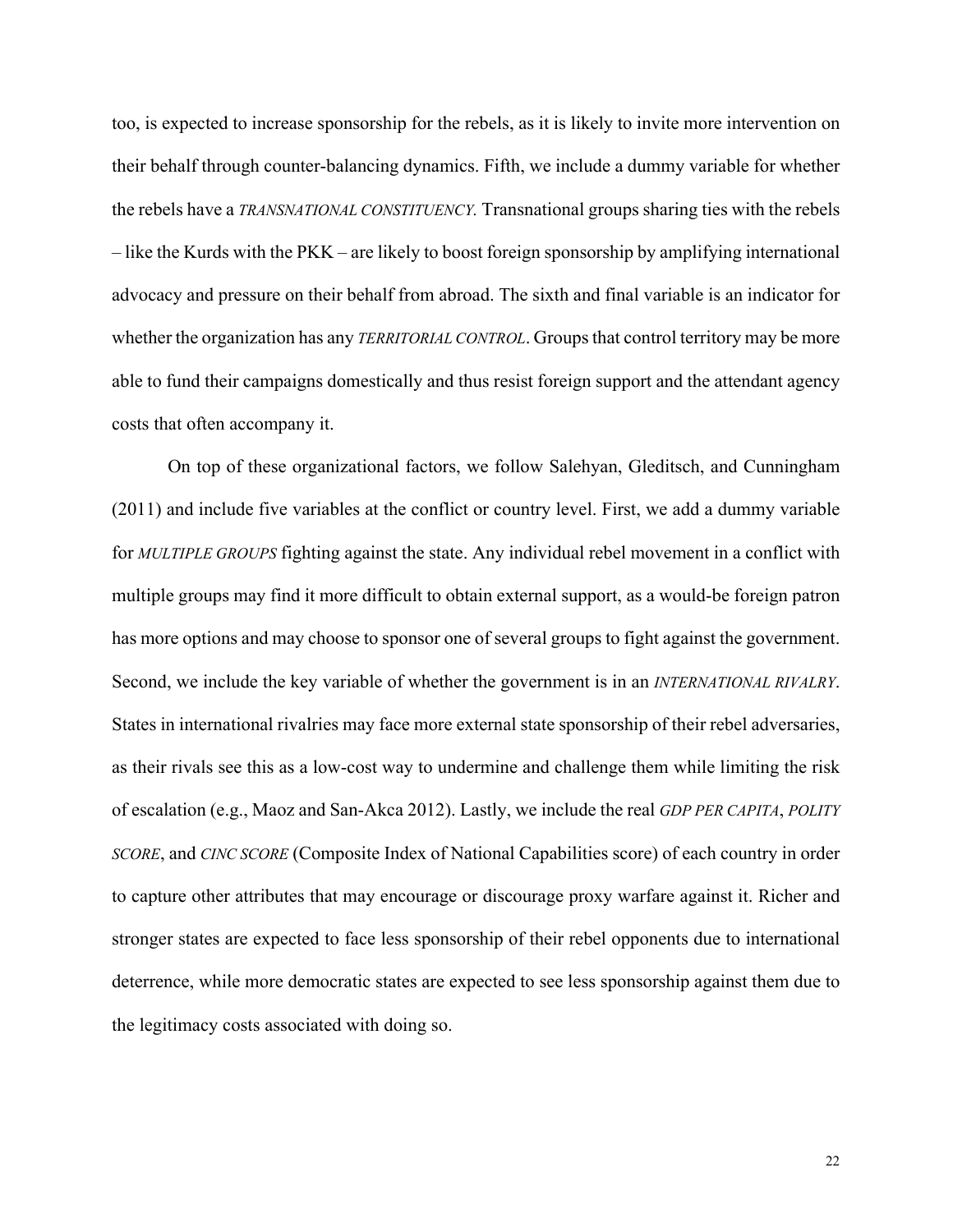#### **Empirical Results**

Table 1 shows the results from our base models, which use ordinary least squares (OLS) regressions with data at the organization-year level and robust standard errors. The *INTERNATIONAL EXPERIENCE* index is the primary explanatory variable of interest. Model 1 shows only the leaderlevel factors, Model 2 only the organization-level factors, Model 3 only the state-level factors, and Model 4 all three levels combined. The models provide clear support for our central argument. Rebel leaders' pre-leadership experiences abroad are strongly associated with the number of foreign states that back their organizations. This effect is quite significant in substantive terms, with each level of the five-point international experience scale yielding about 0.6 more foreign sponsors for the rebel organization (specifically, 0.56-0.63, depending on the model). As elaborated below in our analysis of standardized effect sizes, its impact rivals or surpasses the other most influential variables in the model.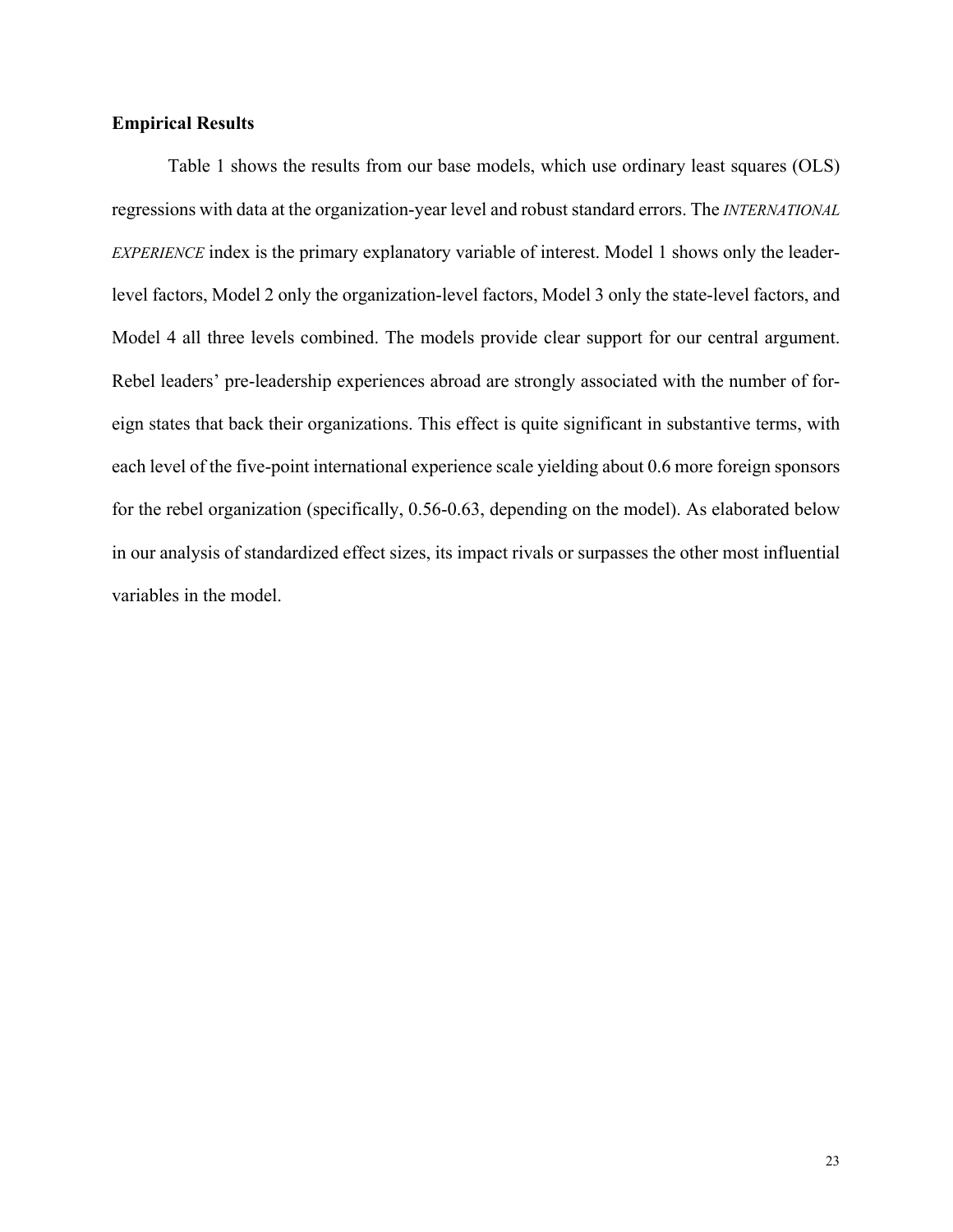|                            | (M1)                  | (M2)                  | (M3)                  | (M4)                  |
|----------------------------|-----------------------|-----------------------|-----------------------|-----------------------|
|                            | <b>State Sponsors</b> | <b>State Sponsors</b> | <b>State Sponsors</b> | <b>State Sponsors</b> |
| <b>Leader Level</b>        |                       |                       |                       |                       |
| Leader age                 | $0.01***$             |                       |                       | $0.01***$             |
|                            | (0.00)                |                       |                       | (0.00)                |
| Education                  | $-0.27***$            |                       |                       | $-0.32***$            |
|                            | (0.04)                |                       |                       | (0.04)                |
| Military experience        | $-0.19$               |                       |                       | $-0.39***$            |
|                            | (0.10)                |                       |                       | (0.10)                |
| Combat experience          | $-0.46***$            |                       |                       | $-0.45***$            |
|                            | (0.09)                |                       |                       | (0.09)                |
| International experience   | $0.56***$             |                       |                       | $0.63***$             |
|                            | (0.06)                |                       |                       | (0.05)                |
| <b>Organization Level</b>  |                       |                       |                       |                       |
| Rebels much weaker         |                       | 0.08                  |                       | 0.06                  |
|                            |                       | (0.08)                |                       | (0.09)                |
| Rebels strong              |                       | $-0.59**$             |                       | $-0.92*$              |
|                            |                       | (0.22)                |                       | (0.38)                |
| Centralized command        |                       | 0.10                  |                       | $-0.34*$              |
|                            |                       | (0.12)                |                       | (0.15)                |
| Government support         |                       | $0.18***$             |                       | 0.03                  |
|                            |                       | (0.04)                |                       | (0.05)                |
| Transnational constituency |                       | $0.29***$             |                       | $0.21***$             |
|                            |                       | (0.05)                |                       | (0.05)                |
| Territorial control        |                       | $-0.08$               |                       | 0.10                  |
|                            |                       | (0.06)                |                       | (0.08)                |
| Multiple groups            |                       | $-0.17*$              |                       | $-0.61***$            |
|                            |                       | (0.08)                |                       | (0.11)                |
| <b>State Level</b>         |                       |                       |                       |                       |
| International rivalry      |                       |                       | $0.57***$             | $0.62***$             |
|                            |                       |                       | (0.06)                | (0.08)                |
| GDP per capita             |                       |                       | $0.00***$             | $0.00***$             |
|                            |                       |                       | (0.00)                | (0.00)                |
| Polity score               |                       |                       | $-0.01$               | $-0.01$               |
|                            |                       |                       | (0.01)                | (0.01)                |
| CINC score                 |                       |                       | $-0.27***$            | $-0.19***$            |
|                            |                       |                       | (0.03)                | (0.05)                |
| Constant                   | $0.96***$             | $0.77***$             | $0.54***$             | $1.02***$             |
|                            | (0.20)                | (0.16)                | (0.06)                | (0.29)                |
| Observations               | 1,271                 | 1,735                 | 1,483                 | 977                   |
| R-squared                  | 0.15                  | 0.05                  | 0.15                  | 0.39                  |

## **Table 1: Predicting State Sponsorship of Rebel Organizations**

*Note: DV is number of sponsors per organization-year. Results from OLS regressions with robust standard errors. \*\*\* p<0.001, \*\* p<0.01, \* p<0.05*

The models also collectively suggest that in accounting for state sponsorship of rebellion, leader-level factors matter as much as, if not more than, the organization- and state-level factors often emphasized in the existing literature (e.g., Salehyan, Cunningham, and Gleditsch 2011, Maoz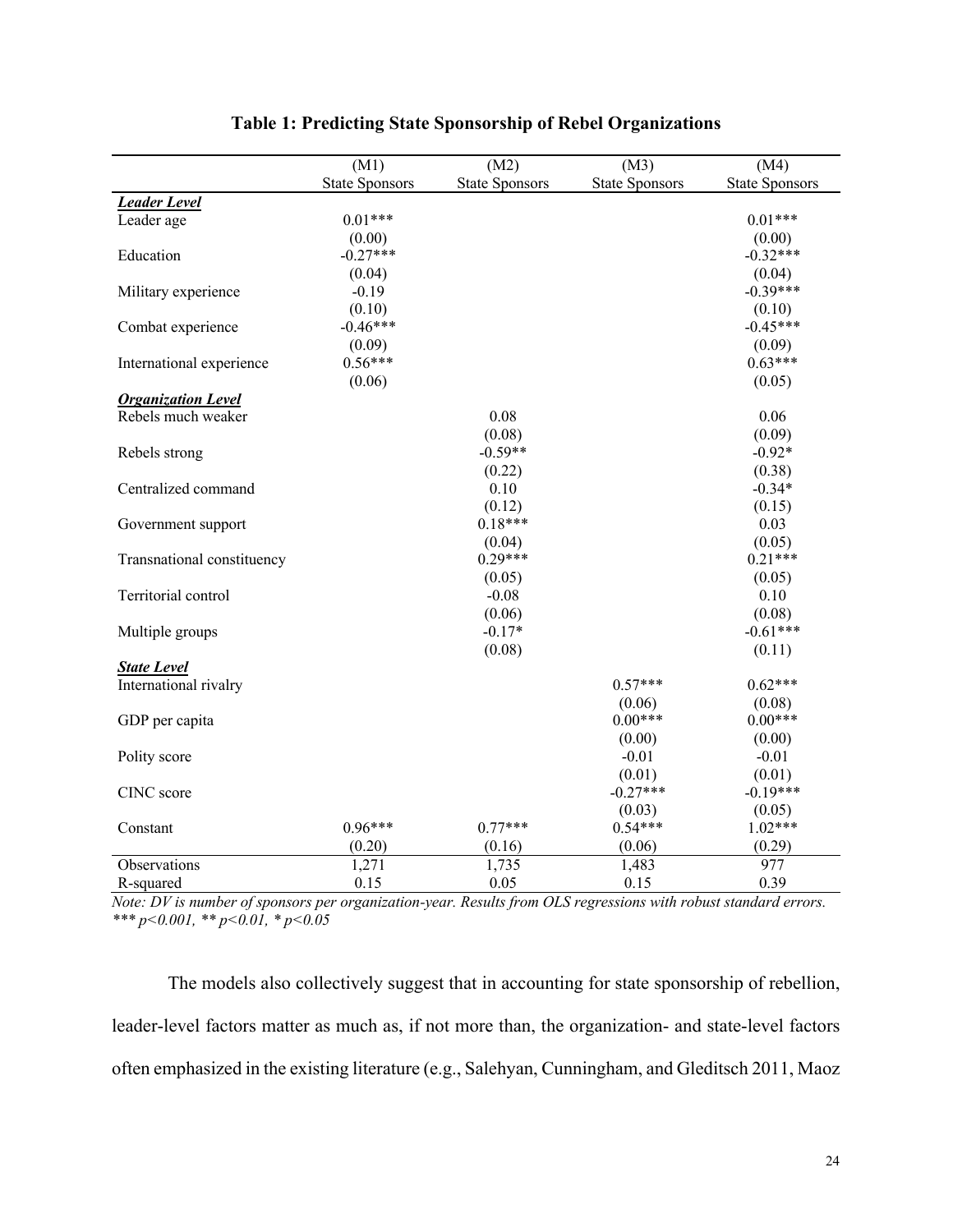and San-Akca 2012). A comparison of  $\mathbb{R}^2$  values across these models helps drive this point home. The five leader-level factors included in the model account for 15% of the variation in the number of sponsors, while the seven organization-level factors and four state-level factors used by Salehyan, Cunningham, and Gleditsch (2011) account for 5% and 15% of the total variation, respectively. This suggests that the experiences and attributes of individual rebel leaders are an essential part of the state sponsorship phenomenon, and that they should be incorporated into our models alongside more traditional state- and organization-level variables.

Other findings are notable as well. At the leader level, education, military experience, and combat experience are all associated with less foreign sponsorship, while age is linked with more. These findings not only reinforce the relevance of leader-level factors more broadly, but also cast doubt on alternative interpretations of our central result. Indeed, one might worry that our primary explanatory variable – international experience – proxies for other positive attributes that leaders may hold. For example, perhaps more ambitious or capable would-be rebel leaders are more likely to go abroad. Yet, as seen above, other indicators of leader achievement (like education) are linked negatively to foreign sponsorship, suggesting that foreign sponsors value agents that are reliable and trustworthy over those with talent or ambition. The negative effects of education and military experience are particularly notable, given that study *abroad* and military training *abroad* are both positively associated with external support (as shown in Table 2 below). This suggests that the positive effects of international experiences have little to do with their substantive components, and far more to do with their having been on foreign soil.

Meanwhile, at the organizational level, rebel strength and centralization are both associated with less support, which may again reflect the costs of embracing foreign influence, as stronger and more centralized groups appear to eschew it. We also find that movements with transnational

25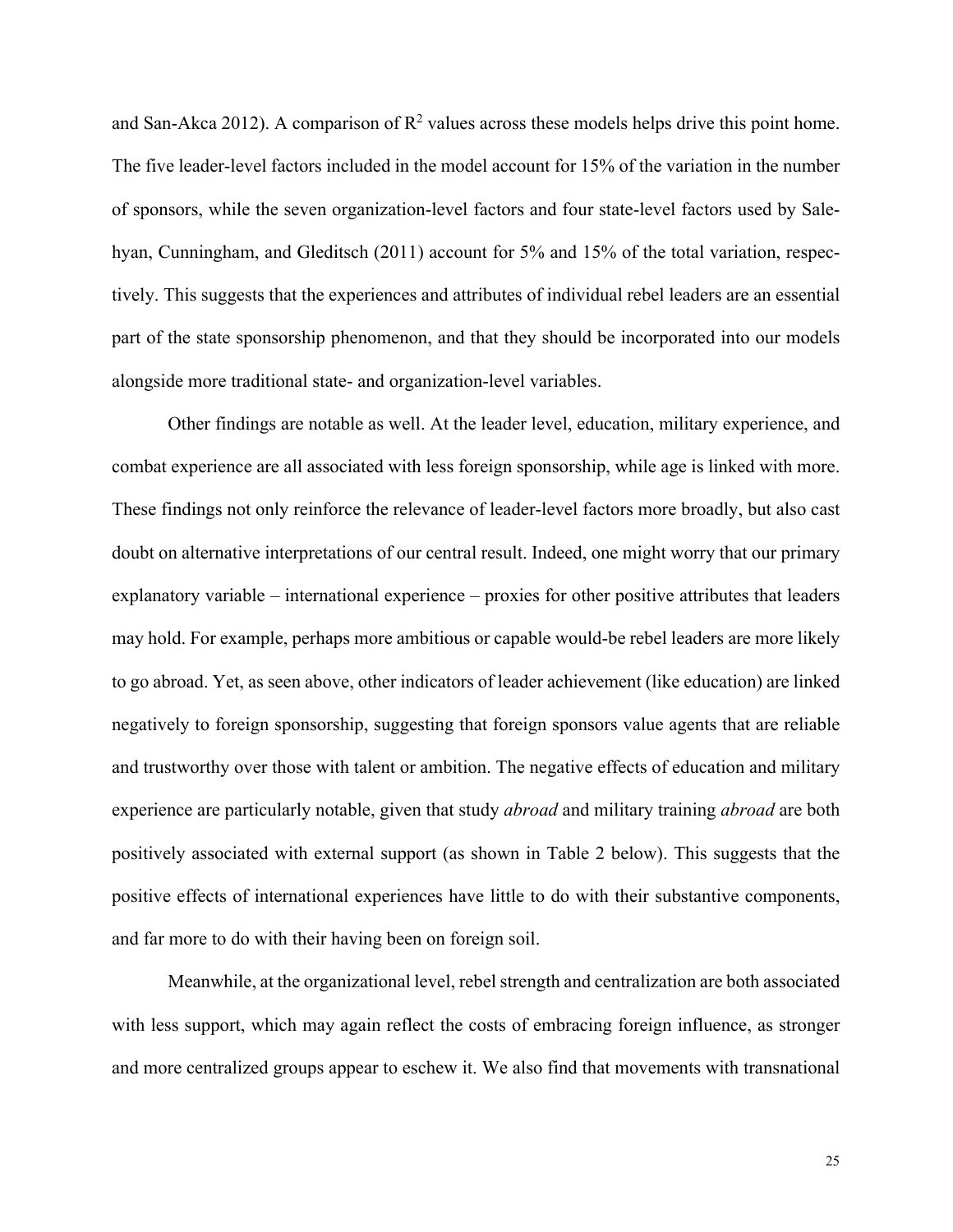constituencies gain more sponsors, as found in Salehyan, Cunningham, and Gleditsch (2011). And at the state level, interstate rivalries lead to more sponsors, replicating a key result in the literature – as backing a rebellion against a rival power is often seen as a cheaper substitute for open war (Maoz and San-Akca 2012). In contrast, higher CINC scores reduce foreign sponsorship, suggesting that there are also international deterrence dynamics at work. Overall, the results align relatively well with some of the key findings in the literature, lending credence to our models while also showing that there are important variables at every level of analysis.

# **Figure 2: Plot of Beta Coefficients from Full Model of State Sponsorship** INSERT FIGURE 2 HERE

*Note: DV is number of sponsors per organization-year. Results from OLS regressions with robust standard errors.*

To examine the substantive impact of our variables, Figure 2 shows the Beta coefficients from the preferred model (M4). These coefficients represent the effect of a one-standard-deviation increase in each variable on the number of sponsors, allowing us to compare their relative effect sizes (rather than looking at a one-unit change on vastly different scales). The Beta coefficients show that experience abroad has the strongest effect of any variable on the number of state sponsors, surpassing the impact of all other predictors in the model. This reinforces the picture gleaned above, showing that while other factors such as global geopolitics (i.e., international rivalries and CINC scores) and the strength and reach of rebel organizations (i.e., strong rebels and transnational audiences) exert significant effects on state sponsorship, the international life experience of rebel leaders is one of the – if not the – most potent factors in facilitating such arrangements.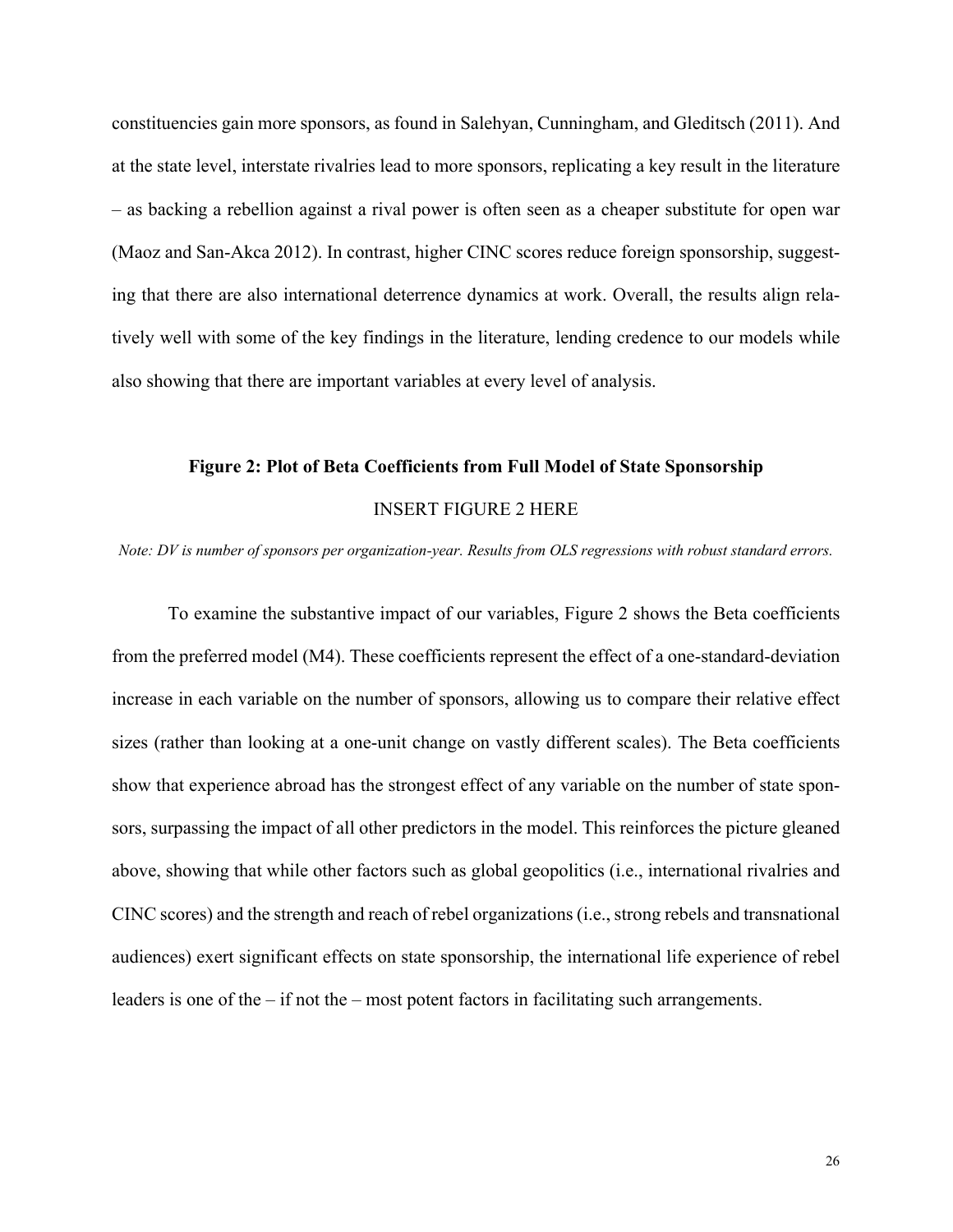## **Additional Observable Implications**

|                            | <b>State Sponsors</b> | <b>State Sponsors</b> | <b>State Sponsors</b> | <b>State Sponsors</b> | <b>State Sponsors</b> |
|----------------------------|-----------------------|-----------------------|-----------------------|-----------------------|-----------------------|
| <b>Leader Level</b>        |                       |                       |                       |                       |                       |
| Leader age                 | $0.02***$             | $0.02***$             | $0.02***$             | $0.02***$             | $0.01**$              |
|                            | (0.00)                | (0.00)                | (0.00)                | (0.00)                | (0.00)                |
| Education                  | $-0.25***$            | $-0.22***$            | $-0.14***$            | $-0.14***$            | $-0.32***$            |
|                            | (0.04)                | (0.04)                | (0.04)                | (0.03)                | (0.04)                |
| Military experience        | $-0.28**$             | $-0.40***$            | $-0.64***$            | $-0.29**$             | $-0.34**$             |
|                            | (0.11)                | (0.10)                | (0.12)                | (0.10)                | (0.11)                |
| Combat experience          | $-0.35***$            | $-0.22**$             | $-0.20*$              | $-0.32***$            | $-0.44***$            |
|                            | (0.10)                | (0.08)                | (0.10)                | (0.09)                | (0.08)                |
| Study abroad               | $0.70***$             |                       |                       |                       | $0.48***$             |
|                            | (0.11)                |                       |                       |                       | (0.10)                |
| Work abroad                |                       | $1.45***$             |                       |                       | $1.09***$             |
|                            |                       | (0.19)                |                       |                       | (0.19)                |
| Military training abroad   |                       |                       | $0.75***$             |                       | $0.43***$             |
|                            |                       |                       | (0.13)                |                       | (0.11)                |
| Exile                      |                       |                       |                       | $0.71***$             | $0.67***$             |
|                            |                       |                       |                       | (0.10)                | (0.10)                |
| <b>Organization Level</b>  |                       |                       |                       |                       |                       |
| Rebels much weaker         | $-0.04$               | $-0.02$               | 0.12                  | $-0.13$               | 0.03                  |
|                            | (0.10)                | (0.09)                | (0.10)                | (0.10)                | (0.09)                |
| Rebels strong              | $-0.34$               | $-0.40$               | $-0.41$               | $-0.38$               | $-0.82*$              |
|                            | (0.45)                | (0.33)                | (0.47)                | (0.41)                | (0.32)                |
| Centralized command        | $0.69**$              | $-0.15$               | $0.65***$             | $0.67***$             | $-0.31*$              |
|                            | (0.22)                | (0.14)                | (0.18)                | (0.14)                | (0.15)                |
| Government support         | 0.00                  | $0.10*$               | $-0.00$               | 0.06                  | 0.06                  |
|                            | (0.05)                | (0.04)                | (0.05)                | (0.05)                | (0.05)                |
| Transnational constituency | $0.15**$              | $0.22***$             | $0.19***$             | $0.11*$               | $0.22***$             |
|                            | (0.05)                | (0.05)                | (0.05)                | (0.05)                | (0.05)                |
| Territorial control        | $-0.06$               | $-0.09$               | $-0.09$               | $-0.06$               | $0.08\,$              |
|                            | (0.09)                | (0.08)                | (0.09)                | (0.09)                | (0.08)                |
| Multiple groups            | $-0.37***$            | $-0.41***$            | $-0.54***$            | $-0.39***$            | $-0.54***$            |
|                            | (0.10)                | (0.11)                | (0.11)                | (0.10)                | (0.12)                |
| <b>State Level</b>         | $0.65***$             | $0.76***$             | $0.65***$             | $0.67***$             | $0.65***$             |
| International rivalry      |                       |                       |                       |                       |                       |
|                            | (0.08)<br>$0.00***$   | (0.08)<br>$0.00***$   | (0.08)<br>$0.00***$   | (0.08)<br>$0.00***$   | (0.08)<br>$0.00***$   |
| GDP per capita             |                       |                       |                       | (0.00)                |                       |
|                            | (0.00)<br>$-0.04***$  | (0.00)<br>$-0.03**$   | (0.00)<br>$-0.05***$  | $-0.04***$            | (0.00)                |
| Polity score               |                       |                       |                       |                       | $-0.01$               |
|                            | (0.01)<br>$-0.16**$   | (0.01)<br>$-0.20***$  | (0.01)<br>$-0.36***$  | (0.01)<br>$-0.18**$   | (0.01)<br>$-0.17**$   |
| CINC score                 |                       | (0.05)                |                       | (0.06)                |                       |
| Constant                   | (0.06)<br>$-0.17$     | $0.59*$               | (0.05)<br>$-0.52$     | $-0.31$               | (0.05)<br>$1.04***$   |
|                            | (0.34)                | (0.30)                | (0.31)                | (0.27)                | (0.31)                |
|                            | 1,017                 | 998                   | 1,004                 | 1,012                 | 977                   |
| Observations<br>R-squared  | 0.28                  | 0.33                  | 0.28                  | 0.29                  | 0.39                  |
|                            |                       |                       |                       |                       |                       |

### **Table 2: Disaggregating the Different Types of International Experience**

*Note: DV is number of sponsors per organization-year. Results from OLS regressions with robust standard errors. \*\*\* p<0.001, \*\* p<0.01, \* p<0.05*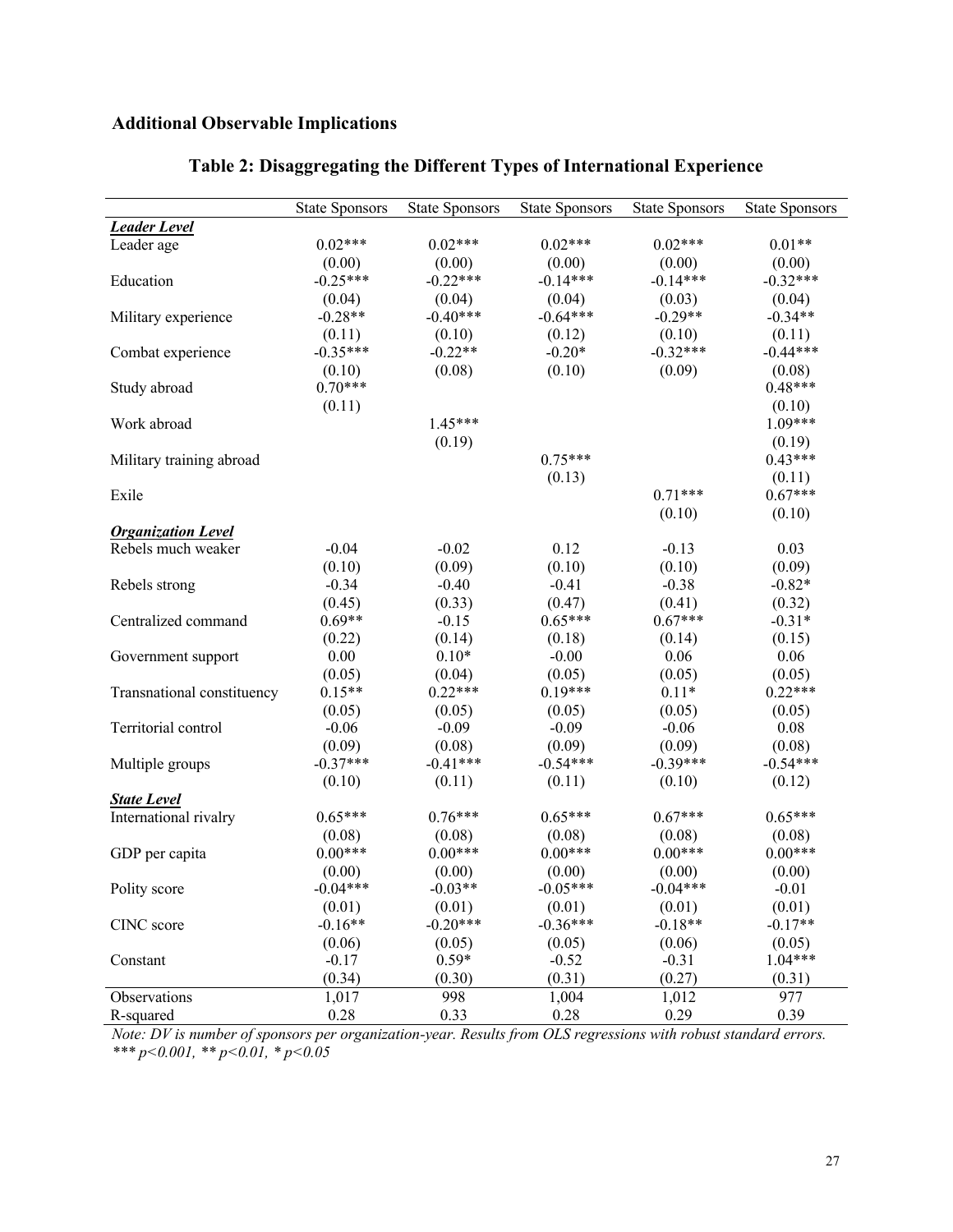Our theory also contains several other observable implications – that is, patterns in the data that we should see if it is correct. First, if our argument is right, we should see meaningful effects across different types of international experiences. Indeed, each of the four types of experiences outlined in the article – study abroad, work abroad, exile, and military training abroad – provides opportunities to form valuable international networks. We should thus expect to see more support associated with each experience. If, instead, only some experiences are associated with more support, this might suggest that the specific dynamics of those types of experiences are driving our results. Table 2 shows the effects of each of the four types separately and together in one model. The results indicate that *each* of the four types of experience abroad has a positive and significant association with the number of sponsors, and that these effects hold even when all four are included together. The consistency of this result across types of experiences strengthens our argument, suggesting it has less to do with the specific context – be it a university, military camp, or business – in which the experience takes place, and more to do with the general social networking advantages that come with immersion in another country prior to leading a rebellion.

Second, if our networks-based argument is valid, we should see that experience abroad has the strongest link with support from the "host country" – the country in which the experience took place – rather than support from any country. This is because the specific country in which the rebel leader studied, worked, trained, or lived in exile is likely to be where he or she formed the strongest networks, and thus has the best odds of obtaining support. As noted in our theory section, sustained time living abroad – especially in revolutionary hub cities such as New York, Paris, and Cairo – can pay dividends in terms of sponsorship from third countries that are neither the leader's country of birth nor the host country (as in the case of someone like Hasan di Tiro, who obtained Libyan support through personal business contacts without actually living there). Nevertheless, a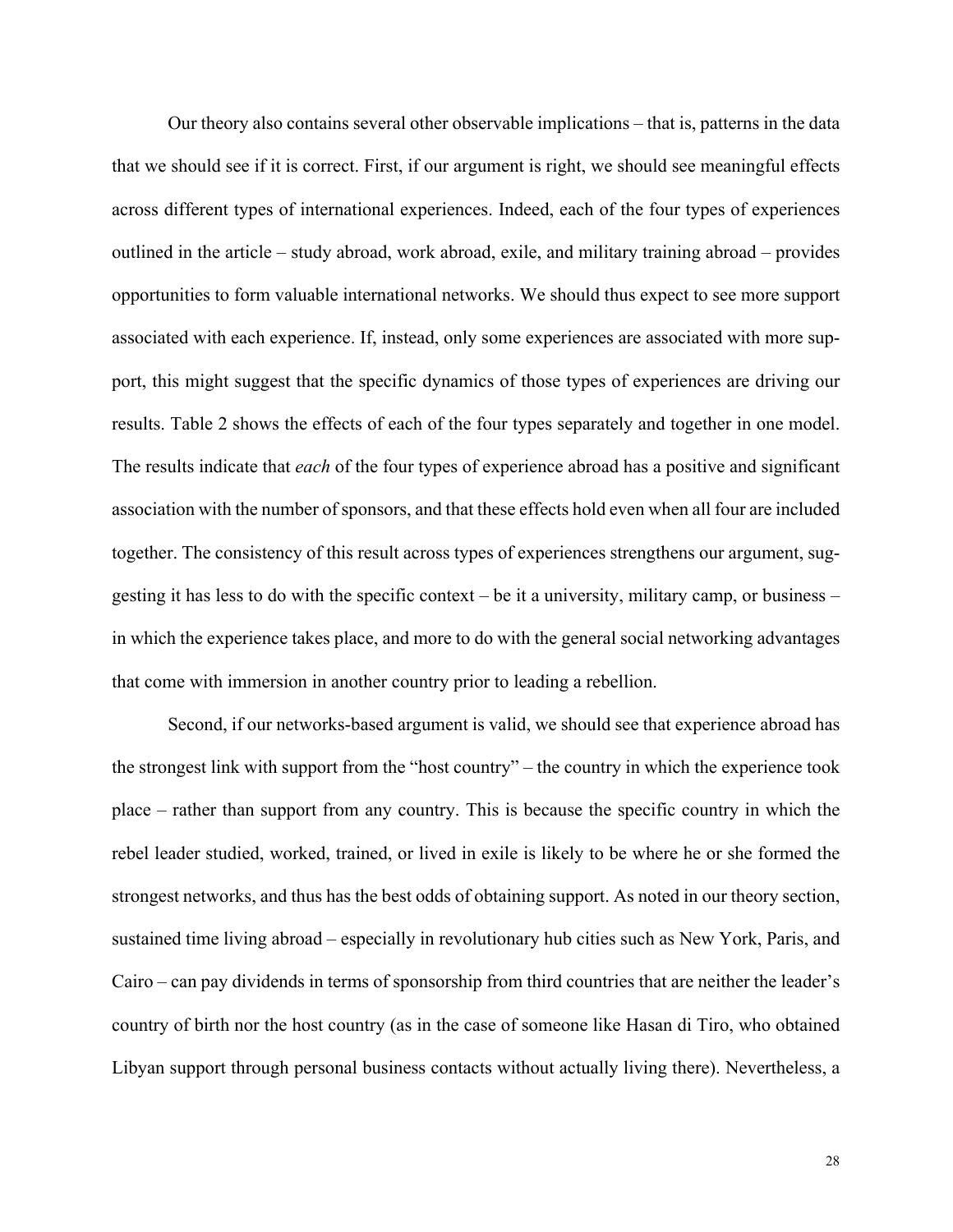networks logic would lead us to expect that rebel leaders' time abroad will pay the greatest dividends where they actually spent it.

# **Figure 3: Effect of Study Abroad on Odds of Support from Host and Non-Host Countries** INSERT FIGURE 3 HERE

*Note: Results from logistic regressions with robust standard errors. Specification same as M4 in Table 1.*

To investigate, we coded the host countries for all study abroad experiences in the dataset<sup>11</sup> and matched them with foreign sponsors from *Dangerous Companions*. We are then able to assess the extent to which an experience abroad boosts the odds of support from the host country as opposed to from other countries. Figure 3 shows the effects of our international experience scale on both host country support and non-host country support, based on separate logistic regressions on each one (the specification used is otherwise identical to the full model in Table 1). The results confirm our expectations: while leaders who studied abroad are significantly more likely than those who did not to receive support from non-host countries, they are *especially* likely to receive support from the states in which they actually had their foreign experience. In particular, having studied abroad gives a rebel leader over twice the odds of obtaining support from a non-host country, and over three times the odds of obtaining support from the host country. The difference between these two effects is statistically significant ( $p=0.02$  from a  $\chi^2$  test).

Third, our argument should not be limited to one country (or type of country) in its effects. Rather, it predicts that we will see effects across different types of countries when we look at them in a disaggregated fashion, since personal ties can shape policy-making in a wide range of states.

<sup>&</sup>lt;sup>11</sup> This was a relatively labor-intensive task, so we chose to focus on the host countries for study abroad experiences (rather than all four types of international experiences) as a useful test of our expectation.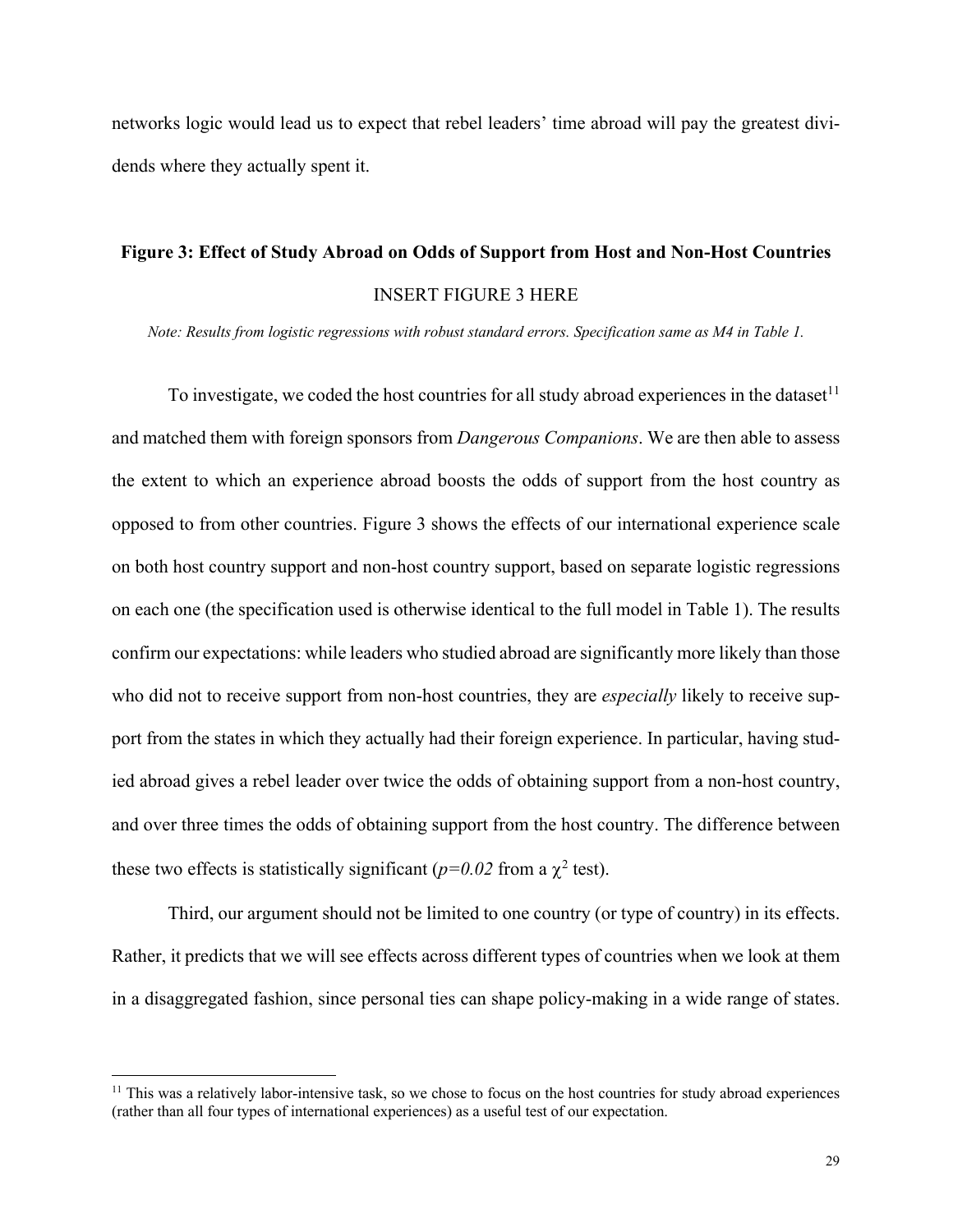We test this expectation by examining sponsorship by each of the top three destination countries for study abroad in our sample.<sup>12</sup> Table A1 in the Appendix presents the results of logit regressions on support from the U.S. (M1), France (M2), and Egypt (M3), with dummy variables for whether the leader studied in each of those countries. Once again, the specifications are otherwise the same as the full model (M4 in Table 1). The results confirm that individuals who studied abroad in each of the three countries are more likely to receive support from that specific country than those who did not do so. This is consistent with our argument and suggests that its effects are apparent across different types of sponsor countries in our dataset.<sup>13</sup>

#### **Robustness Checks**

We also conduct several additional robustness checks to bolster confidence in our results. One concern is that leaders who go abroad – or the organizations they lead – have other underlying advantages that help them earn more support. We address this in two ways. First, we add a number of additional covariates that help account for these possible advantages, including: (1) whether the leader is from an *ELITE FAMILY* background,<sup>14</sup> (2) whether he or she is a *POLYGLOT*,<sup>15</sup> (3) whether the organization has a *POLITICAL WING*<sup>16</sup> and (4) whether it is financed by *NATURAL RESOURCES*. 17 The addition of these variables yields no substantive change in our core results (see Appendix,

<sup>&</sup>lt;sup>12</sup> We thank an anonymous reviewer for this suggestion.

<sup>&</sup>lt;sup>13</sup> Future analyses may wish to examine the timing of rebel leaders' international experiences as an additional way to investigate these dynamics, as more recent experiences may be more likely to yield active social networks that can be exploited for wartime needs.

 $14$  Coming from an elite family may facilitate experience abroad and offer other wartime advantages to rebel leaders. This variable comes from ROLE, and requires clear evidence that the leader comes from a politically well-connected or influential family.

<sup>&</sup>lt;sup>15</sup> Linguistic skill might incline leaders toward travel abroad and help them court foreign powers. ROLE codes a leader as a polyglot if s/he speaks four or more languages.

<sup>&</sup>lt;sup>16</sup> A formal political wing may imply greater strategic flexibility and political pragmatism by group members (Acosta 2019). This measure comes from the NSA dataset.

<sup>&</sup>lt;sup>17</sup> Use of natural resources might invite support from countries that wish to gain access to the resources themselves. This measure comes from Rustad and Binningsbo (2012).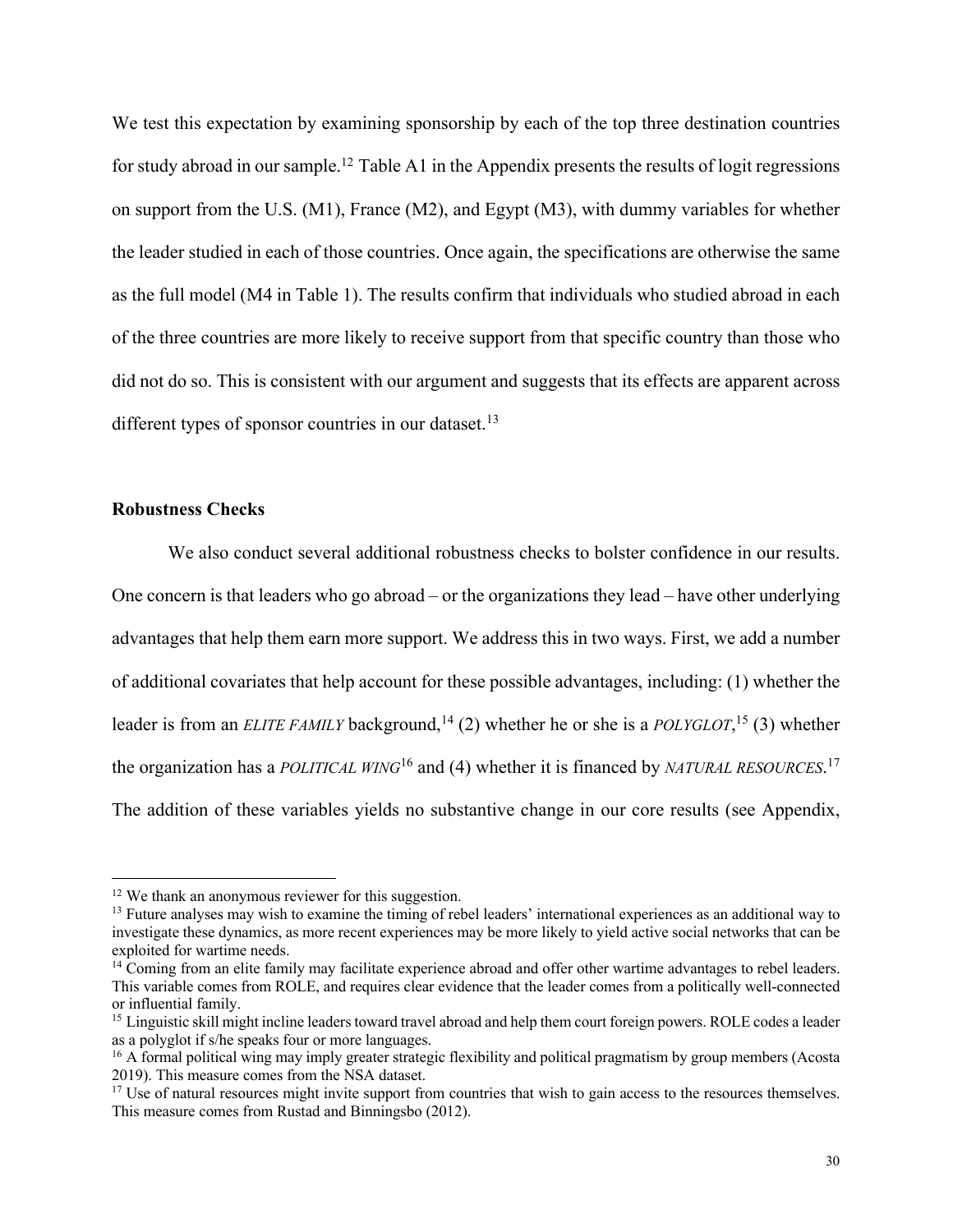Table A2). Second, another way of addressing this issue is controlling for how the leader rose to power, as this helps mitigate concerns that organizations *choose* leaders with certain traits to attract outside support. In particular, we control for whether the rebel leader was (1) *ELECTED* and (2) *APPOINTED* – as opposed to taking power by force or founding the group – as the first two imply greater choice by group members (or a subset of them) in terms of who leads the organization.<sup>18</sup> Again, the addition of these variables yields no meaningful change in our core results (Appendix, Table A3). These tests help assuage concerns about leaders' experience abroad proxying for other underlying individual or organizational advantages.

In addition, we conduct a robustness check specifically to address concerns about the availability of data on different leaders in ROLE. In particular, we replicate the main findings with the addition of a measure of leader visibility or prominence in the historical record. This helps test for the possibility that the historical record simply better documents rebel leaders with foreign experience (and their foreign support) due to their greater presence and prominence outside of their own country. To test for this, we constructed a unique measure of rebel leader prominence based on the number of search results obtained for each leader's name on *GOOGLE SCHOLAR*. The results of this test (Appendix, Table A4) show that our core findings are not sensitive to the inclusion of this measure of information availability on individual leaders.

Another concern is that the dynamics we investigate may have changed after the end of the Cold War. Indeed, the intense geopolitical competition between the two global superpowers during the Cold War created more potential support for rebel organizations, and this may have altered the relative importance of elite social ties as opposed to geopolitical variables in driving that support. We address this in two ways. First, we add a dummy variable for *COLD WAR* (vs. post-Cold War)

<sup>&</sup>lt;sup>18</sup> These variables are from ROLE.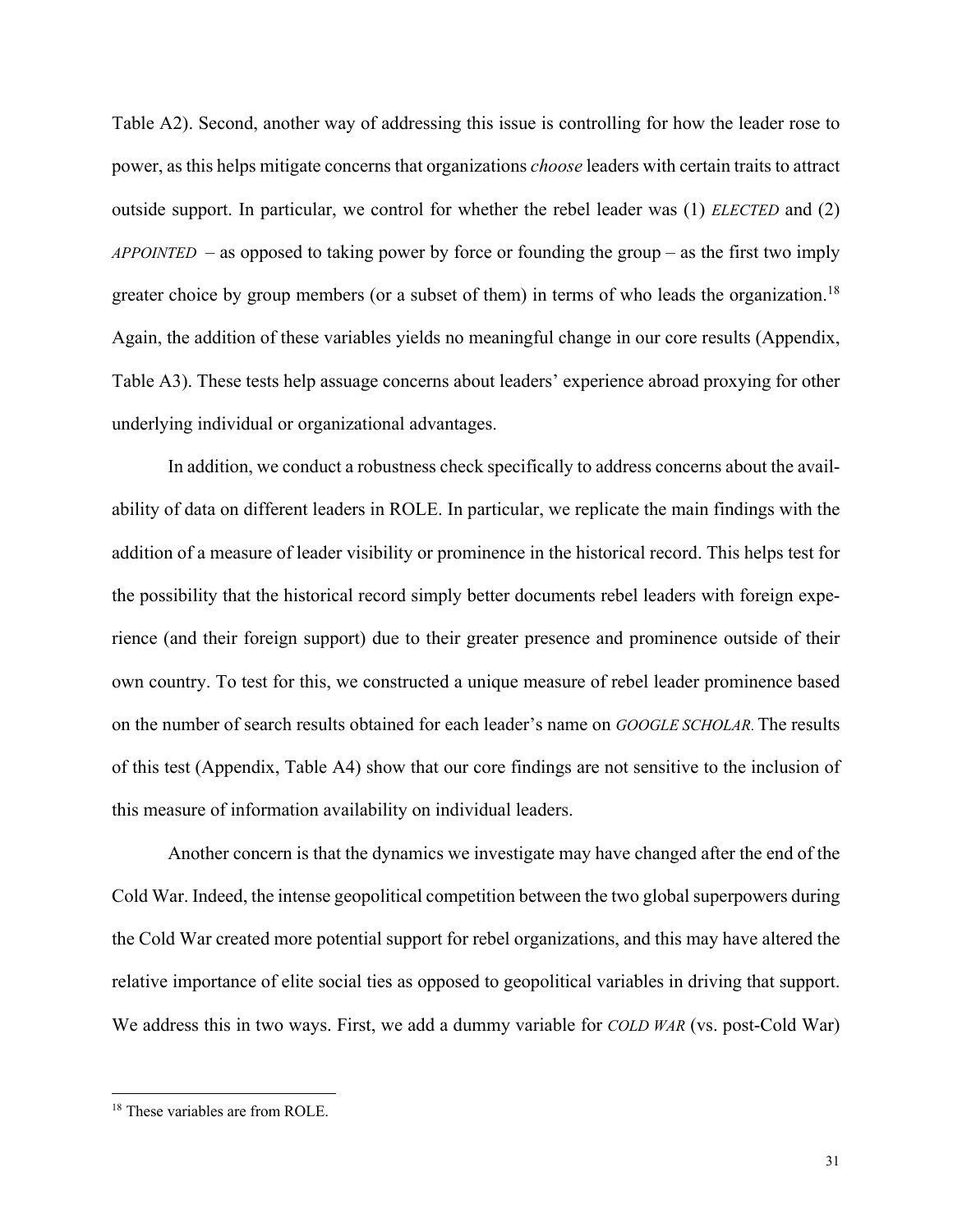cases to our main model to ensure this is not confounding our results. Second, we split our sample into Cold War and post-Cold War cases and replicate the model on each one to ensure our results are not specific to one time period – an unusually strict test. Table A5 in the Appendix shows that our core findings are substantively unchanged across these tests. This suggests that our result about the impact of rebel leaders' international experiences on foreign support for rebellion are not driven by, or specific to, the Cold War or post-Cold War periods.

Another possible concern is that ideological factors are behind some of our results, as these can loom large in decisions by states to back rebel organizations. To address this, we add controls for rebel organization ideology (*LEFT-WING*, *RIGHT-WING*, and *THEOCRATIC*) to the model. We also add these controls to the country-specific tests conducted earlier on support by top study abroad destinations, since they may have clearer effects on individual patrons than in an aggregate sample with an ideological mix of sponsors.<sup>19</sup> Across all of these tests (Appendix, Table A6), our central findings are unchanged.

A final potential confounder we consider is state disruption: future rebel leaders might be more likely to go abroad to escape efforts by their governments to target them, which could in turn be proxying for the underlying threat they pose. In other words, individuals who represent a greater future revolutionary threat to the state might be more likely to go abroad to escape state repression; these same individuals might also be more likely to attract foreign sponsorship if they do launch a rebel movement or campaign. In order to address this possibility, we add a measure of whether the individual faced a pre-leadership assassination attempt by the state (*ASSASSIN*) to our main model. The results of this test (Appendix, Table A7) show that controlling for pre-leadership attempts by

<sup>&</sup>lt;sup>19</sup> We show results for the U.S. and France but not Egypt, as Egyptian support (only 60 cases) is completely determined by the predictors once the ideology measures are included, meaning the model is oversaturated.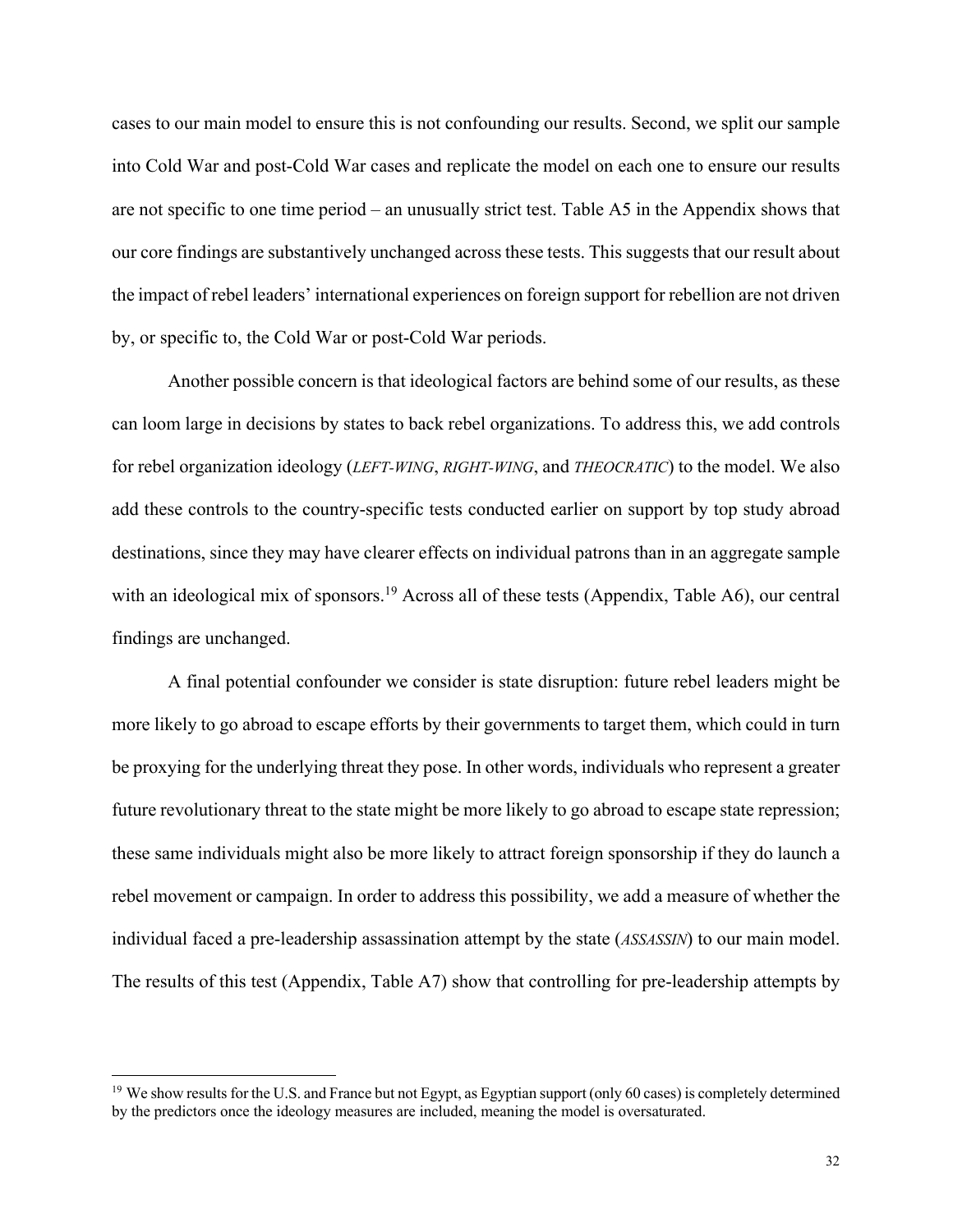the state to target the individual does not substantively impact our findings, helping ease concerns about strategic repression efforts driving our findings.

Finally, we conduct some additional tests to ensure that our results are robust to coding and modeling decisions. First, we replicate the results with clustered standard errors – clustering on (1) the organization and (2) the country – to ensure we are accounting for potential error dependence in our data. Second, we replicate the main results using both (1) negative binomial and (2) Poisson regressions instead of OLS regressions to account for the positive and right-skewed distribution of the DV and make sure that our results are robust to model selection. Third, we replicate the results with alternative operationalizations of the DV from the *Dangerous Companions* dataset, including a dichotomized measure (support or not) and an ordinal measure of strength of support (military vs. non-military vs. none). Fourth, we replicate the analysis with an alternative dataset of support for rebellion, the UCDP External Support Dataset (Hogbladh, Pettersson, and Themner 2011). We use dichotomous (support or not) as well as ordinal (military vs. non-military vs. none) measures of support from this dataset too. The results in all four of these cases are substantively unchanged (Appendix, Table A8-A11), with international experience retaining its strong positive relationship with foreign support. In sum, this thorough set of robustness tests helps bolster confidence that our core findings are robust to efforts to account for a wide array of alternative explanations, modeling choices, and operationalization of our dependent variable.

#### **Conclusion**

The study of leader characteristics is well established in international relations and security studies, among other subfields, but is just beginning to receive serious treatment in scholarship on violent nonstate actors. In this paper, we contend that rebel leaders' pre-leadership international

33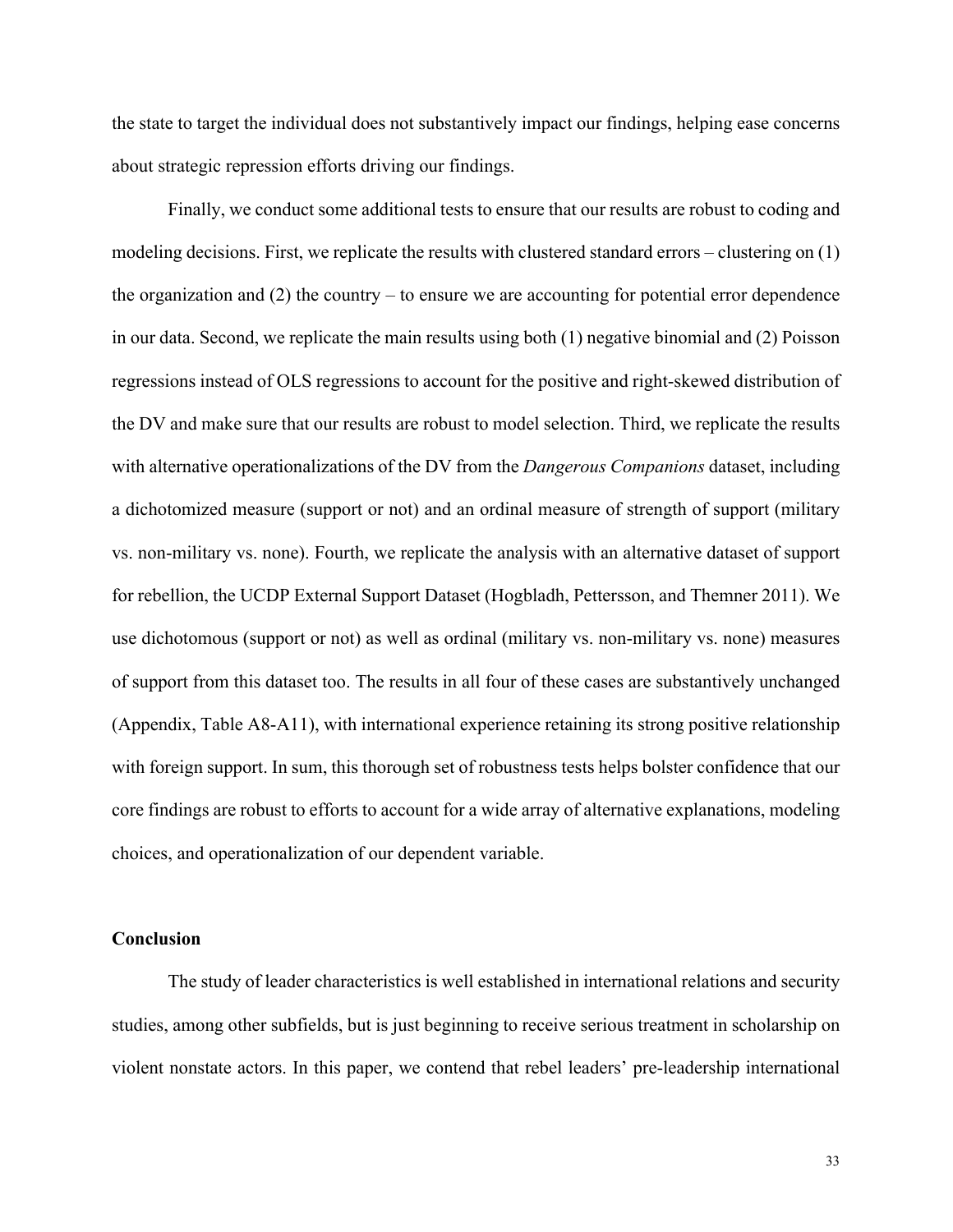experiences become a key resource that endows them with transnational networking advantages, paying dividends when they seek external support for their movements. Using data from the ROLE database on rebel leader attributes and biographies (Acosta, Huang, and Silverman 2018), we found significant empirical support for these claims: rebel leaders' international experiences, including studying abroad, working abroad, military training abroad, and exile, boost the amount of foreign state support for their campaigns, even when accounting for key characteristics of their broader organizations and their state opponents. We argue that the transnational social connections established during their time abroad are at the core of the causal process linking pre-leadership international experiences and wartime foreign state support.

These results offer important theoretical implications. First, we find that individual rebel leader attributes explain state sponsorship of rebellion as much as the organization- and state-level factors often believed to dominate such decisions. This points toward the wider influence of rebel leaders in conflict, leading us to ask: what other processes and outcomes are shaped by the individual experiences and endowments of rebel leaders in war? And what other advantages do international social networks confer on these leaders as they enter violent politics? Future studies on rebellion may be able to enhance the explanatory power of their models by accounting for leaderlevel attributes like these, thus bringing the role of rebel leaders *as individuals* into the mainstream of contemporary conflict studies. Additionally, the study points to the importance of studying the international *social* context in which rebel organizations operate. Just as recent work illuminates how local social networks shape violent rebellion (e.g., Parkinson 2013), so do individual leaders' transnational connections impact the strategies and capabilities of their organizations once war is underway. Understanding the elite networks running through the world of violent politics is thus a valuable, if challenging, research frontier.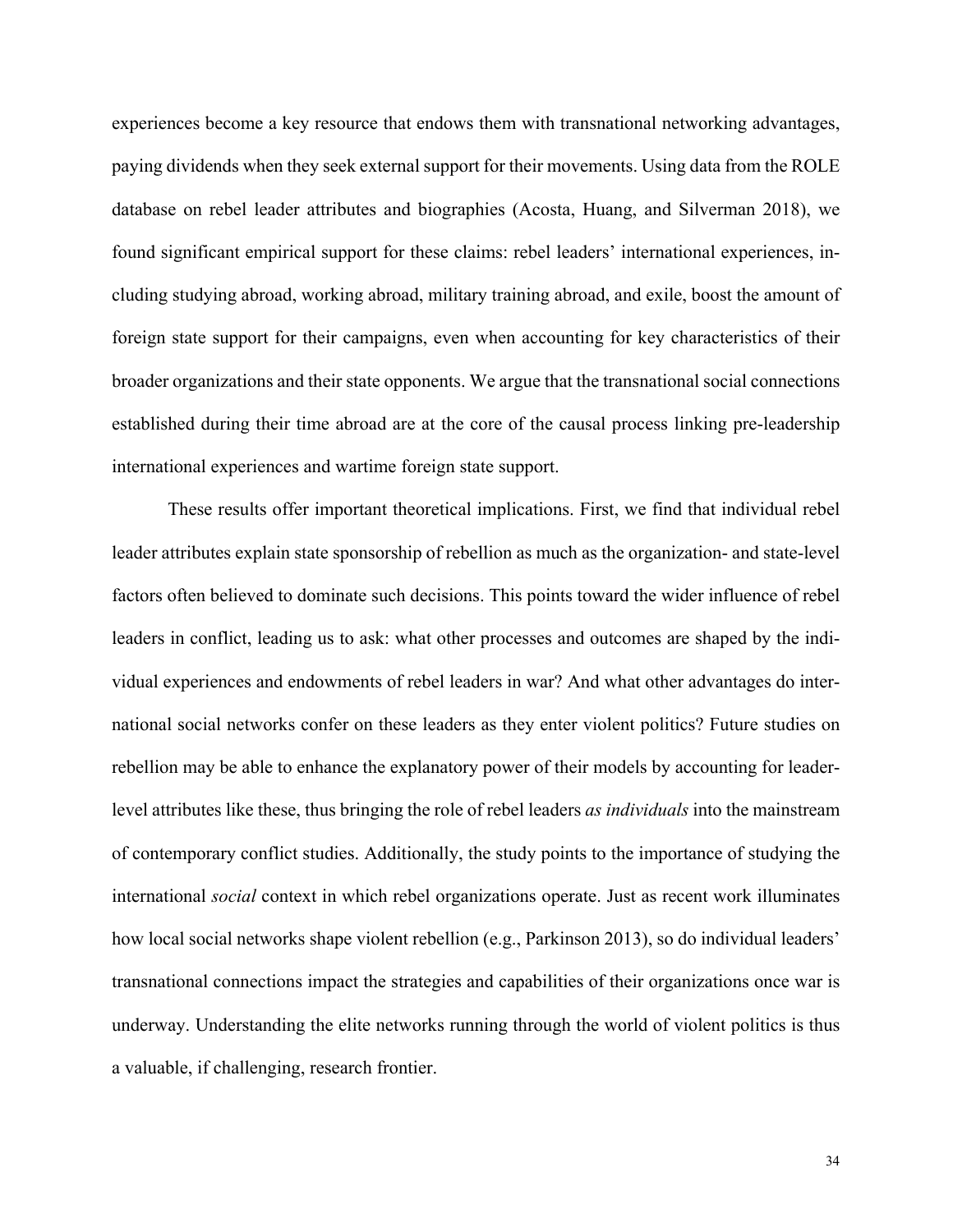The results also point toward some critical policy implications. From a conflict resolution perspective, they suggest that rebel leaders' prior social networks from earlier life experiences are a potentially valuable and under-utilized peace-making asset. If such connections can be leveraged to secure military advantage and support in conflict, can they not also be exploited for diplomatic pressure and support aiming at peace? From the perspective of foreign policy-making, the findings also offer a cautionary note. Given the strong effects of international experiences and transnational networks on the part of rebel leaders in securing external backing for their organizations, they suggest that powerful countries may be vulnerable to supporting rebel organizations abroad due to personal lobbying or influence, even when it may not be in their national interest or the interest of the international community. This suggests that policy-makers should exercise caution in dealing with rebel organizations whose leaders have deep personal ties to those close to power and scrutinize carefully the merits of arming or otherwise backing their campaigns.20

<sup>&</sup>lt;sup>20</sup> One contemporary rebel leader who may fit this narrative is Khalifa Haftar, the ex-general under Muammar Qaddafi who led the Libyan National Army's bid for control of post-Qaddafi Libya. Haftar's widely reputed ties to power in Washington – dating to his two decades living outside Washington, DC after his wartime capture and exile in the 1980s – may have helped him secure American support. See Baker (2011).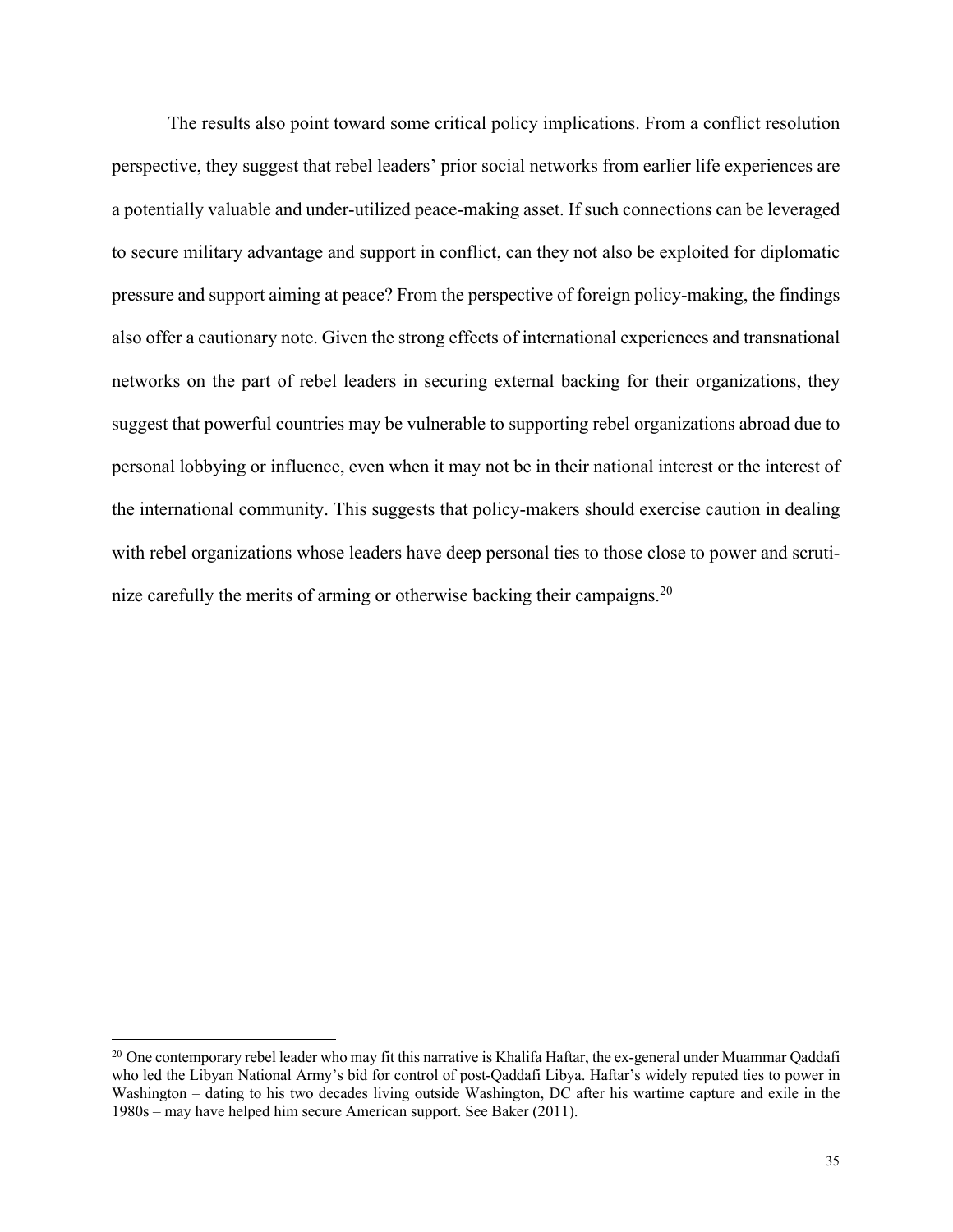#### **References**

- Abdullah, Ibrahim. 1998. "Bush Path to Destruction: The Origin and Character of the Revolutionary United Front/Sierra Leone." *The Journal of Modern African Studies* 36 (2): 203- 35.
- Acosta, Benjamin. 2019. "Reconceptualizing Resistance Organizations and Outcomes: Introducing the Revolutionary and Militant Organizations Dataset (REVMOD)." *Journal of Peace Research* 56 (5): 724-34.
- Acosta, Benjamin, Reyko Huang and Daniel Silverman. 2018. "Rebel Leader Attributes in Civil Wars." *Paper presented at the American Political Science Association (APSA) annual meeting, Boston, MA.*
- Amos, John W. 1980. *Palestinian Resistance: Organization of a Nationalist Movement*. New York: Pergamon Press.
- Arjona, Ana. 2016. *Rebelocracy: Social Order in the Colombian Civil War.* Cambridge: Cambridge University Press.
- Aspinall, Edward. 2009. *Islam and Nation*. Stanford: Stanford University Press.
- Aydin, Aysegul. 2010. "Where Do States Go? Strategy in Civil War Intervention." *Conflict Management and Peace Science* 27 (1): 47-66.
- Baker, Russ. 2011. "Is General Khalifa Haftar the CIA's Man in Libya?" *Business Insider*, April 22. https://www.businessinsider.com/the-cias-man-in-libya-2011-4.

Baldinetti, Anna. 2010. *The Origins of the Libyan Nation*. London and New York: Routledge.

Barcia, Manuel. 2009. "'Locking Horns with the Northern Empire': Anti-American Imperialism at the Tricontinental Conference of 1966 in Havana." *Journal of Transatlantic Studies* 7 (3): 208-17.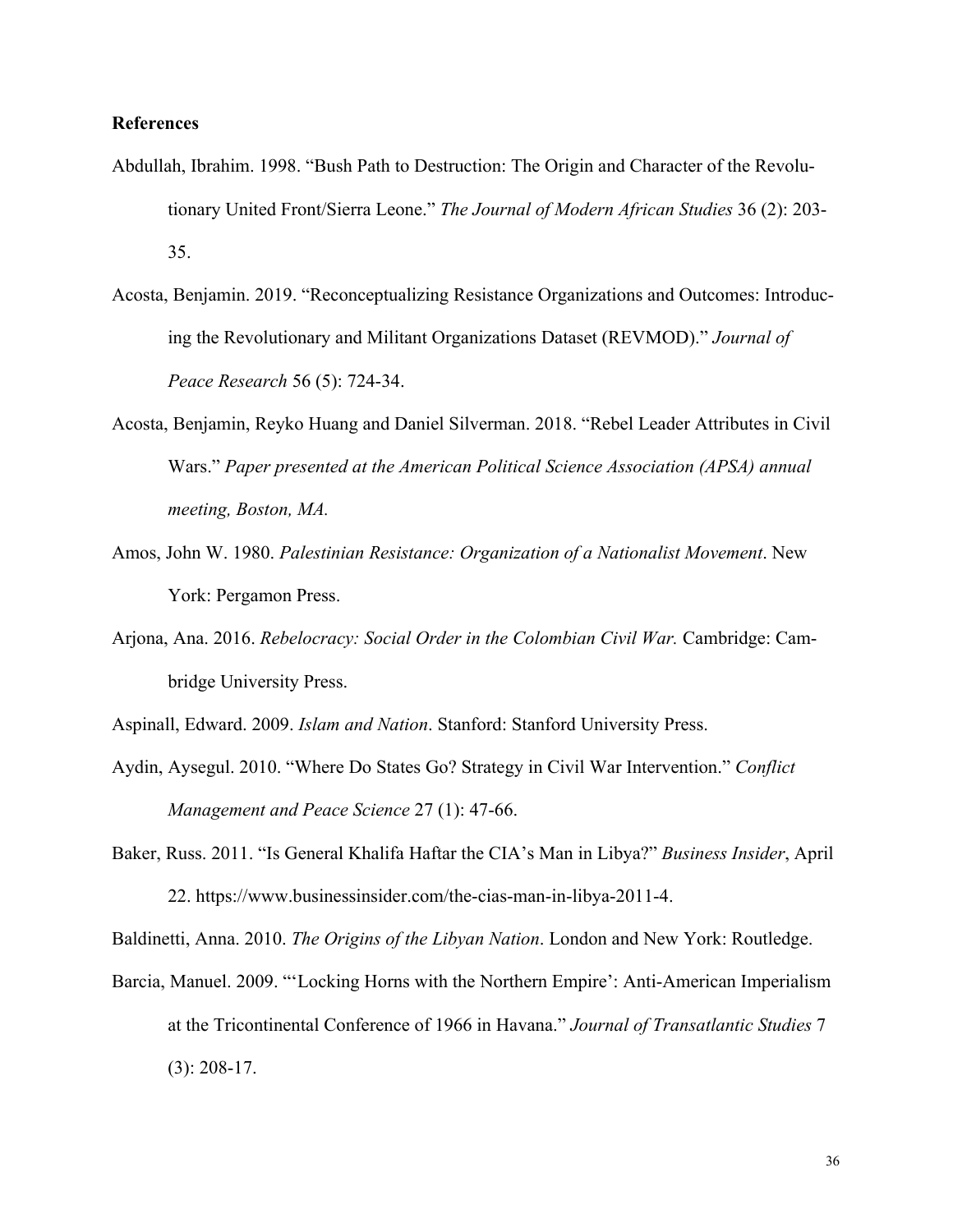- Bloom, Mia. 2005. *Dying to Kill: The Allure of Suicide Terror*. New York: Columbia University Press.
- Byman, Daniel. 2005. "Passive Sponsors of Terrorism." *Survival* 47 (4): 117-44.
- Byrne, Jeffrey James. 2016. *Mecca of Revolution: Algeria, Decolonization, and the Third World Order*. New York: Oxford University Press.
- Coggins, Bridget. 2015. "Rebel Diplomacy: Theorizing Violent Non-State Actors' Strategic Use of Talk." In *Rebel Governance in Civil War*, edited by Ana Arjona, Nelson Kasfir and Zachariah Mampilly, 98-118. New York: Cambridge University Press.
- Conger, Jay A. and Rabindra N. Kanungo. 1987. "Toward a Behavioral Theory of Charismatic Leadership in Organizational Settings." *The Academy of Management Review* 12 (4): 637-47.
- Cunningham, David E., Kristian Skrede Gleditsch, and Idean Salehyan. 2013. "Non-State Actors in Civil Wars: A New Dataset." *Conflict Management and Peace Science* 30 (5): 516-31.
- Cunningham, Kathleen Gallagher and Katherine Sawyer. 2019. "Conflict Negotiations and Rebel Leader Selection." *Journal of Peace Research* 56 (5): 619-34.
- Daly, Sarah Zukerman. 2012. "Organizational Legacies of Violence: Conditions Favoring Insurgency Onset in Colombia, 1964-1984." *Journal of Peace Research* 49 (3): 473-91.
- Doctor, Austin C. 2020. "A Motion of No Confidence." *Journal of Global Security Studies* 5(4): 598-616.
- Dorussen, Han, Erik A. Gartzke, and Oliver Westerwinter. 2016. "Networked International Politics: Complex Interdependence and the Diffusion of Conflict and Peace." *Journal of Peace Research* 53 (3): 283-91.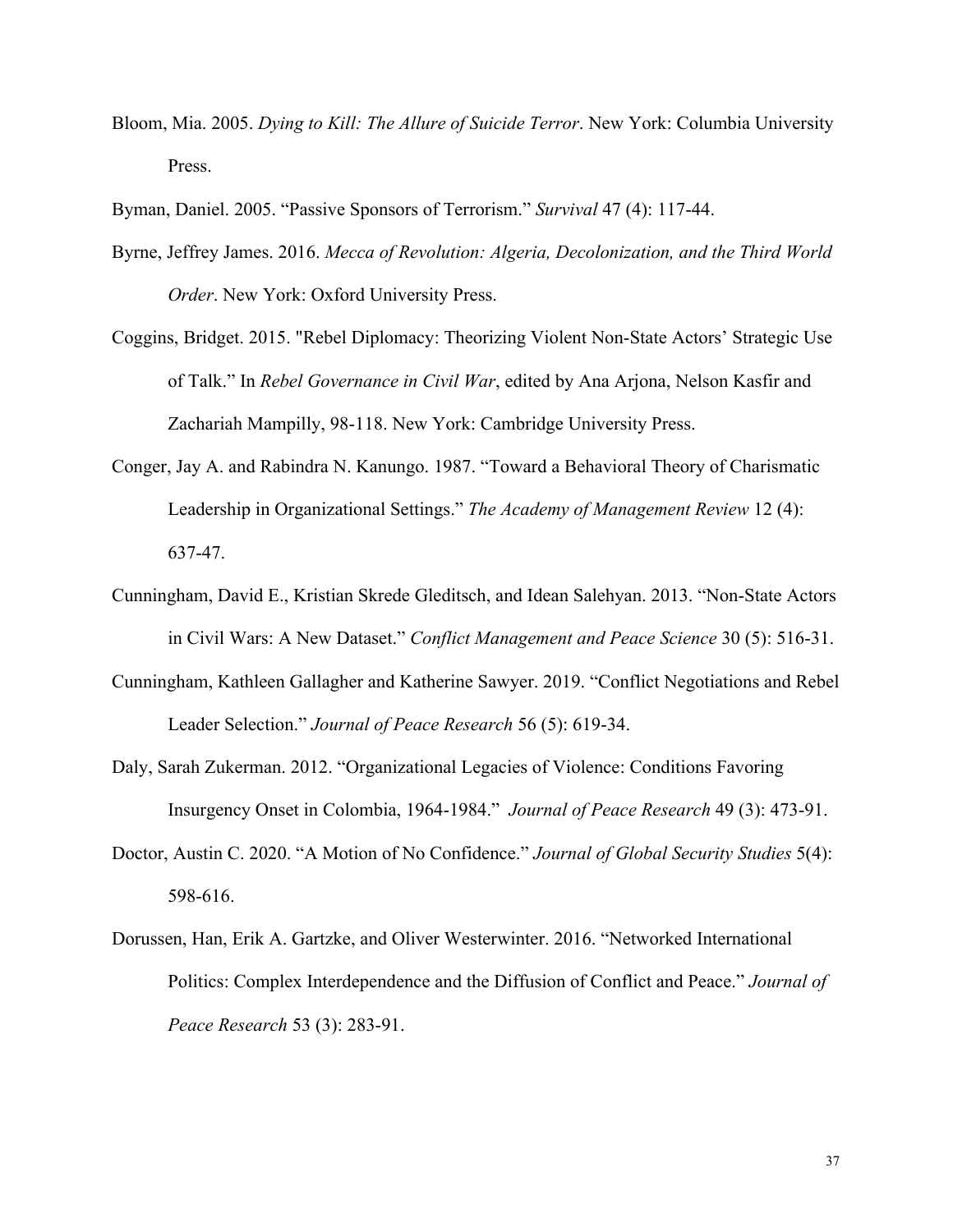- Ellis, Stephen. 2001. *The Mask of Anarchy: The Destruction of Liberia and the Religious Dimension of an African Civil War*. New York: New York University Press.
- Engebrigtsen, Ada Ingrid. 2007. "Kinship, Gender and Adaptation Processes in Exile." *Journal of Ethnic and Migration Studies* 33 (5): 727-46.
- Fabos, Anita H. 2008. *'Brothers' or Others? Propriety and Gender for Muslim Arab Sudanese in Egypt.* New York: Berghahn Books.

Farah, Douglas. 2001. "An 'Axis' Connected to Gaddafi," *The Washington Post*, November 2.

- Findley, Michael G., and Tze Kwang Teo. 2006. "Rethinking Third-Party Interventions into Civil Wars." *Journal of Politics* 68 (4): 828-37.
- Fuglerud, Oivind and Ada Engebrigtsen. 2006. "Culture, Networks and Social Capital." *Ethnic and Racial Studies* 29 (6): 1118-1134.
- Furhmann, Matthew. 2020. "When do Leaders Free-Ride? Business Experience and Contributions to Collective Defense." *American Journal of Political Science*. https://doi.org/10.1111/ajps.12502

- Gberie, Lansana. 2005. *A Dirty War in West Africa: The RUF and the Destruction of Sierra Leone*. Bloomington: Indiana University Press.
- Gent, Stephen E. 2007. "Strange Bedfellows: The Strategic Dynamics of Major Power Military Interventions." *Journal of Politics* 69 (4): 1089-1102.
- Gift, Thomas and Daniel Krcmaric. 2017. "Who Democratizes? Western-Educated Leaders and Regime Transitions." *Journal of Conflict Resolution* 61 (3): 671-701.
- Goemans, Henk E., Kristian Skrede Gleditsch, and Giacomo Chiozza. 2009. "Introducing Archigos: A Dataset of Political Leaders." *Journal of Peace Research* 46 (2): 269-83.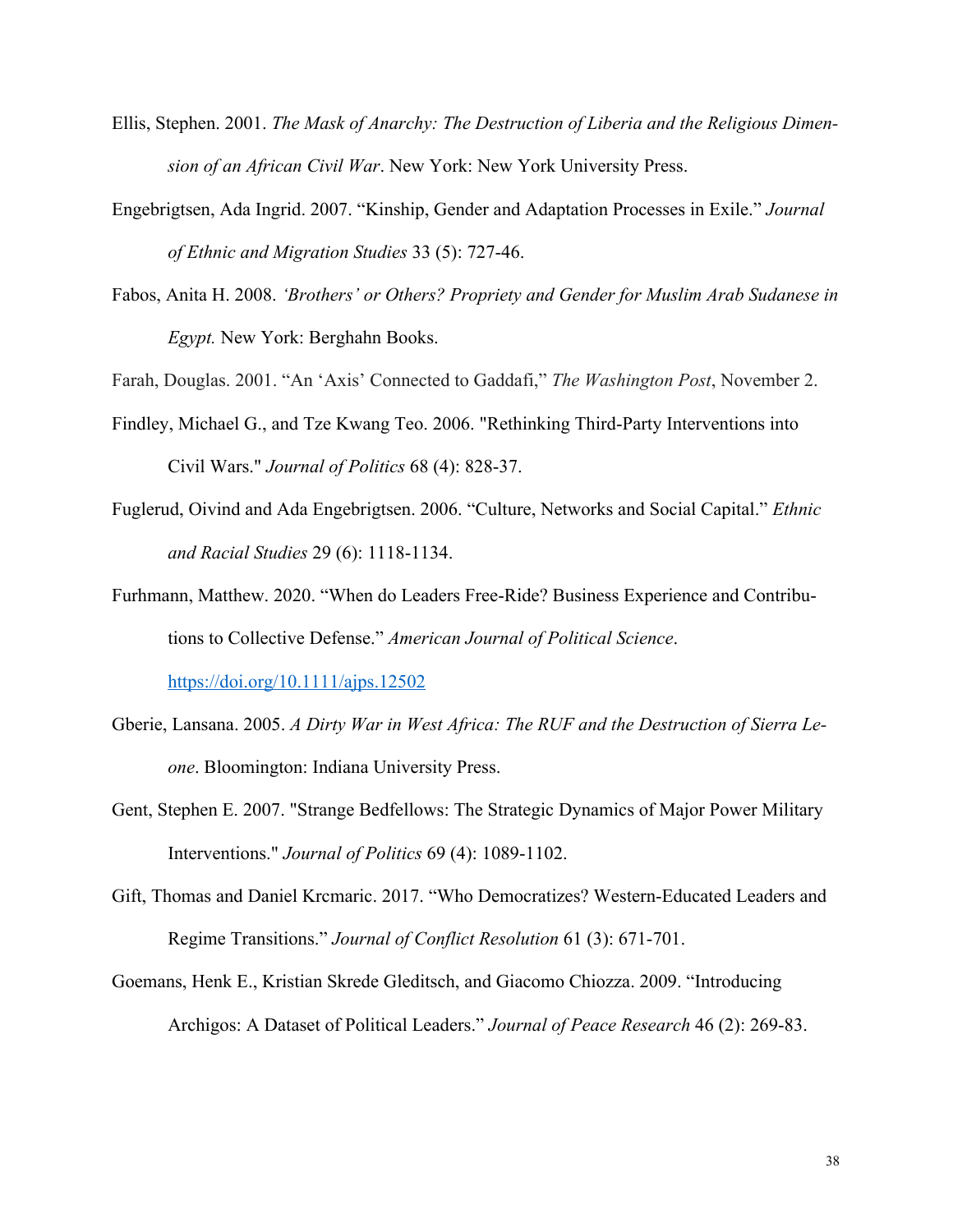- Gu, Qing, and Michele Schweisfurth. 2015. "Transnational Connections, Competencies, and Identities.'" *British Educational Research Journal* 41 (6): 947-70.
- Hafner-Burton, Emilie M., Miles Kahler, and Alexander H. Montgomery. 2009. "Network Analysis for International Relations." *International Organization* 63 (3): 559-92.
- Hamilton, Rebecca. 2012. "Special Report: The Wonks Who Sold Washington on South Sudan," *Reuters*, July 11. https://www.reuters.com/article/us-south-sudan-midwives/special-report-the-wonks-who-sold-washington-on-south-sudan-idUSBRE86A0GC20120711.
- Harpviken, Kristian Berg and Sarah Kenyon Lischer. 2013. "Refugee Militancy in Exile and Upon Return in Afghanistan and Rwanda." In Jeffrey T. Checkel, ed. *Transnational Dynamics of Civil War*. Cambridge: Cambridge University Press, 89-119.
- Hauff, Edvard. and Per Vaglum. 1997. "Establishing Social Contact in Exile." *Social Psychiatry and Psychiatric Epidemiology* 32: 408-15.
- Hendrickson, Blake, Devan Rosen and R. Kelly Aune. 2011. "An Analysis of Friendship Networks, Social Connectedness, Homesickness, and Satisfaction Levels of International Students." *International Journal of Intercultural Relations* 35 (3): 281-95.

Hoffman, Bruce. 1998. *Inside Terrorism*. New York: Columbia University Press.

- Hoover Green, Amelia. 2016. "The Commander's Dilemma: Creating and Controlling Armed Group Violence." *Journal of Peace Research* 53 (5): 619-32.
- Horowitz, Michael, Allan C. Stam, and Cali M. Ellis. 2015. *Why Leaders Fight*. Cambridge, UK: Cambridge University Press.

Huang, Reyko. 2016. "Rebel Diplomacy in Civil War." *International Security* 40 (4): 89-126.

Hudson, Valerie M. 2005. "Foreign Policy Analysis: Actor-Specific Theory and the Ground of International Relations." *Foreign Policy Analysis* 1 (1): 1-30.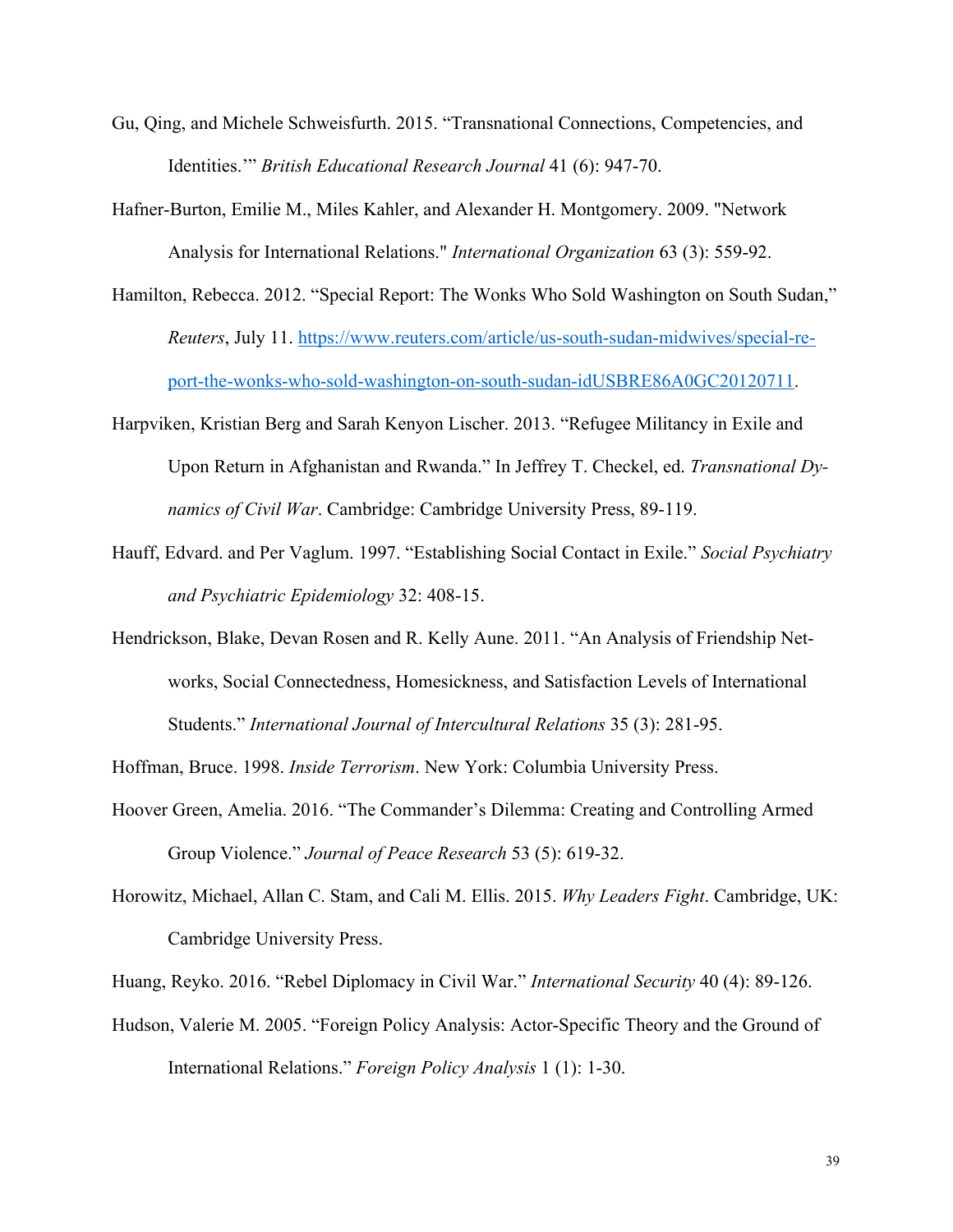- International Justice Monitor. 2010. "Prosecutors Question Issa Sesay About Charles Taylor's Friendship with RUF Leader Foday Sankoh." August 17. https://www.ijmonitor.org/2010/08/prosecutors-question-issa-sesay-about-charles-taylors-friendship-withruf-leader-foday-sankoh/.
- Jervis, Robert. 1976. *Perception and Misperception in International Politics*. Princeton: Princeton University Press.
- Jordan, Jenna. 2019. *Leadership Decapitation: Strategic Targeting of Terrorist Organizations*. Stanford: Stanford University Press.
- Keen, David. 2005. *Conflict and Collusion in Sierra Leone*. Oxford: James Currey; New York: Palgrave.
- Kertzer, Joshua, and Brian C. Rathbun. 2015. "Fair is Fair: Social Preferences and Reciprocity in International Politics." *World Politics* 67 (4): 613-55.
- Kinzer, Stephen. 2008. *A Thousand Hills: Rwanda's Rebirth and the Man Who Dreamed It.* Hoboken: Wiley & Sons.
- Krcmaric, Daniel, Stephen C. Nelson and Andrew Roberts. 2020. "Studying Leaders and Elites: The Personal Biography Approach." *Annual Review of Political Science* 23: 133-151.
- Lackner, Helen. 2017. "The People's Democratic Republic of Yemen." *Interventions* 19 (5): 677-91.
- Lacey, Marc. 2005. "Death of Sudan Rebel Leader Imperils Fragile Hope for Peace," *The New York Times*, August 2.
- Malejacq, Romain. 2017. "From Rebel to Quasi-State: Governance, Diplomacy and Legitimacy in the Midst of Afghanistan's Wars (1979-2001)." *Small Wars & Insurgencies* 28 (4-5): 867-86.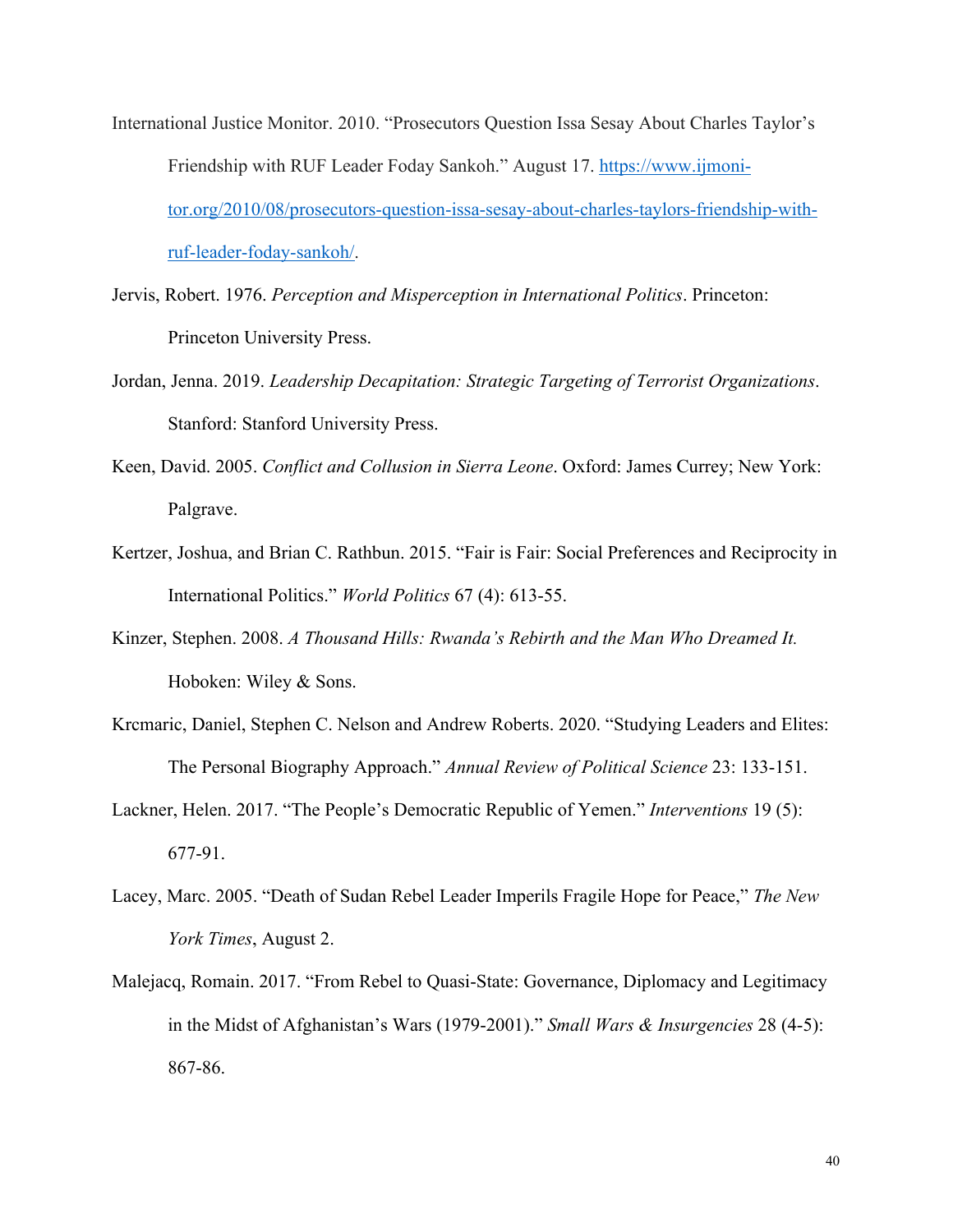- Maoz, Zeev and Belgin San-Akca. 2012. "Rivalry and State Support of Non-State Armed Groups (NAGs), 1946–2001." *International Studies Quarterly* 56 (4): 720-34,
- Martinez Machain, Carla. 2021. "Exporting Influence: U.S. Military Training as Soft Power." *Journal of Conflict Resolution* 65 (2-3): 313-41.
- McDermott, Rose. 2014. "The Biological Bases for Aggressive and Nonaggressiveness in Presidents." *Foreign Policy Analysis* 10 (4): 313-27.
- Moorcraft, Paul L. 2015. *Omar al-Bashir and Africa's Longest War.* South Yorkshire, UK: Pen & Sword Books.
- Nepstad, Sharon and Clifford Bob. 2006. "When Do Leaders Matter?" *Mobilization: An International Quarterly* 11 (1): 1-22.
- *New Times, The.* "Kagame, Museveni Recall the RPF Struggle." July 5, 2009. https://www.newtimes.co.rw/section/read/79049.
- Parkinson, Sarah Elizabeth. 2013. "Organizing Rebellion: Rethinking High-Risk Mobilization and Social Networks in War." *American Political Science Review* 107 (3): 418-32.
- Perlez, Jane. 1989. "Sudanese Rebel Seeks Credibility in US Visit." *The New York Times*, June 4.
- Peterson, R.S., D.B. Smith, P.V. Martorana, and P.D. Owens. 2003. "The Impact of Chief Executive Officer Personality on Top Management Team Dynamics." *Journal of Applied Psychology* 88 (5): 795-808.
- Pierson, Paul. 2000. "Increasing Returns, Path Dependence, and the Study of Politics." *American Political Science Review* 94 (2): 251-67.
- Prorok, Alyssa K. 2016. "Leader Incentives and Civil War Outcomes." *American Journal of Political Science* 60 (1): 70-84.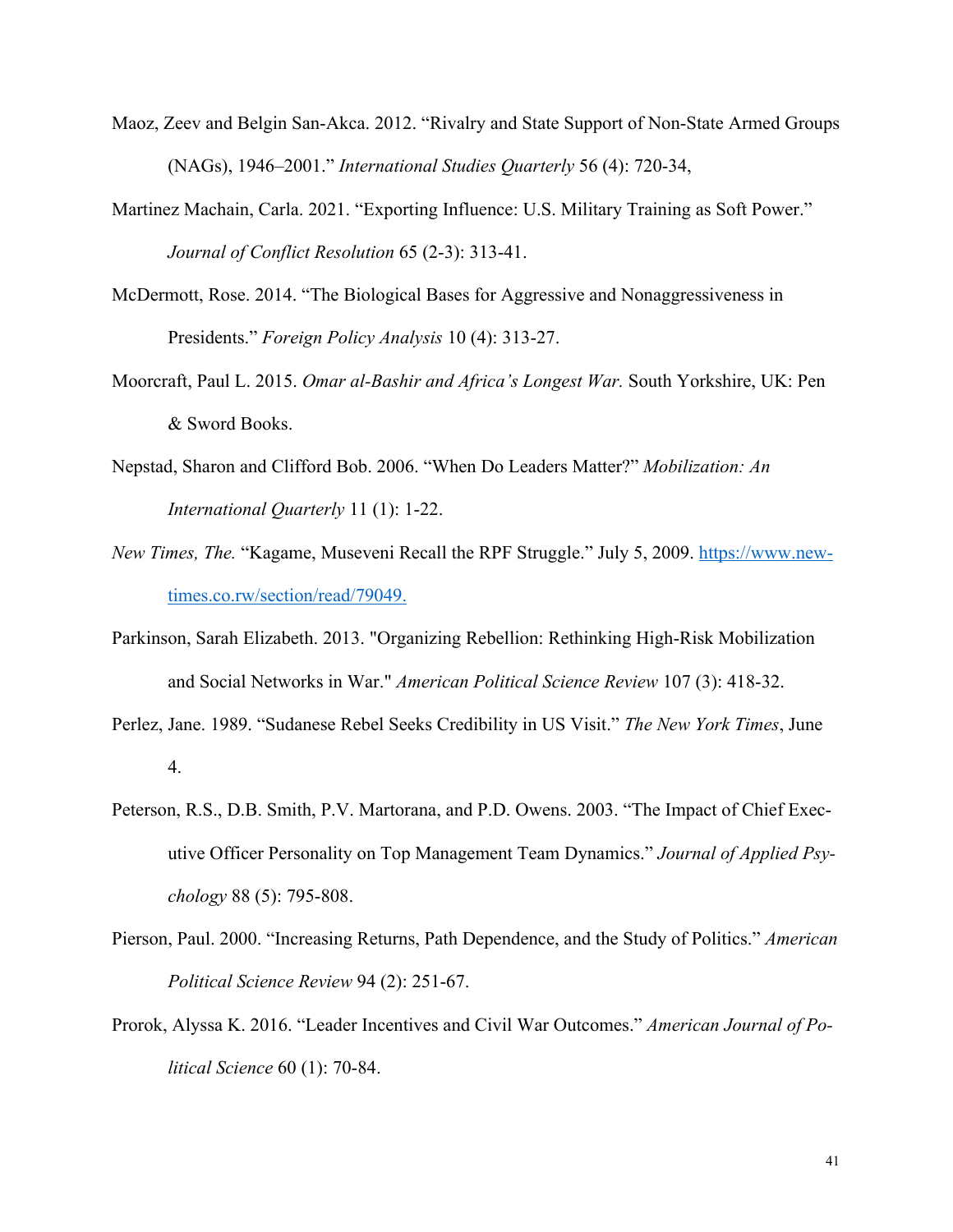- Prorok, Alyssa K. 2018. "Led Astray: Leaders and the Duration of Civil War." *Journal of Conflict Resolution* 62 (6): 1179-1204.
- Prunier, Gérard. 1998. "The Rwandan Patriotic Front." In Christopher Clapham, ed. *African Guerrillas*. 119-133. Oxford: James Currey.

-----. 2009. *Africa's World War*. Oxford: Oxford University Press.

Ramos-Horta, Jose. 1987. *Funu: The Unfinished Saga of East Timor*. Lawrenceville, NJ and Asmara, Eritrea: The Red Sea Press.

Rebaka, Reiland. 2014. *Concepts of Cabralism*. London: Lexington Books.

Reich, Bernard. 1990. *Political Leaders of the Contemporary Middle East and North Africa*. Westport: Greenwood Press.

Reno, William. 2011. *Warfare in Independent Africa*. New York: Cambridge University Press.

- Rothwell, Matthew. 2012. *Transpacific Revolutionaries: The Chinese Revolution in Latin America*. New York: Routledge.
- Rustad, Siri Aas and Helga Malin Binningsbø. 2012. "A Price Worth Fighting For? Natural Resources and Conflict Recurrence." *Journal of Peace Research* 49 (4): 531-46.
- Salehyan, Idean. 2007. "Transnational Rebels: Neighboring States as Sanctuaries for Rebel Groups." *World Politics* 59 (2): 217-42.
- Salehyan, Idean, Kristian Skrede Gleditsch, and David E. Cunningham. 2011. "Explaining External Support for Insurgent Groups." *International Organization* 65 (4): 735-41.
- San-Akca, Belgin. 2016. *States in Disguise: Causes of State Support for Rebel Groups*. New York: Oxford University Press.

Saunders, Elizabeth. 2011. *Leaders at War*. Ithaca: Cornell University Press.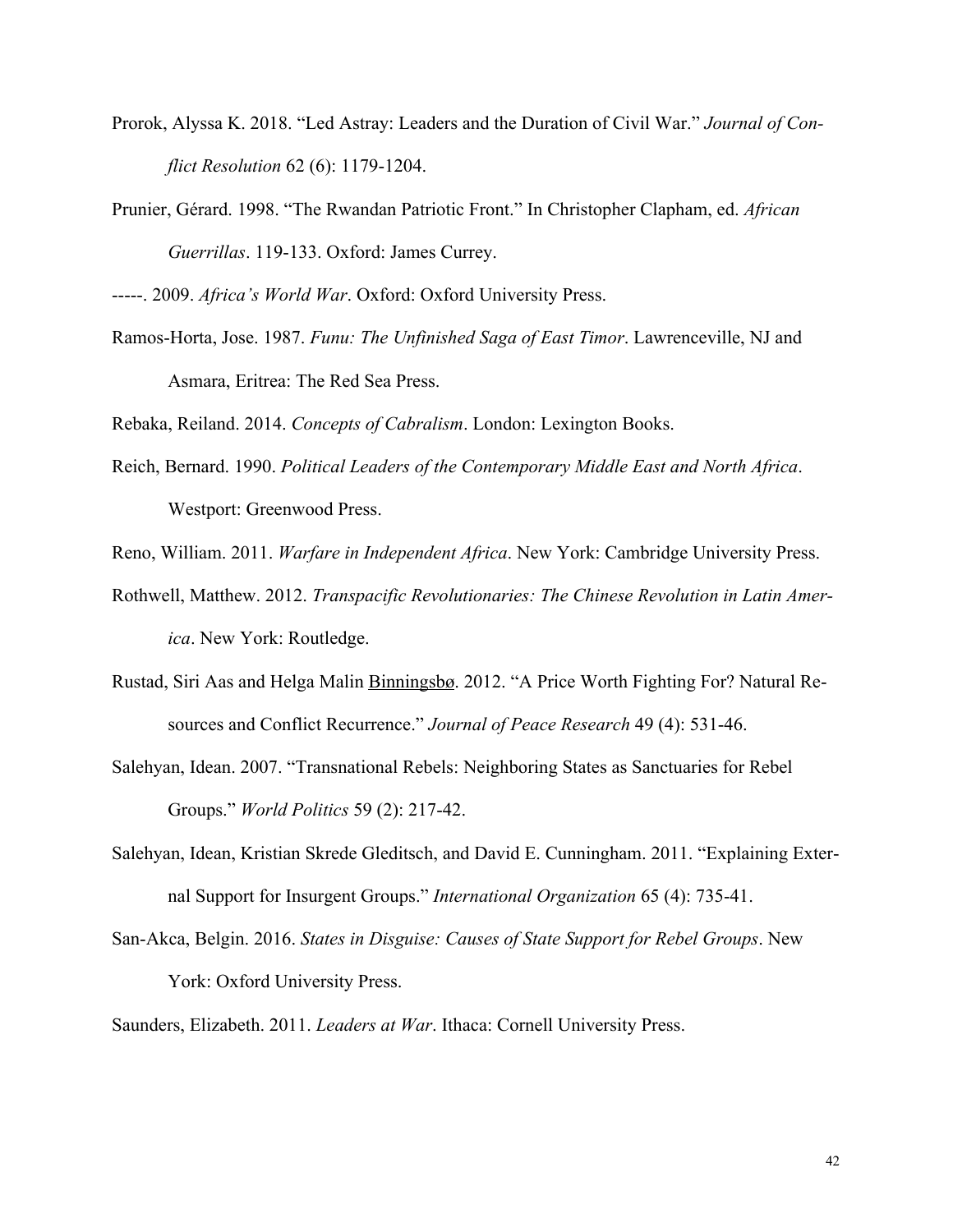- Schulze, Kirsten E. 2006. "Insurgency and Counter-Insurgency." In *Verandah of violence*, edited by Anthony Reid, 225-271. Singpapore; Seattle: Singapore University Press; University of Washington Press.
- Scott, James C. 1985. *Weapons of the Weak*. New Haven: Yale University Press.
- Sesay, Alpha. "Lawyers Get Their Final Say at the Charles Taylor Trial," Open Society Justice Initiative, February 6, 2011. https://www.justiceinitiative.org/voices/lawyers-get-theirfinal-say-charles-taylor-trial.
- Shesterinina, Anastasia. 2016. "Collective Threat Framing and Mobilization in Civil War." *American Political Science Review* 110 (3): 411-27.
- Soudan, Francois. 2015. *Kagame: Conversations with the President of Rwanda*. Enigma Books and Nouveau Monde Editions.
- Staniland, Paul. 2014. *Networks of Rebellion*. Ithaca: Cornell University Press.
- Stoessinger, John G. 2005. *Why Nations Go to War*. Belmont: Thomson.
- Straus, Scott. 2015. *Making and Unmaking Nations.* Ithaca: Cornell University Press.
- Tiernay, Michael. 2015. "Killing Kony: Leadership Change and Civil War Termination." *Journal of Conflict Resolution* 59 (2): 175-206.
- Vazquez, Michael C. and Ernest Wamba dia Wamba. 2000. "The Guerrilla Professor." *Transition* No. 85: 140-59.
- Weigert, Stephen L. 2011. *Angola: A Modern Military History*, 1961-2002. New York: Palgrave Macmillan.
- Waltz, Kenneth. 1959/2001. *Man, the State, and War.* New York: Columbia University Press.
- Williams, Lucy. 2006. "Social Networks of Refugees in the United Kingdom." *Journal of Ethnic and Migration Studies* 32 (5): 865-79.